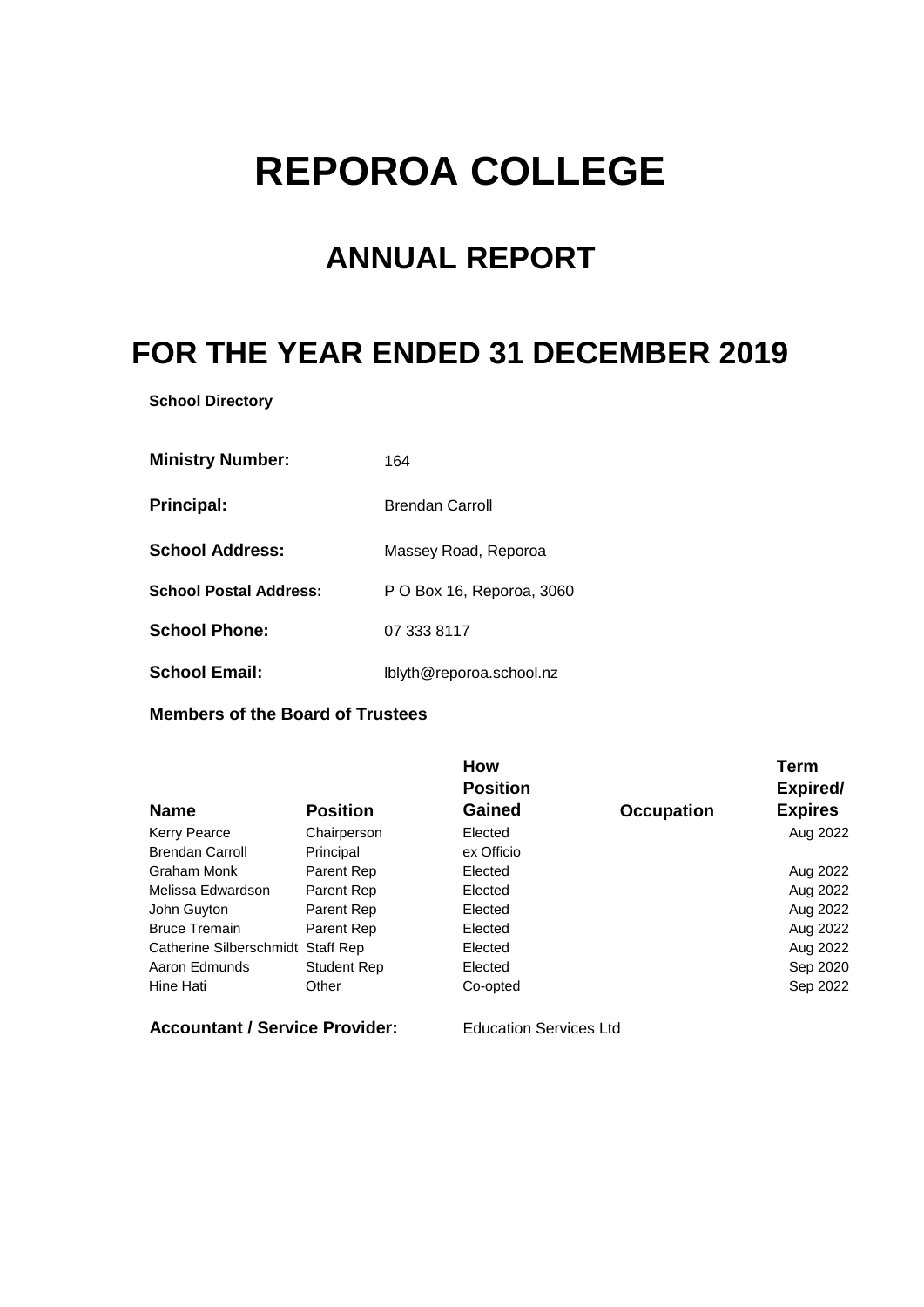# **REPOROA COLLEGE**

Annual Report - For the year ended 31 December 2019

# **Index**

#### **Page Statement**

# **Financial Statements**

- 1 Statement of Responsibility
- 2 Statement of Comprehensive Revenue and Expense
- 3 Statement of Changes in Net Assets/Equity
- 4 Statement of Financial Position
- 5 Statement of Cash Flows
- 6 12 Statement of Accounting Policies
- 13 21 Notes to the Financial Statements

# **Other Information**

- 22 33 Analysis of Variance
	- Kiwisport 34
- 35 37 Audit Report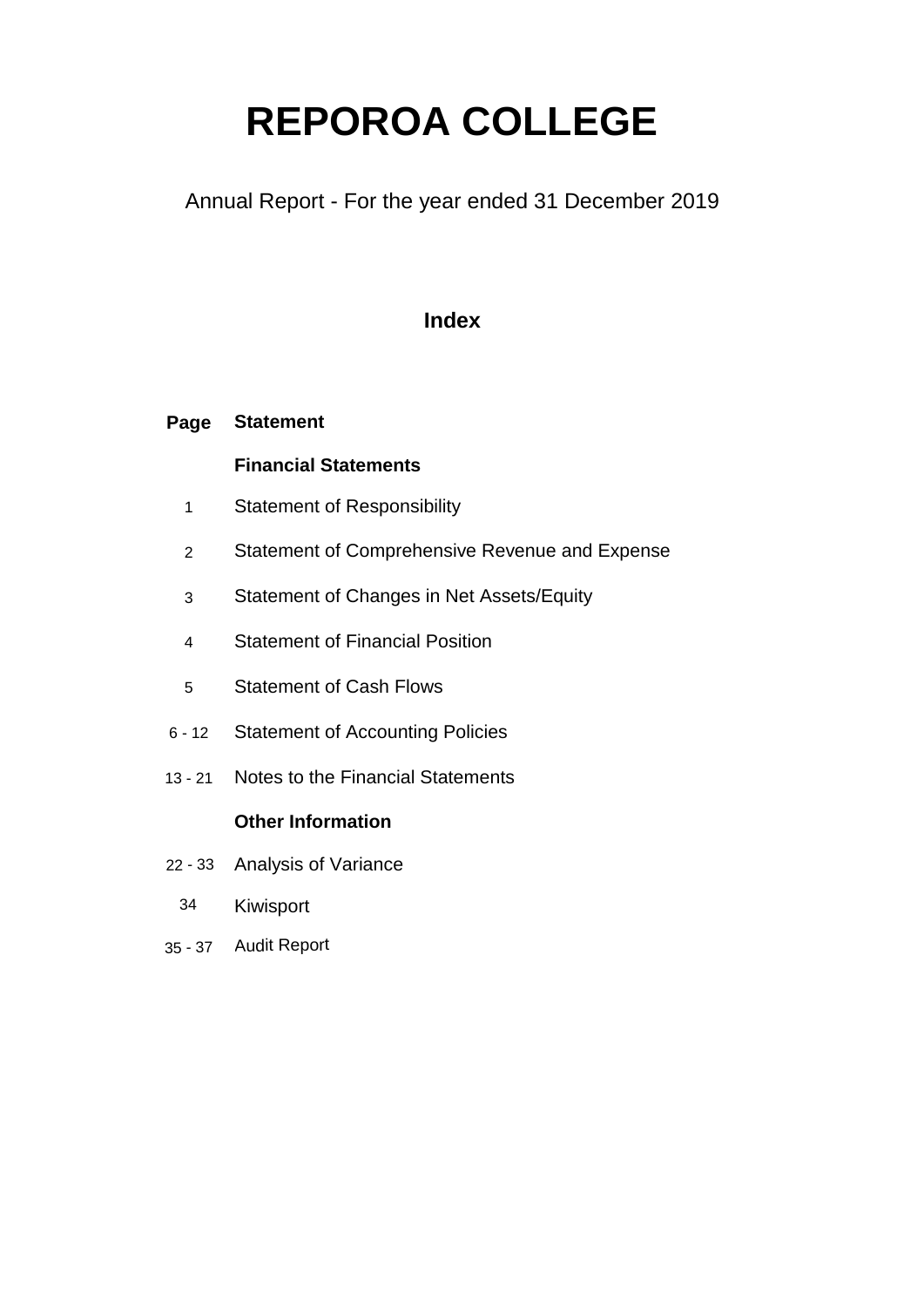# **Reporoa College**

# **Statement of Responsibility**

# For the year ended 31 December 2019

The Board of Trustees accepts responsibility for the preparation of the annual financial statements and the judgements used in these financial statements.

The management (including the principal and others as directed by the Board) accepts responsibility for establishing and maintaining a system of internal controls designed to provide reasonable assurance as to the integrity and reliability of the school's financial reporting.

It is the opinion of the Board and management that the annual financial statements for the financial year ended 31 December 2019 fairly reflects the financial position and operations of the school.

The School's 2019 financial statements are authorised for issue by the Board.

KERRY STEWART PEARCE

**Full Name of Board Chairperson** 

<u>Brendan Joseph Canoll</u>

**Signature of Board Chairperson** 

 $24 - 3 - 21$ 

Date:

**Signature of Principal** 

Date: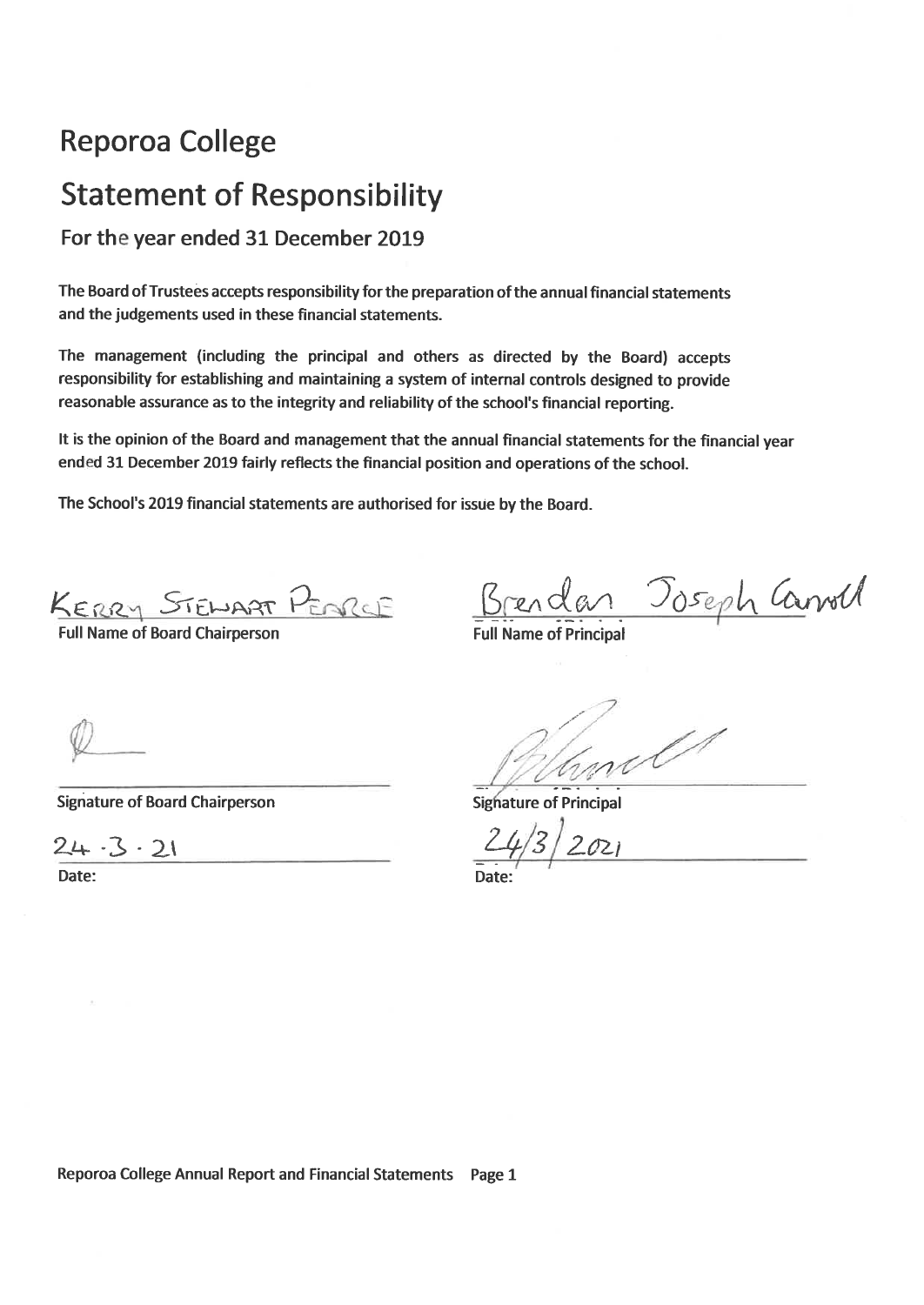# **Reporoa College Statement of Comprehensive Revenue and Expense**

For the year ended 31 December 2019

|                                                      |                         | 2019         | 2019<br><b>Budget</b> | 2018                |
|------------------------------------------------------|-------------------------|--------------|-----------------------|---------------------|
|                                                      | <b>Notes</b>            | Actual<br>\$ | (Unaudited)<br>\$     | <b>Actual</b><br>\$ |
| Revenue                                              |                         |              |                       |                     |
| <b>Government Grants</b>                             | $\overline{\mathbf{c}}$ | 3,390,687    | 3,379,363             | 3,284,826           |
| <b>Locally Raised Funds</b>                          | 3                       | 346,548      | 178,665               | 355,350             |
| Interest income                                      |                         | 6,946        | 6,000                 | 7,792               |
| Gain on Sale of Property, Plant and Equipment        |                         |              |                       | 9,429               |
|                                                      |                         | 3,744,181    | 3,564,028             | 3,657,397           |
| <b>Expenses</b>                                      |                         |              |                       |                     |
| <b>Locally Raised Funds</b>                          | 3                       | 159,201      | 80,800                | 215,456             |
| <b>International Students</b>                        | 4                       | 1,000        |                       |                     |
| <b>Learning Resources</b>                            | 5                       | 2,109,203    | 2,141,143             | 2,113,754           |
| Administration                                       | 6                       | 191,804      | 171.721               | 211,312             |
| Finance                                              |                         | 8,389        | 1,500                 | 1,406               |
| Property                                             | $\overline{7}$          | 985,475      | 1,012,811             | 988,352             |
| Depreciation                                         | 8                       | 167,439      | 145,000               | 137,366             |
| Loss on Disposal of Property, Plant and Equipment    |                         |              |                       | 57,009              |
| Loss on Uncollectable Accounts Receivable            |                         | 8,698        |                       |                     |
| Transport                                            |                         | 20,146       | 21,000                | 20,692              |
|                                                      |                         | 3,651,355    | 3,573,975             | 3,745,347           |
| Net Surplus / (Deficit) for the year                 |                         | 92,826       | (9,947)               | (87, 950)           |
| Other Comprehensive Revenue and Expenses             |                         |              |                       |                     |
| Total Comprehensive Revenue and Expense for the Year |                         | 92,826       | (9, 947)              | (87, 950)           |

The above Statement of Comprehensive Revenue and Expense should be read

in conjunction with the accompanying notes which form part of these financial statements.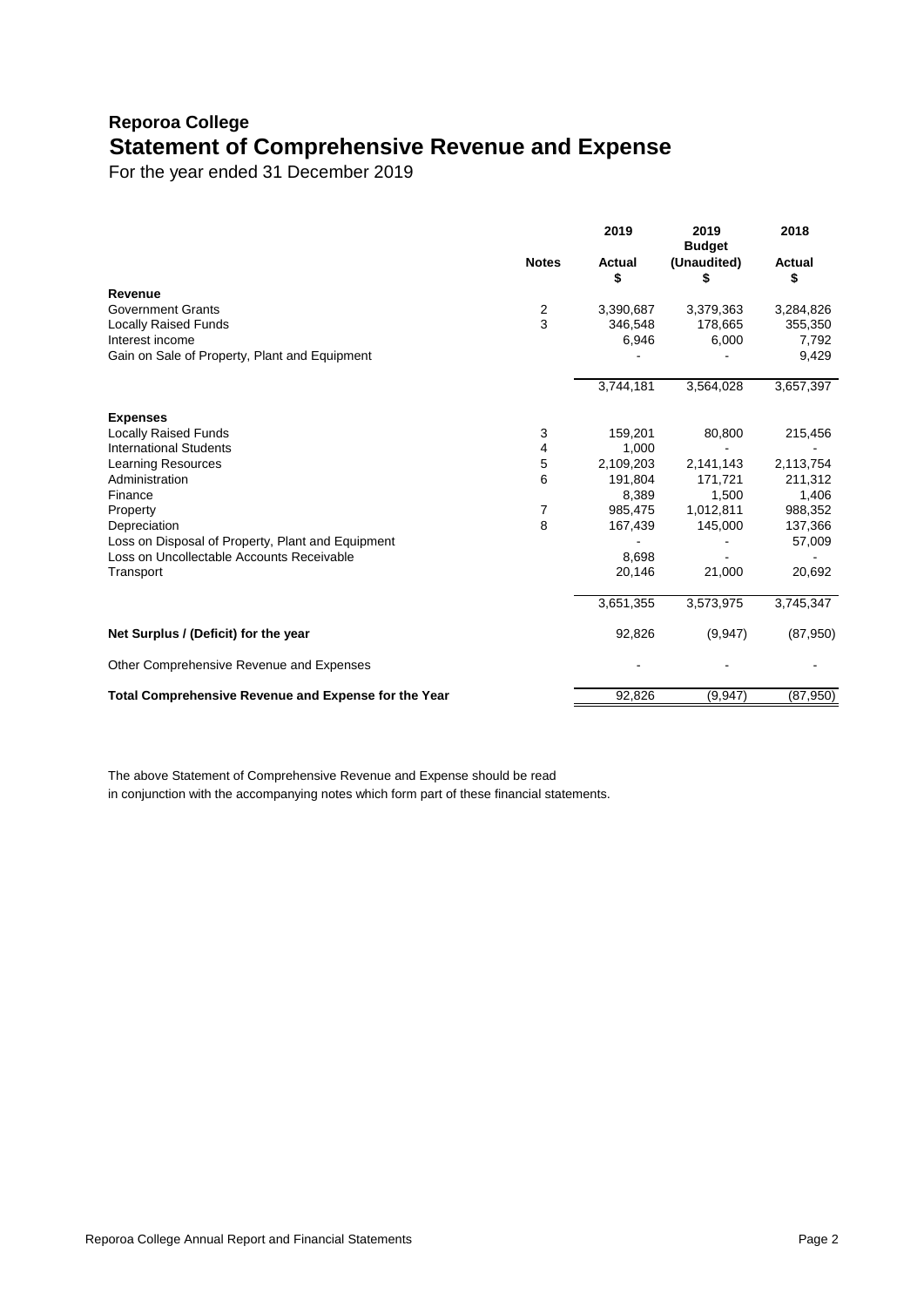# **Reporoa College Statement of Changes in Net Assets/Equity**

For the year ended 31 December 2019

|                                                                                                              | <b>Notes</b> | Actual<br>2019<br>\$ | <b>Budget</b><br>(Unaudited)<br>2019<br>\$ | Actual<br>2018<br>\$ |
|--------------------------------------------------------------------------------------------------------------|--------------|----------------------|--------------------------------------------|----------------------|
| <b>Balance at 1 January</b>                                                                                  |              | 1,126,976            | 1,146,062                                  | 1,214,926            |
| Total comprehensive revenue and expense for the year<br>Capital Contributions from the Ministry of Education |              | 92,826               | (9, 947)                                   | (87,950)             |
| Adjustment to Accumulated surplus/(deficit) from adoption of PBE IFRS 9                                      |              |                      |                                            |                      |
| <b>Equity at 31 December</b>                                                                                 | 24           | 1,219,802            | 1,136,115                                  | 1,126,976            |
|                                                                                                              |              |                      |                                            |                      |
| <b>Retained Earnings</b>                                                                                     |              | 1,219,802            | 1,136,115                                  | 1,126,976            |
| <b>Equity at 31 December</b>                                                                                 |              | 1,219,802            | 1,136,115                                  | 1,126,976            |

The above Statement of Changes in Net Assets/Equity should be read in conjunction with the accompanying notes which form part of these financial statements.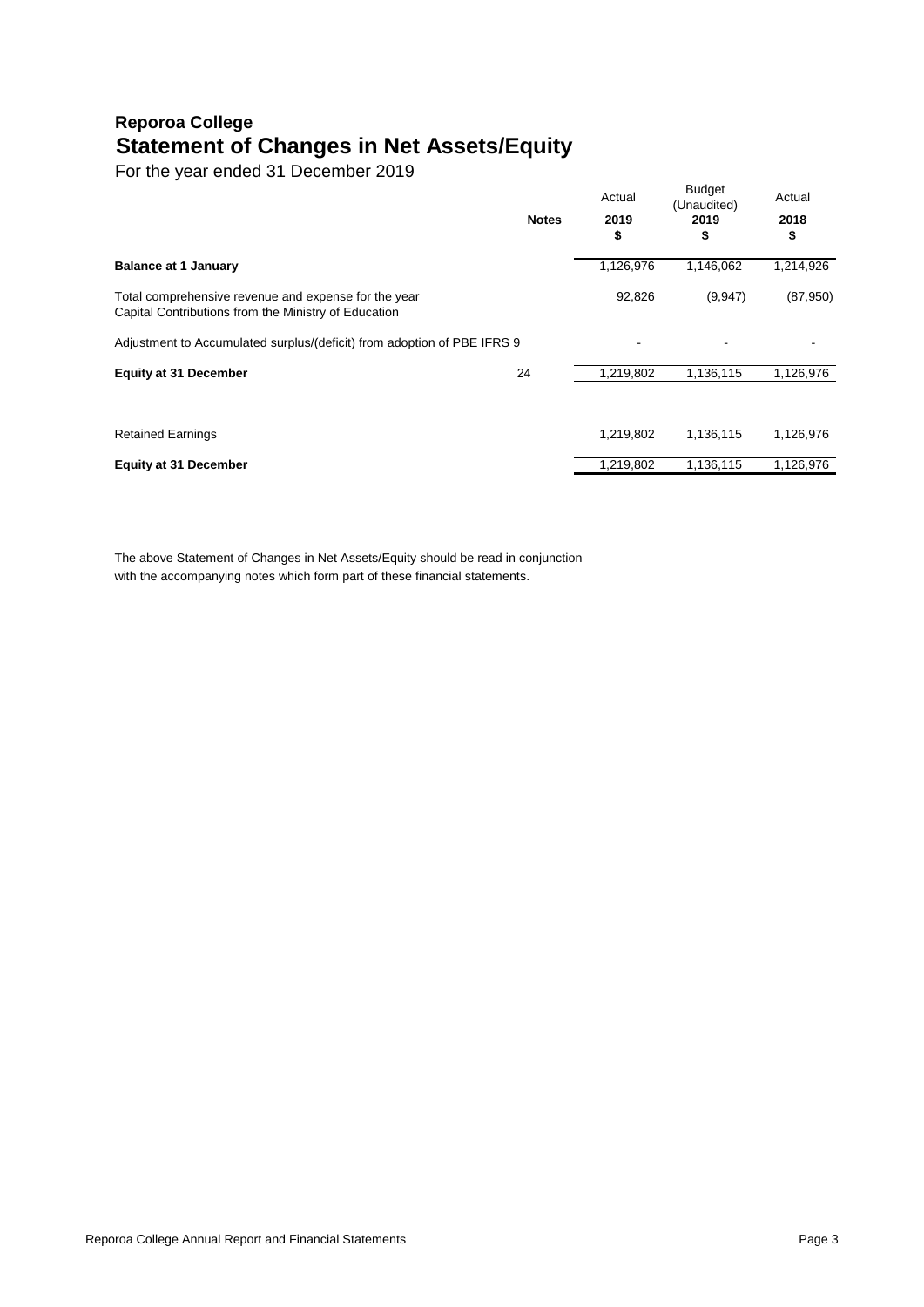# **Reporoa College Statement of Financial Position**

As at 31 December 2019

| <b>Notes</b><br><b>Actual</b><br>\$<br><b>Current Assets</b><br>9<br>Cash and Cash Equivalents<br>119,028<br>Accounts Receivable<br>10<br>178,357<br><b>GST Receivable</b><br>7,247<br>Prepayments<br>11<br>Investments<br>369,647 | (Unaudited)<br>\$<br>319,267<br>167,269<br>35<br>5,353<br>ä,<br>÷<br>491,924 | <b>Actual</b><br>\$<br>32,366<br>179,982<br>11,646<br>5,494<br>214,739<br>20,556<br>464,783 |
|------------------------------------------------------------------------------------------------------------------------------------------------------------------------------------------------------------------------------------|------------------------------------------------------------------------------|---------------------------------------------------------------------------------------------|
|                                                                                                                                                                                                                                    |                                                                              |                                                                                             |
|                                                                                                                                                                                                                                    |                                                                              |                                                                                             |
|                                                                                                                                                                                                                                    |                                                                              |                                                                                             |
|                                                                                                                                                                                                                                    |                                                                              |                                                                                             |
|                                                                                                                                                                                                                                    |                                                                              |                                                                                             |
|                                                                                                                                                                                                                                    |                                                                              |                                                                                             |
|                                                                                                                                                                                                                                    |                                                                              |                                                                                             |
| 18<br>Funds owed for Capital Works Projects                                                                                                                                                                                        |                                                                              |                                                                                             |
| 674,279                                                                                                                                                                                                                            |                                                                              |                                                                                             |
| <b>Current Liabilities</b>                                                                                                                                                                                                         |                                                                              |                                                                                             |
| <b>GST Payable</b><br>1,053                                                                                                                                                                                                        |                                                                              |                                                                                             |
| <b>Accounts Payable</b><br>13<br>186,420                                                                                                                                                                                           | 152,822                                                                      | 199,449                                                                                     |
| Revenue Received in Advance<br>14<br>33,513                                                                                                                                                                                        | 20,807                                                                       | 25,910                                                                                      |
| Provision for Cyclical Maintenance<br>43,243<br>15                                                                                                                                                                                 |                                                                              |                                                                                             |
| 39,972<br>Finance Lease Liability - Current Portion<br>16                                                                                                                                                                          | 20,882                                                                       | 25,591                                                                                      |
| Funds held in Trust<br>17<br>3,105                                                                                                                                                                                                 | 3,105                                                                        | 3,105                                                                                       |
| 18<br>Funds held for Capital Works Projects<br>115,718                                                                                                                                                                             |                                                                              |                                                                                             |
| 423,024                                                                                                                                                                                                                            | 197,616                                                                      | 254,055                                                                                     |
| <b>Working Capital Surplus/(Deficit)</b><br>251,255                                                                                                                                                                                | 294,308                                                                      | 210,728                                                                                     |
| <b>Non-current Assets</b>                                                                                                                                                                                                          |                                                                              |                                                                                             |
| 12<br>Property, Plant and Equipment<br>1,069,878                                                                                                                                                                                   | 902,160                                                                      | 974,196                                                                                     |
| 1,069,878                                                                                                                                                                                                                          | 902,160                                                                      | 974,196                                                                                     |
| <b>Non-current Liabilities</b>                                                                                                                                                                                                     |                                                                              |                                                                                             |
| Provision for Cyclical Maintenance<br>15<br>44,414                                                                                                                                                                                 | 60,353                                                                       | 36,356                                                                                      |
| 16<br>Finance Lease Liability<br>56,917                                                                                                                                                                                            |                                                                              | 21,592                                                                                      |
| 101,331                                                                                                                                                                                                                            | 60,353                                                                       | 57,948                                                                                      |
| <b>Net Assets</b><br>1,219,802                                                                                                                                                                                                     | 1,136,115                                                                    | 1,126,976                                                                                   |
|                                                                                                                                                                                                                                    |                                                                              |                                                                                             |
| 1,219,802<br><b>Equity</b>                                                                                                                                                                                                         | 1,136,115                                                                    | 1,126,976                                                                                   |

The above Statement of Financial Position should be read in conjunction

with the accompanying notes which form part of these financial statements.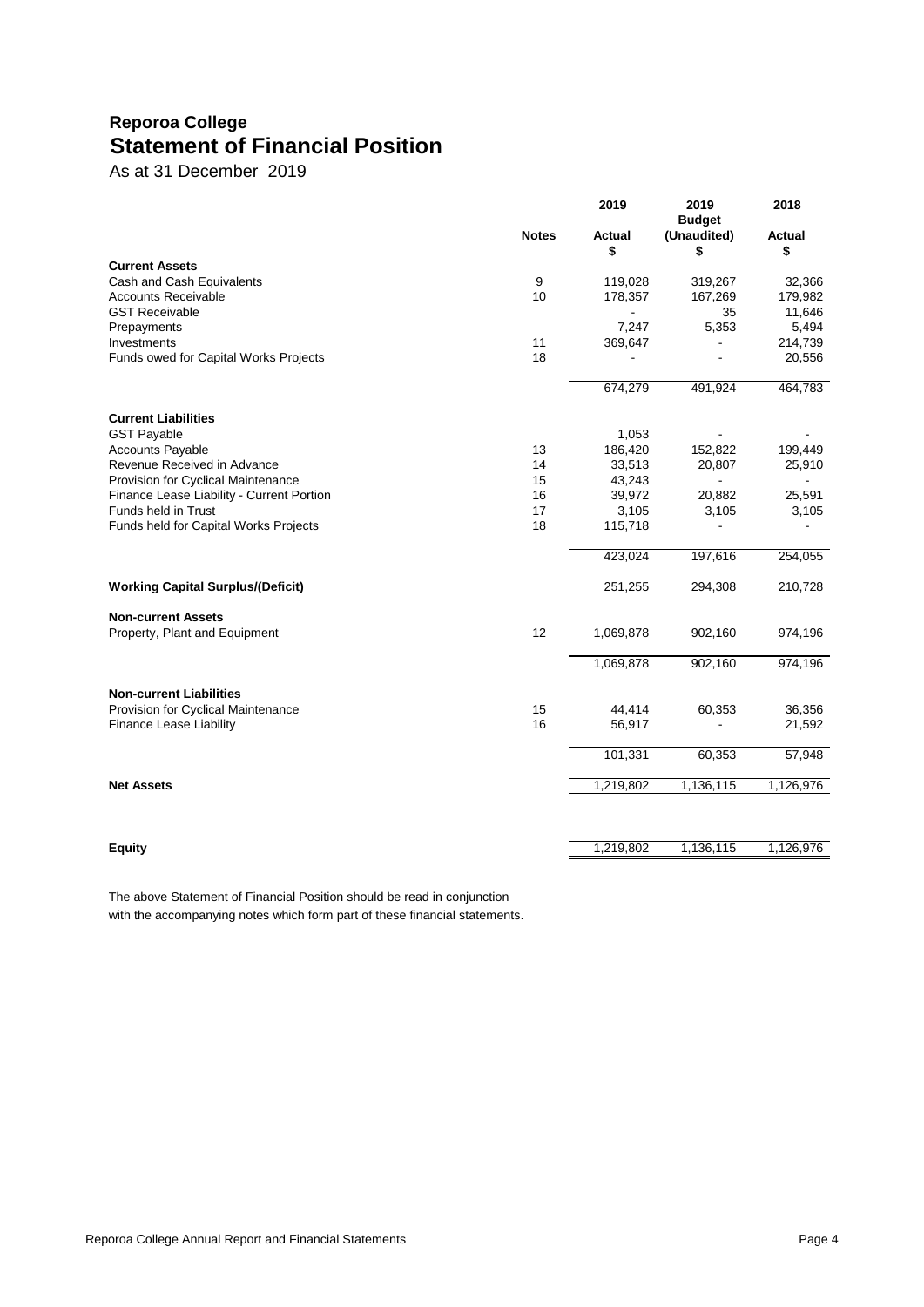# **Reporoa College Statement of Cash Flows**

For the year ended 31 December 2019

|                                                        |             | 2019                | 2019<br><b>Budget</b> | 2018         |
|--------------------------------------------------------|-------------|---------------------|-----------------------|--------------|
|                                                        | <b>Note</b> | <b>Actual</b><br>\$ | (Unaudited)<br>\$     | Actual<br>\$ |
| <b>Cash flows from Operating Activities</b>            |             |                     |                       |              |
| <b>Government Grants</b>                               |             | 947,552             | 769,850               | 797,791      |
| <b>Locally Raised Funds</b>                            |             | 349,344             | 56,100                | 347,913      |
| Goods and Services Tax (net)                           |             | 10,744              |                       | (11, 611)    |
| Payments to Employees                                  |             | (331, 317)          | (314,000)             | (333, 618)   |
| Payments to Suppliers                                  |             | (663, 779)          | (113, 822)            | (575, 898)   |
| <b>Interest Paid</b>                                   |             | (8,389)             | (1,500)               | (1,406)      |
| <b>Interest Received</b>                               |             | 7,530               | 6,000                 | 13,217       |
| Net cash from Operating Activities                     |             | 311,685             | 402,628               | 236,388      |
| <b>Cash flows from Investing Activities</b>            |             |                     |                       |              |
| Proceeds from Sale of PPE (and Intangibles)            |             |                     |                       | 16,571       |
| Purchase of PPE (and Intangibles)                      |             | (197, 437)          | (61,000)              | (104, 715)   |
| Purchase of Investments                                |             | (205, 325)          |                       | (53, 509)    |
| Proceeds from Sale of Investments                      |             | 50,417              |                       |              |
| Net cash used in Investing Activities                  |             | (352, 345)          | (61,000)              | (141, 653)   |
| <b>Cash flows from Financing Activities</b>            |             |                     |                       |              |
| <b>Finance Lease Payments</b>                          |             | (37,659)            | (59,000)              | (21, 521)    |
| <b>Funds Held for Capital Works Projects</b>           |             | 164,981             |                       | (77, 487)    |
| Net cash from/(used in) Financing Activities           |             | 127,322             | (59,000)              | (99,008)     |
| Net increase/(decrease) in cash and cash equivalents   |             | 86,662              | 282,628               | (4,273)      |
| Cash and cash equivalents at the beginning of the year | 9           | 32,366              | 36,639                | 36,639       |
| Cash and cash equivalents at the end of the year       | 9           | 119,028             | 319,267               | 32,366       |

The statement of cash flows records only those cash flows directly within the control of the School. This means centrally funded teachers' salaries and the use of land and buildings grant and expense have been excluded.

The above Cash Flow Statement should be read in conjunction with the accompanying notes which form part of these financial statements..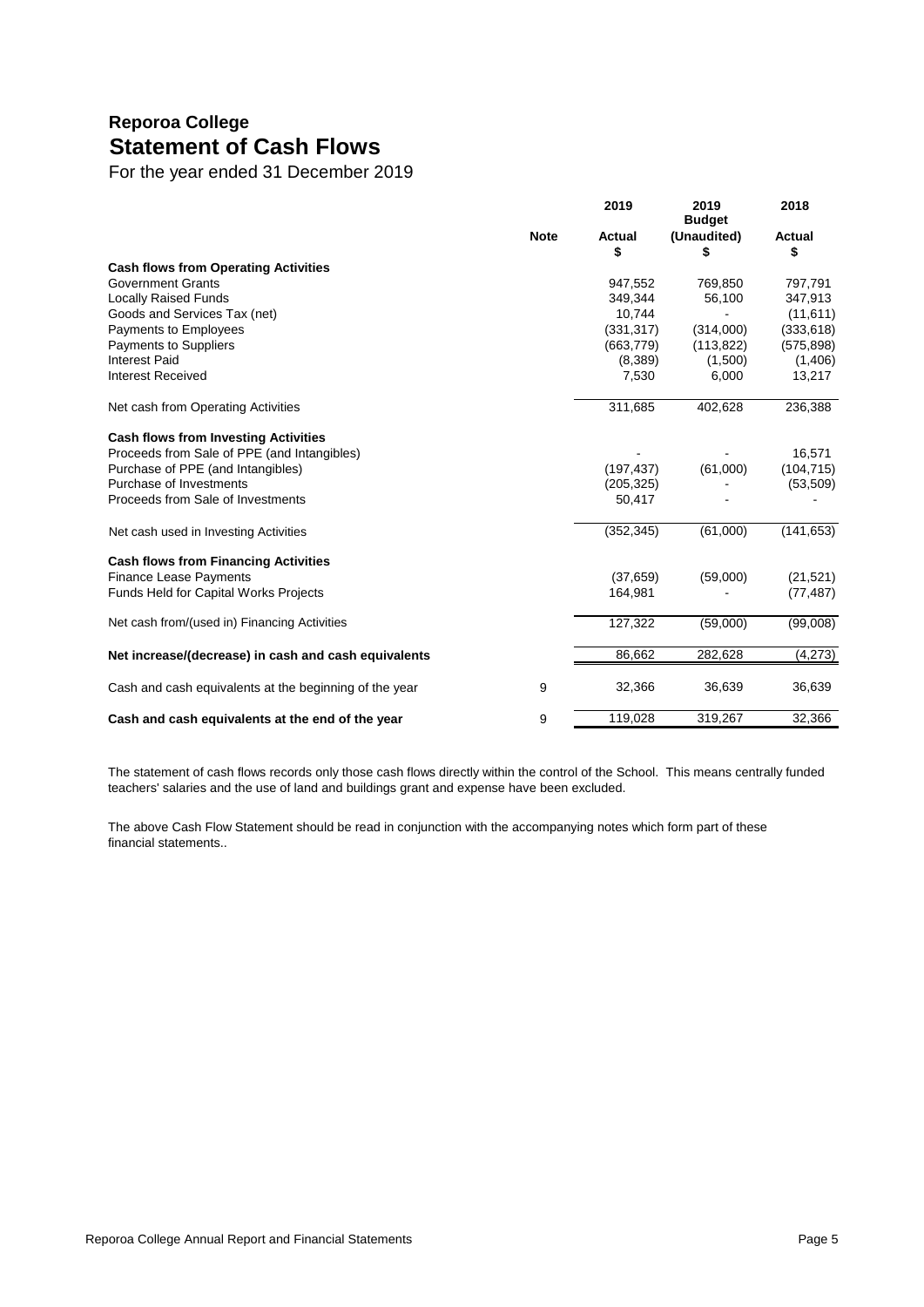# **Reporoa College Notes to the Financial Statements For the year ended 31 December 2019**

# **1. Statement of Accounting Policies**

#### **a) Reporting Entity**

Reporoa College (the School) is a Crown entity as specified in the Crown Entities Act 2004 and a school as described in the Education Act 1989. The Board of Trustees (the Board) is of the view that the School is a public benefit entity for financial reporting purposes.

# **b) Basis of Preparation**

#### *Reporting Period*

The financial reports have been prepared for the period 1 January 2019 to 31 December 2019 and in accordance with the requirements of the Public Finance Act 1989.

## *Basis of Preparation*

The financial statements have been prepared on a going concern basis, and the accounting policies have been consistently applied throughout the period.

#### *Financial Reporting Standards Applied*

The Education Act 1989 requires the School, as a Crown entity, to prepare financial statements in accordance with generally accepted accounting practice. The financial statements have been prepared in accordance with generally accepted accounting practice in New Zealand, applying Public Sector Public Benefit Entity (PBE) Standards Reduced Disclosure Regime as appropriate to public benefit entities that qualify for Tier 2 reporting. The school is considered a Public Benefit Entity as it meets the criteria specified as "having a primary objective to provide goods and/or services for community or social benefit and where any equity has been provided with a view to supporting that primary objective rather than for financial return to equity holders".

#### *Standard early adopted*

In line with the Financial Statements of the Government, the School has elected to early adopt PBE IFRS 9 Financial Instruments. PBE IFRS 9 replaces PBE IPSAS 29 Financial Instruments: Recognition and Measurement. Information about the adoption of PBE IFRS 9 is provided in Note 28.

## *PBE Accounting Standards Reduced Disclosure Regime*

The School qualifies for Tier 2 as the school is not publicly accountable and is not considered large as it falls below the expenditure threshold of \$30 million per year. All relevant reduced disclosure concessions have been taken.

#### *Measurement Base*

The financial statements are prepared on the historical cost basis unless otherwise noted in a specific accounting policy.

## *Presentation Currency*

These financial statements are presented in New Zealand dollars, rounded to the nearest dollar.

#### *Specific Accounting Policies*

The accounting policies used in the preparation of these financial statements are set out below.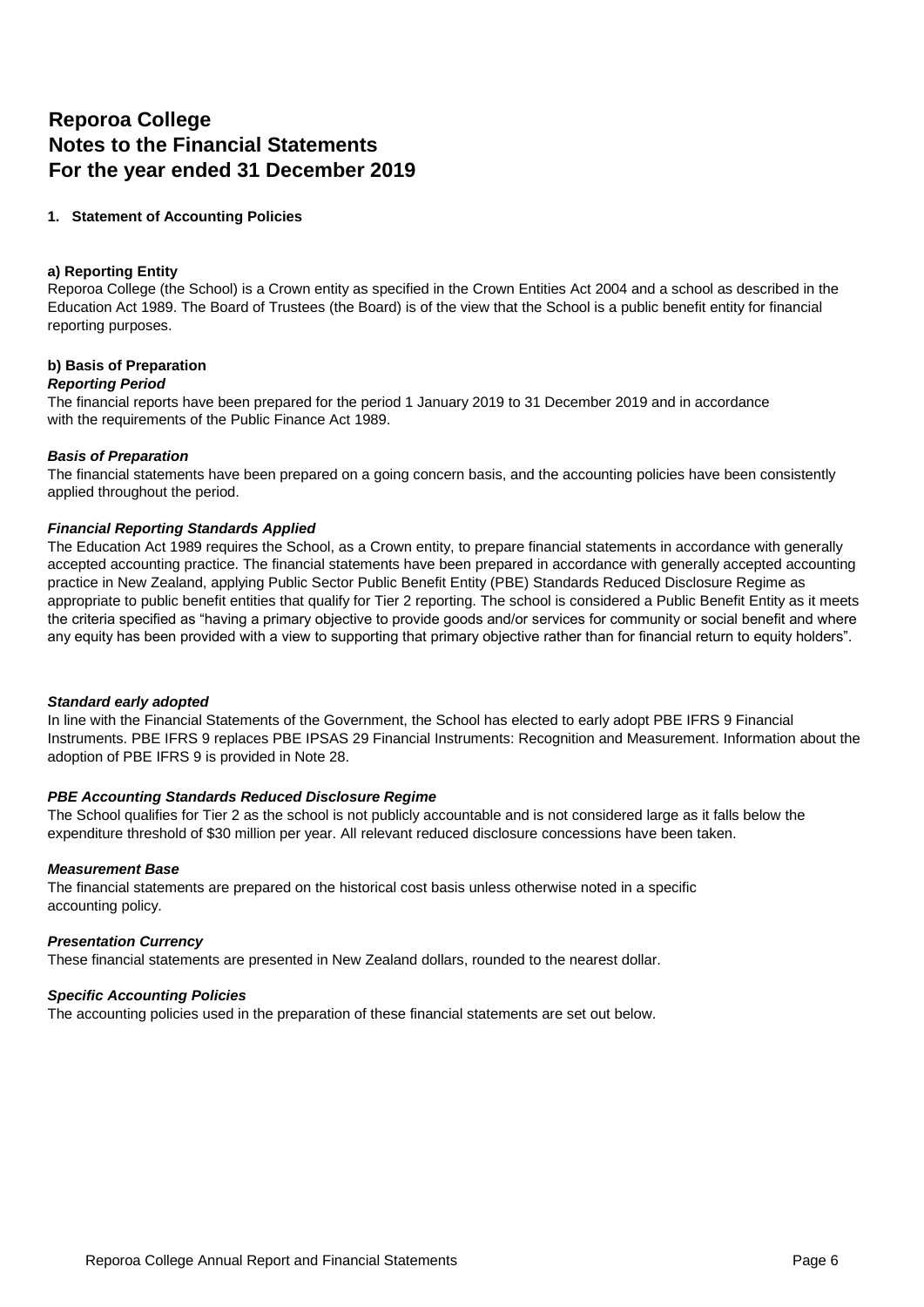## *Critical Accounting Estimates And Assumptions*

The preparation of financial statements requires management to make judgements, estimates and assumptions that affect the application of accounting policies and the reported amounts of assets, liabilities, revenue and expenses. Actual results may differ from these estimates.

Estimates and underlying assumptions are reviewed on an ongoing basis. Revisions to accounting estimates are recognised in the period in which the estimate is revised and in any future periods affected.

#### *Useful lives of property, plant and equipment*

The School reviews the estimated useful lives of property, plant and equipment at the end of each reporting date. The School believes that the estimated useful lives of the property, plant and equipment as disclosed in the Significant Accounting Policies are appropriate to the nature of the property, plant and equipment at reporting date. Property, plant and equipment is disclosed at note 12.

#### *Cyclical Maintenance Provision*

A school recognises its obligation to maintain the Ministry's buildings in a good state of repair as a provision for cyclical maintenance. This provision relates mainly to the painting of the school buildings. The estimate is based on the school's long term maintenance plan which is prepared as part of its 10 Year Property Planning process. During the year, the Board assesses the reasonableness of its 10 Year Property Plan on which the provision is based. Cyclical maintenance is disclosed at Note 15.

#### *Critical Judgements in applying accounting policies*

Management has exercised the following critical judgements in applying accounting policies:

#### *Classification of leases*

Determining whether a lease is a finance lease or an operating lease requires judgement as to whether the lease transfers substantially all the risks and rewards of ownership to the school. Judgement is required on various aspects that include, but are not limited to, the fair value of the leased asset, the economic life of the leased asset, whether or not to include renewal options in the lease term, and determining an appropriate discount rate to calculate the present value of the minimum lease payments. Classification as a finance lease means the asset is recognised in the statement of financial position as property, plant, and equipment, whereas for an operating lease no such asset is recognised.

#### *Recognition of grants*

The School reviews the grants monies received at the end of each reporting period and whether any require a provision to carryforward amounts unspent. The School believes all grants received have been appropriately recognised as a liability if required. Government grants are disclosed at note 2.

# **c) Revenue Recognition**

#### *Government Grants*

The school receives funding from the Ministry of Education. The following are the main types of funding that the School receives;

Operational grants are recorded as revenue when the School has the rights to the funding, which is in the year that the funding is received.

Teachers salaries grants are recorded as revenue when the School has the rights to the funding in the salary period they relate to. The grants are not received in cash by the School and are paid directly to teachers by the Ministry of Education.

Use of land and buildings grants are recorded as revenue in the period the School uses the land and buildings. These are not received in cash by the School as they equate to the deemed expense for using the land and buildings which are owned by the Crown.

#### *Other Grants*

Other grants are recorded as revenue when the School has the rights to the funding, unless there are unfulfilled conditions attached to the grant, in which case the amount relating to the unfulfilled conditions is recognised as a liability and released to revenue as the conditions are fulfilled.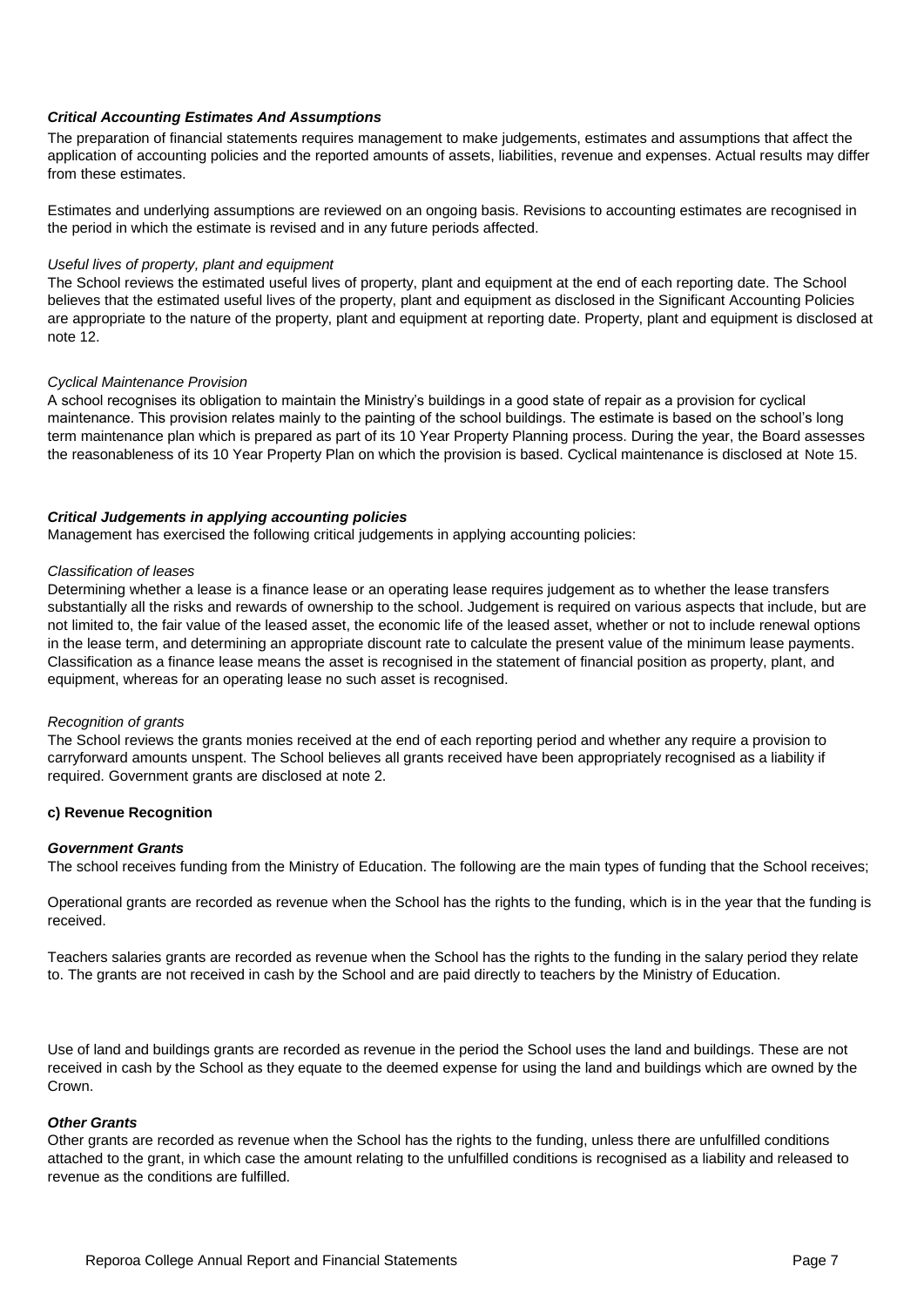#### *Donations, Gifts and Bequests*

Donations, gifts and bequests are recorded as revenue when their receipt is formally acknowledged by the School.

#### *Interest Revenue*

Interest Revenue earned on cash and cash equivalents and investments is recorded as revenue in the period it is earned.

#### **d) Use of Land and Buildings Expense**

The property from which the School operates is owned by the Crown and managed by the Ministry of Education on behalf of the Crown. The School's use of the land and buildings as occupant is based on a property occupancy document as gazetted by the Ministry. The expense is based on an assumed market rental yield on the value of land and buildings as used for rating purposes. This is a non-cash expense that is offset by a non-cash grant from the Ministry.

#### **e) Operating Lease Payments**

Payments made under operating leases are recognised in the Statement of Comprehensive Revenue and Expense on a straight line basis over the term of the lease.

#### **f) Finance Lease Payments**

Finance lease payments are apportioned between the finance charge and the reduction of the outstanding liability. The finance charge is allocated to each period during the lease term on an effective interest basis.

#### **g) Cash and Cash Equivalents**

Cash and cash equivalents include cash on hand, bank balances, deposits held at call with banks, and other short term highly liquid investments with original maturities of 90 days or less, and bank overdrafts. The carrying amount of cash and cash equivalents represent fair value.

#### **h) Accounts Receivable**

Short-term receivables are recorded at the amount due, less an allowance for credit losses. The school applies the simplified expected credit loss model of recognising lifetime expected credit losses for receivables. In measuring expected credit losses, short-term receivables have been assessed on a collective basis as they possess shared credit risk characteristics. They have been grouped based on the days past due. Short-term receivables are written off when there is no reasonable expectation of recovery. Indicators that there is no reasonable expectation of recovery include the debtor being in liquidation.

## *Prior Year Policy*

*Accounts Receivable represents items that the School has issued invoices for or accrued for, but has not received payment for at year end. Receivables are initially recorded at fair value and subsequently recorded at the amount the School realistically expects to receive. A receivable is considered uncollectable where there is objective evidence the School will not be able to collect all amounts due. The amount that is uncollectable (the provision for uncollectibility) is the difference between the amount due and the present value of the amounts expected to be collected.* 

## **i) Inventories**

Inventories are consumable items held for sale and comprise of stationery and school uniforms. They are stated at the lower of cost and net realisable value. Cost is determined on a first in, first out basis. Net realisable value is the estimated selling price in the ordinary course of activities less the estimated costs necessary to make the sale. Any write down from cost to net realisable value is recorded as an expense in the Statement of Comprehensive Revenue and Expense in the period of the write down.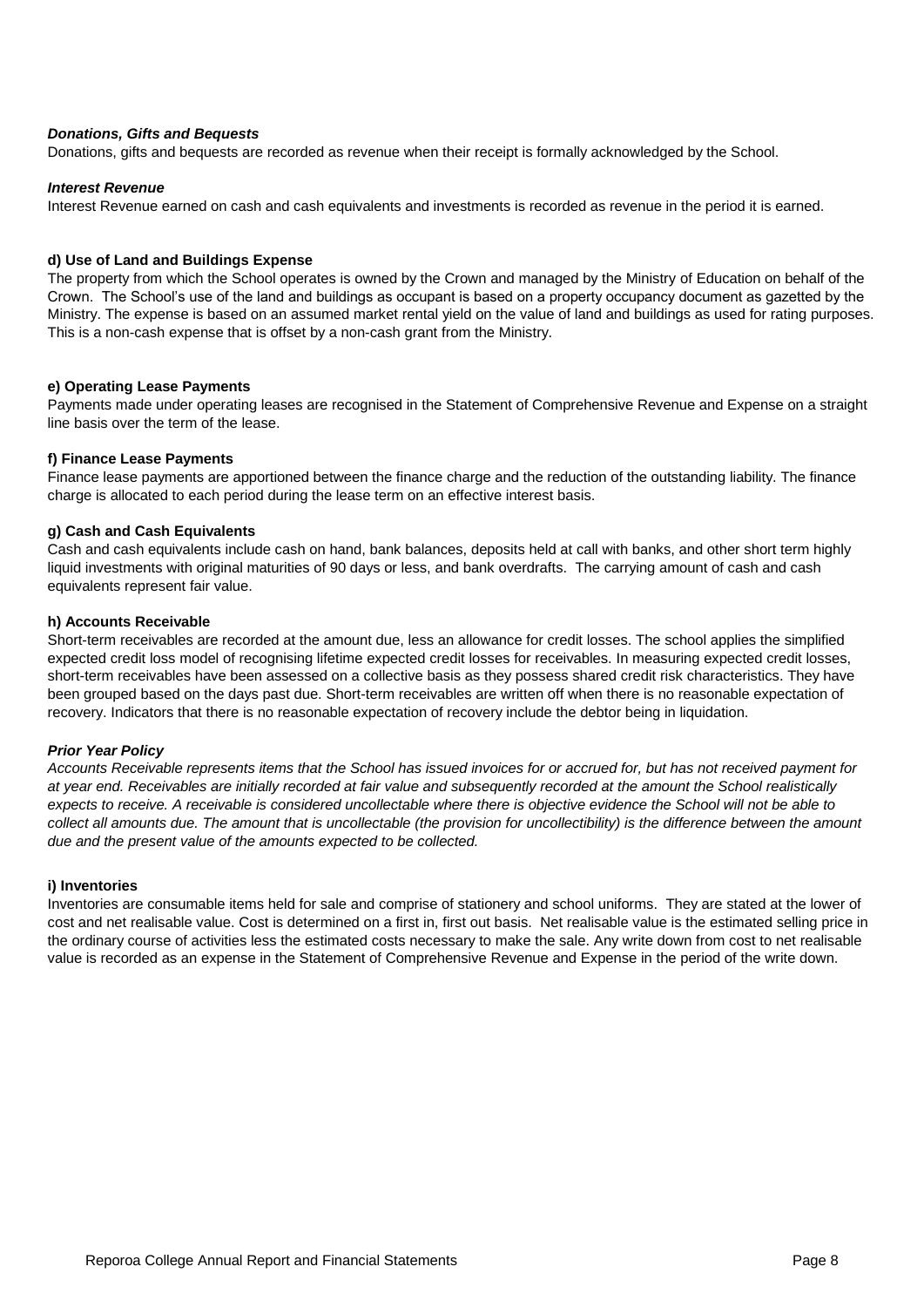# **j) Investments**

Bank term deposits are initially measured at the amount invested. Interest is subsequently accrued and added to the investment balance. A loss allowance for expected credit losses is recognised if the estimated loss allowance is not trivial.

#### *Prior Year Policy*

*Bank term deposits for periods exceeding 90 days are classified as investments and are initially measured at the amount invested. Interest is subsequently accrued and added to the investment balance. After initial recognition bank term deposits are measured at amortised cost using the effective interest method less impairment.*

*Investments that are shares are categorised as "available for sale" for accounting purposes in accordance with financial reporting standards. Share investments are recognised initially by the School at fair value plus transaction costs. At balance date the School has assessed whether there is any evidence that an investment is impaired. Any impairment, gains or losses are recognised in the Statement of Comprehensive Revenue and Expense.*

*After initial recognition any investments categorised as available for sale are measured at their fair value without any deduction for transaction costs the school may incur on sale or other disposal.*

#### **k) Property, Plant and Equipment**

Land and buildings owned by the Crown are excluded from these financial statements. The Board's use of the land and buildings as 'occupant' is based on a property occupancy document.

Improvements to buildings owned by the Crown are recorded at cost, less accumulated depreciation and impairment losses.

Property, plant and equipment are recorded at cost or, in the case of donated assets, fair value at the date of receipt, less accumulated depreciation and impairment losses. Cost or fair value as the case may be, includes those costs that relate directly to bringing the asset to the location where it will be used and making sure it is in the appropriate condition for its intended use.

Property, plant and equipment acquired with individual values under \$1,000 are not capitalised, they are recognised as an expense in the Statement of Comprehensive Revenue and Expense.

Gains and losses on disposals (*i.e.* sold or given away) are determined by comparing the proceeds received with the carrying amounts (*i.e.* the book value). The gain or loss arising from the disposal of an item of property, plant and equipment is recognised in the Statement of Comprehensive Revenue and Expense.

#### *Finance Leases*

A finance lease transfers to the lessee substantially all the risks and rewards incidental to ownership of an asset, whether or not title is eventually transferred. At the start of the lease term, finance leases are recognised as assets and liabilities in the statement of financial position at the lower of the fair value of the leased asset or the present value of the minimum lease payments. The finance charge is charged to the surplus or deficit over the lease period so as to produce a constant periodic rate of interest on the remaining balance of the liability. The amount recognised as an asset is depreciated over its useful life. If there is no reasonable certainty whether the school will obtain ownership at the end of the lease term, the asset is fully depreciated over the shorter of the lease term and its useful life.

#### *Depreciation*

Property, plant and equipment except for library resources are depreciated over their estimated useful lives on a straight line basis. Library resources are depreciated on a diminishing value basis. Depreciation of all assets is reported in the Statement of Comprehensive Revenue and Expense.

| The estimated useful lives of the assets are:             |             |
|-----------------------------------------------------------|-------------|
| Building Improvements to Crown Owned Assets               | 18-40 years |
| <b>Furniture and Equipment</b>                            | 5-15 years  |
| Information and Communication Technology                  | 5 years     |
| <b>Motor Vehicles</b>                                     | 5 years     |
| <b>Library Resources</b>                                  | 12.5% DV    |
| Leased assets are depreciated over the life of the lease. |             |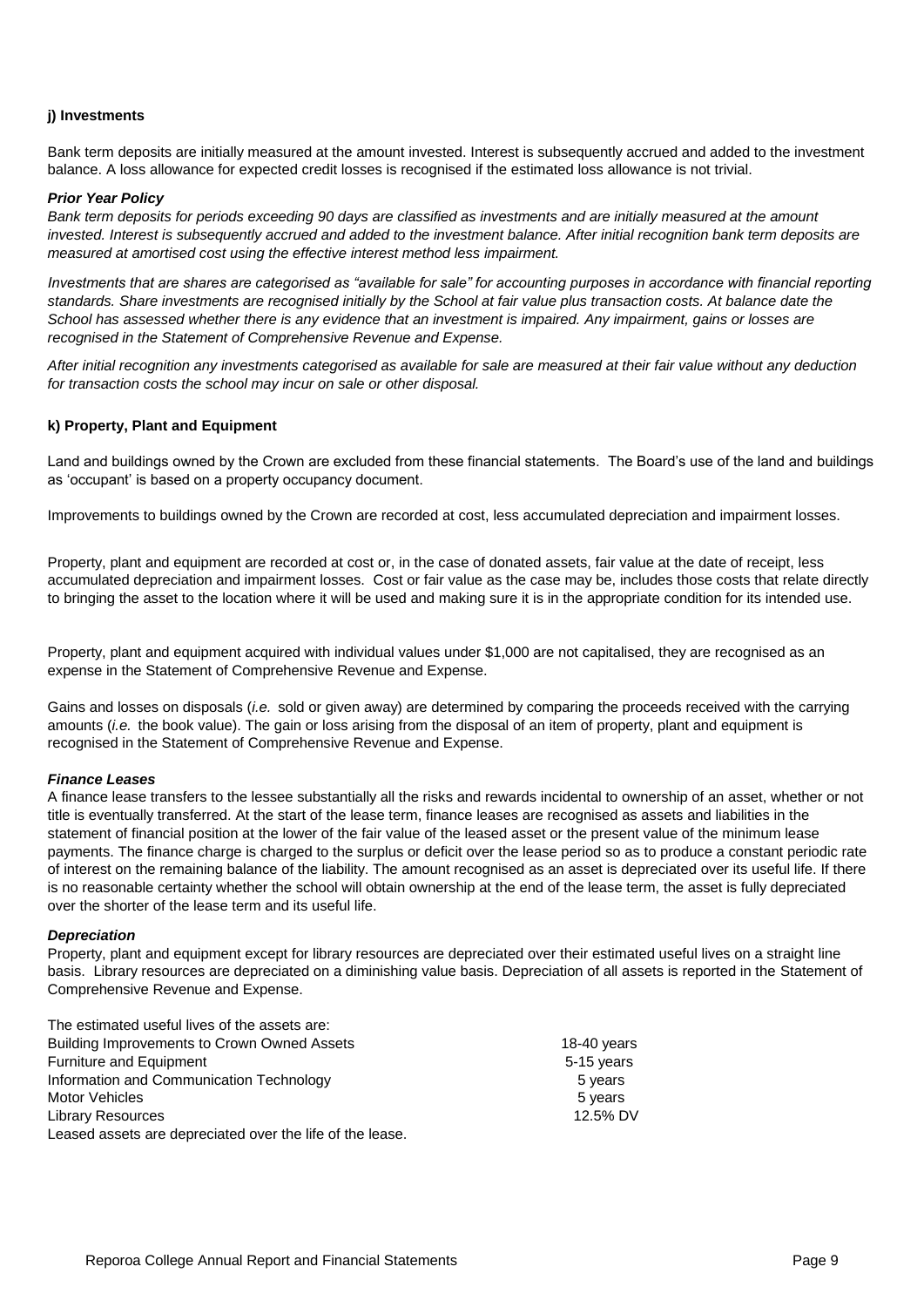# **l) Intangible Assets**

#### *Software costs*

Computer software acquired by the School are capitalised on the basis of the costs incurred to acquire and bring to use the specific software. Costs associated with subsequent maintenance or licensing of software are recognised as an expense in the Statement of Comprehensive Revenue and Expense when incurred.

Computer software licences with individual values under \$1,000 are not capitalised, they are recognised as an expense in the Statement of Comprehensive Revenue and Expense when incurred.

Computer software that the school receives from the Ministry of Education is normally acquired through a non-exchange transaction and is not of a material amount. It's fair value can be assessed at time of acquisition if no other methods lead to a fair value determination. Computer software purchased directly from suppliers at market rates are considered exchange transactions and the fair value is the amount paid for the software.

The carrying value of software is amortised on a straight line basis over its useful life. The useful life of software is estimated as three years. The amortisation charge for each period and any impairment loss is recorded in the Statement of Comprehensive Revenue and Expense.

## **m) Impairment of property, plant, and equipment and intangible assets**

The school does not hold any cash generating assets. Assets are considered cash generating where their primary objective is to generate a commercial return.

#### *Non cash generating assets*

Property, plant, and equipment and intangible assets held at cost that have a finite useful life are reviewed for impairment whenever events or changes in circumstances indicate that the carrying amount may not be recoverable. An impairment loss is recognised for the amount by which the asset's carrying amount exceeds its recoverable service amount. The recoverable service amount is the higher of an asset's fair value less costs to sell and value in use.

Value in use is determined using an approach based on either a depreciated replacement cost approach, restoration cost approach, or a service units approach. The most appropriate approach used to measure value in use depends on the nature of the impairment and availability of information.

If an asset's carrying amount exceeds its recoverable service amount, the asset is regarded as impaired and the carrying amount is written down to the recoverable amount. The total impairment loss is recognised in the surplus or deficit.

The reversal of an impairment loss is recognised in the surplus or deficit.

## **n) Accounts Payable**

Accounts Payable represents liabilities for goods and services provided to the School prior to the end of the financial year which are unpaid. Accounts Payable are recorded at the amount of cash required to settle those liabilities. The amounts are unsecured and are usually paid within 30 days of recognition.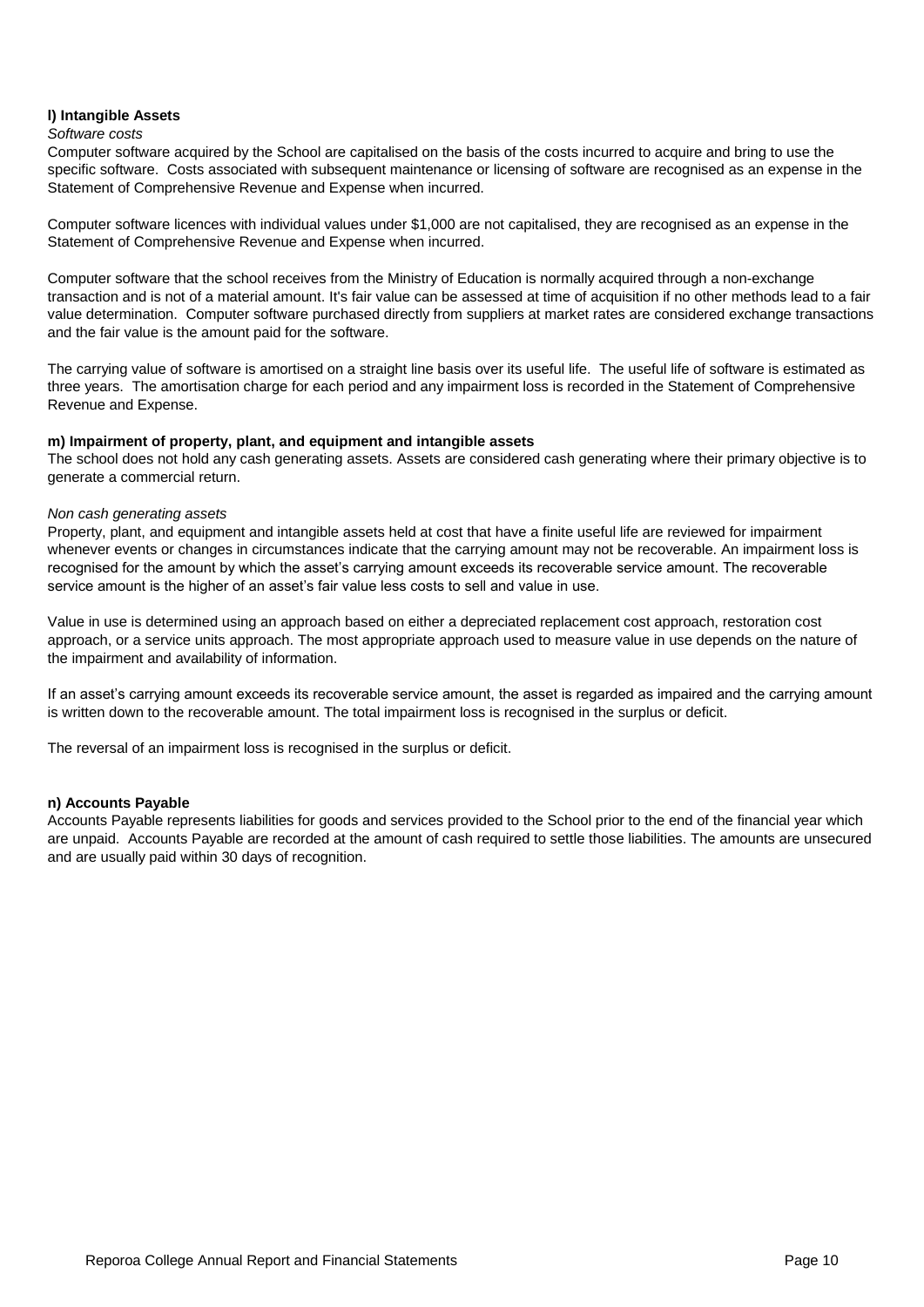## **o) Employee Entitlements**

#### *Short-term employee entitlements*

Employee benefits that are due to be settled within 12 months after the end of the period in which the employee renders the related service are measured based on accrued entitlements at current rates of pay. These include salaries and wages accrued up to balance date, annual leave earned to but not yet taken at balance date.

#### *Long-term employee entitlements*

Employee benefits that are due to be settled beyond 12 months after the end of the period in which the employee renders the related service, such as long service leave and retirement gratuities, have been calculated on an actuarial basis. The calculations are based on:

• likely future entitlements accruing to staff, based on years of service, years to entitlement, the likelihood that staff will reach the point of entitlement, and contractual entitlement information; and

• the present value of the estimated future cash flows.

#### **p) Revenue Received in Advance**

Revenue received in advance relates to fees received from students and grants received where there are unfulfilled obligations for the School to provide services in the future. The fees are recorded as revenue as the obligations are fulfilled and the fees earned.

The School holds sufficient funds to enable the refund of unearned fees in relation to international students, should the School be unable to provide the services to which they relate.

#### **q) Funds Held in Trust**

Funds are held in trust where they have been received by the School for a specified purpose, or are being held on behalf of a third party and these transactions are not recorded in the Statement of Revenue and Expense. The School holds sufficient funds to enable the funds to be used for their intended purpose at any time.

#### **r) Shared Funds**

Shared Funds are held on behalf of a cluster of participating schools as agreed with the Ministry of Education. The cluster of schools operate activities outside of school control. These amounts are not recorded in the Statement of Revenue and Expense. The School holds sufficient funds to enable the funds to be used for their intended purpose.

#### **s) Provision for Cyclical Maintenance**

The property from which the School operates is owned by the Crown, and is vested in the Ministry. The Ministry has gazetted a property occupancy document that sets out the Board's property maintenance responsibilities. The Board is responsible for maintaining the land, buildings and other facilities on the School site in a state of good order and repair.

Cyclical maintenance, which involves painting the interior and exterior of the School, makes up the most significant part of the Board's responsibilities outside day-to-day maintenance. The provision for cyclical maintenance represents the obligation the Board has to the Ministry and is based on the Board's ten year property plan (10YPP).

## **t) Financial Assets and Liabilities**

The School's financial assets comprise cash and cash equivalents, accounts receivable, and investments. All of these financial assets, except for investments that are shares, are categorised as "loans and receivables" for accounting purposes in accordance with financial reporting standards.

Investments that are shares are categorised as "available for sale" for accounting purposes in accordance with financial reporting standards.

The School's financial liabilities comprise accounts payable, borrowings, finance lease liability, and painting contract liability. All of these financial liabilities are categorised as "financial liabilities measured at amortised cost" for accounting purposes in accordance with financial reporting standards.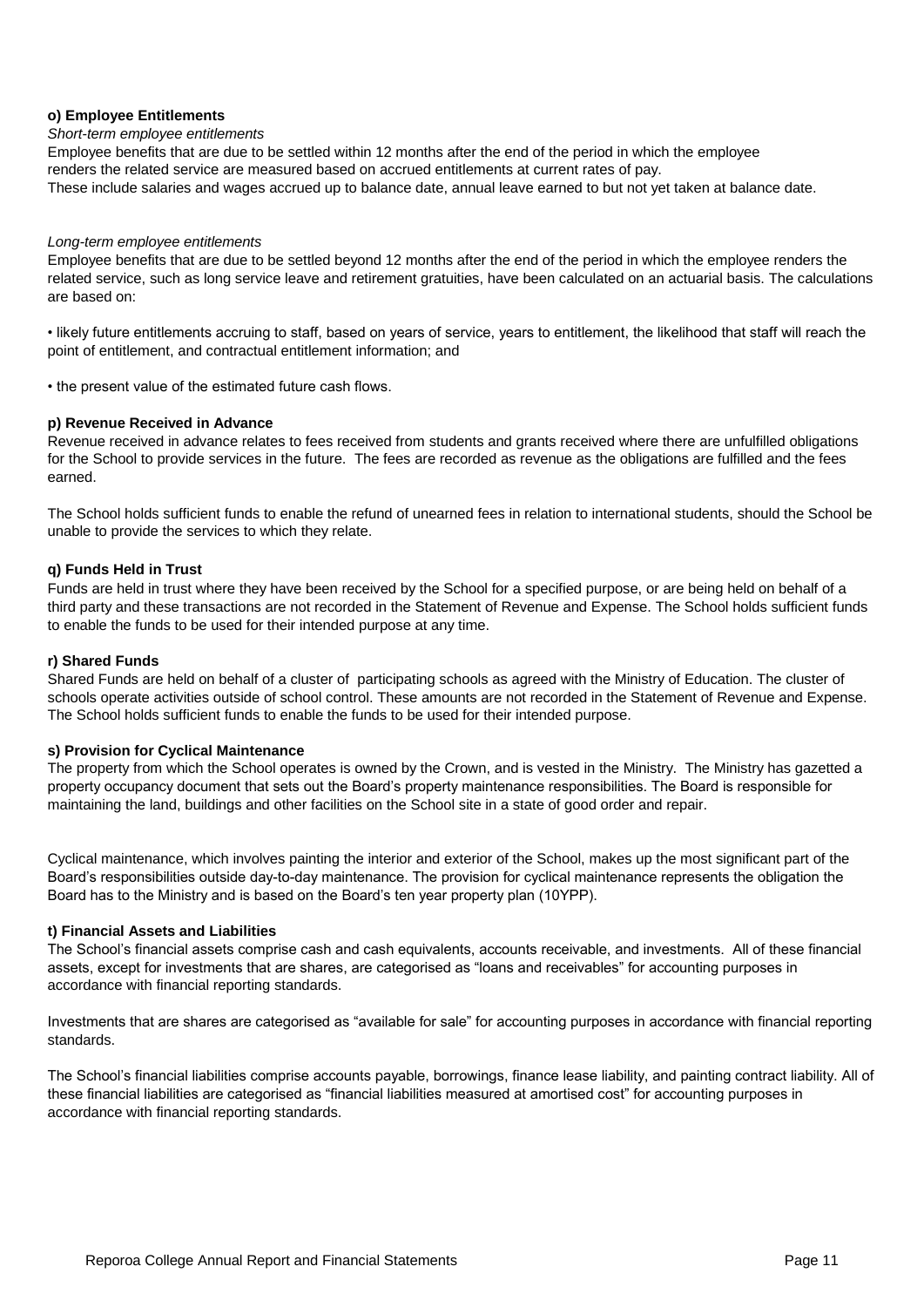## **u) Borrowings**

Borrowings on normal commercial terms are initially recognised at the amount borrowed plus transaction costs. Interest due on the borrowings is subsequently accrued and added to the borrowings balance. Borrowings are classified as current liabilities unless the school has an unconditional right to defer settlement of the liability for at least 12 months after balance date.

Grants determined by the Minister of Education for operational activities includes all items (core components) included in the Operational Funding notice.

Borrowings include but not limited to bank overdrafts, operating leases, finance leases, painting contracts and term loans.

#### **v) Goods and Services Tax (GST)**

The financial statements have been prepared on a GST exclusive basis, with the exception of accounts receivable and accounts payable which are stated as GST inclusive.

The net amount of GST paid to, or received from, the IRD, including the GST relating to investing and financing activities, is classified as a net operating cash flow in the statements of cash flows.

Commitments and contingencies are disclosed exclusive of GST.

#### **w) Budget Figures**

The budget figures are extracted from the School budget that was approved by the Board at the start of the year.

#### **x) Services received in-kind**

From time to time the School receives services in-kind, including the time of volunteers. The School has elected not to recognise services received in kind in the Statement of Comprehensive Revenue and Expense.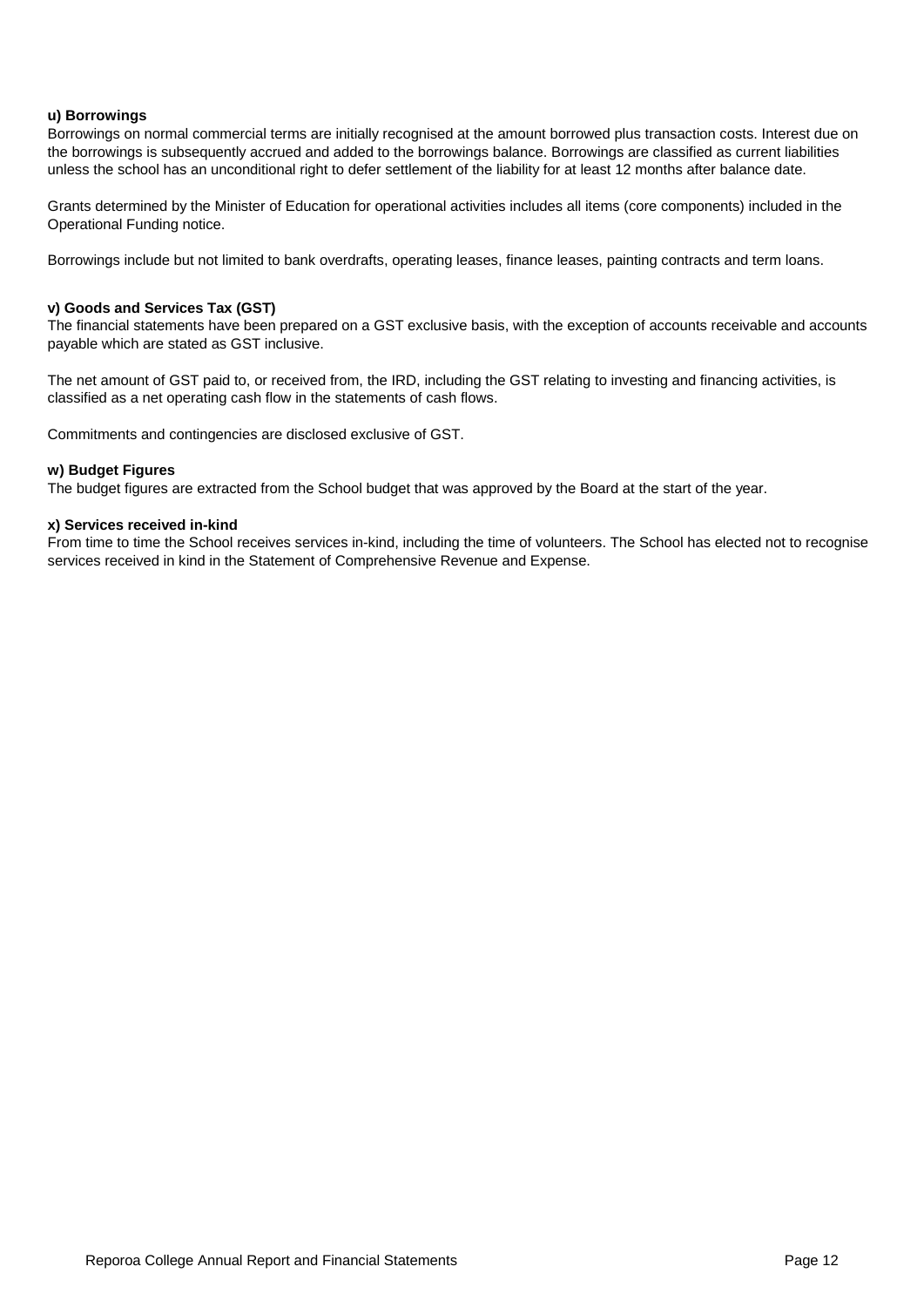#### **2. Government Grants**

|                                                 | 2019      | 2019<br><b>Budget</b> | 2018      |
|-------------------------------------------------|-----------|-----------------------|-----------|
|                                                 | Actual    | (Unaudited)           | Actual    |
|                                                 | S         |                       | \$        |
| <b>Operational Grants</b>                       | 834,188   | 700.000               | 687,259   |
| <b>Teachers' Salaries Grants</b>                | 1,769,123 | 1,816,643             | 1,749,414 |
| Use of Land and Buildings Grants                | 662.501   | 787.370               | 754,959   |
| Resource Teachers Learning and Behaviour Grants | 745       | 1.850                 | 1.850     |
| Other MoE Grants                                | 73.672    | 29.500                | 36,269    |
| <b>Other Government Grants</b>                  | 50.458    | 44.000                | 55,075    |
|                                                 | 3,390,687 | 3,379,363             | 3,284,826 |

# **3. Locally Raised Funds**

Local funds raised within the School's community are made up of:

|                                               |                | <b>Budget</b>  |                |
|-----------------------------------------------|----------------|----------------|----------------|
|                                               | <b>Actual</b>  | (Unaudited)    | <b>Actual</b>  |
| Revenue                                       | \$             | \$             | \$             |
| Donations                                     | 12,445         | 6,300          | 9,298          |
| Bequests & Grants                             | 29,444         | 4,000          | 46,319         |
| Activities                                    | 100,911        | 37,700         | 141,997        |
| Trading                                       | 483            |                | 577            |
| Fundraising                                   | 12,182         | 8,100          | 8,635          |
| <b>Other Revenue</b>                          | 191,083        | 122,565        | 148,524        |
|                                               |                |                |                |
|                                               | 346,548        | 178,665        | 355,350        |
|                                               |                |                |                |
| <b>Expenses</b>                               |                |                |                |
| Activities                                    | 95,677         | 39,900         | 148,137        |
| Other Locally Raised Funds Expenditure        | 63,524         | 40,900         | 67,319         |
|                                               |                |                |                |
|                                               | 159,201        | 80,800         | 215,456        |
|                                               |                |                |                |
| Surplus for the year Locally raised funds     | 187,347        | 97,865         | 139,894        |
|                                               |                |                |                |
| 4. International Student Revenue and Expenses |                |                |                |
|                                               | 2019           | 2019           | 2018           |
|                                               |                | <b>Budget</b>  |                |
|                                               | <b>Actual</b>  | (Unaudited)    | <b>Actual</b>  |
|                                               | <b>Number</b>  | <b>Number</b>  | <b>Number</b>  |
| <b>International Student Roll</b>             | $\blacksquare$ |                | $\overline{a}$ |
|                                               |                |                |                |
|                                               | 2019           | 2019           | 2018           |
|                                               |                | <b>Budget</b>  |                |
|                                               | <b>Actual</b>  | (Unaudited)    | <b>Actual</b>  |
| <b>Revenue</b>                                | \$             | \$             | \$             |
| <b>International Student Fees</b>             |                |                |                |
|                                               |                |                |                |
| <b>Expenses</b>                               |                |                |                |
| <b>Other Expenses</b>                         | 1,000          |                |                |
|                                               |                |                |                |
|                                               | 1,000          | $\blacksquare$ |                |
|                                               |                |                |                |

**Surplus for the year International Students'** (1,000) and the students' control of the students' (1,000)

Reporoa College Annual Report and Financial Statements **Page 13** Annual Statements Page 13

**2019 2019 2018**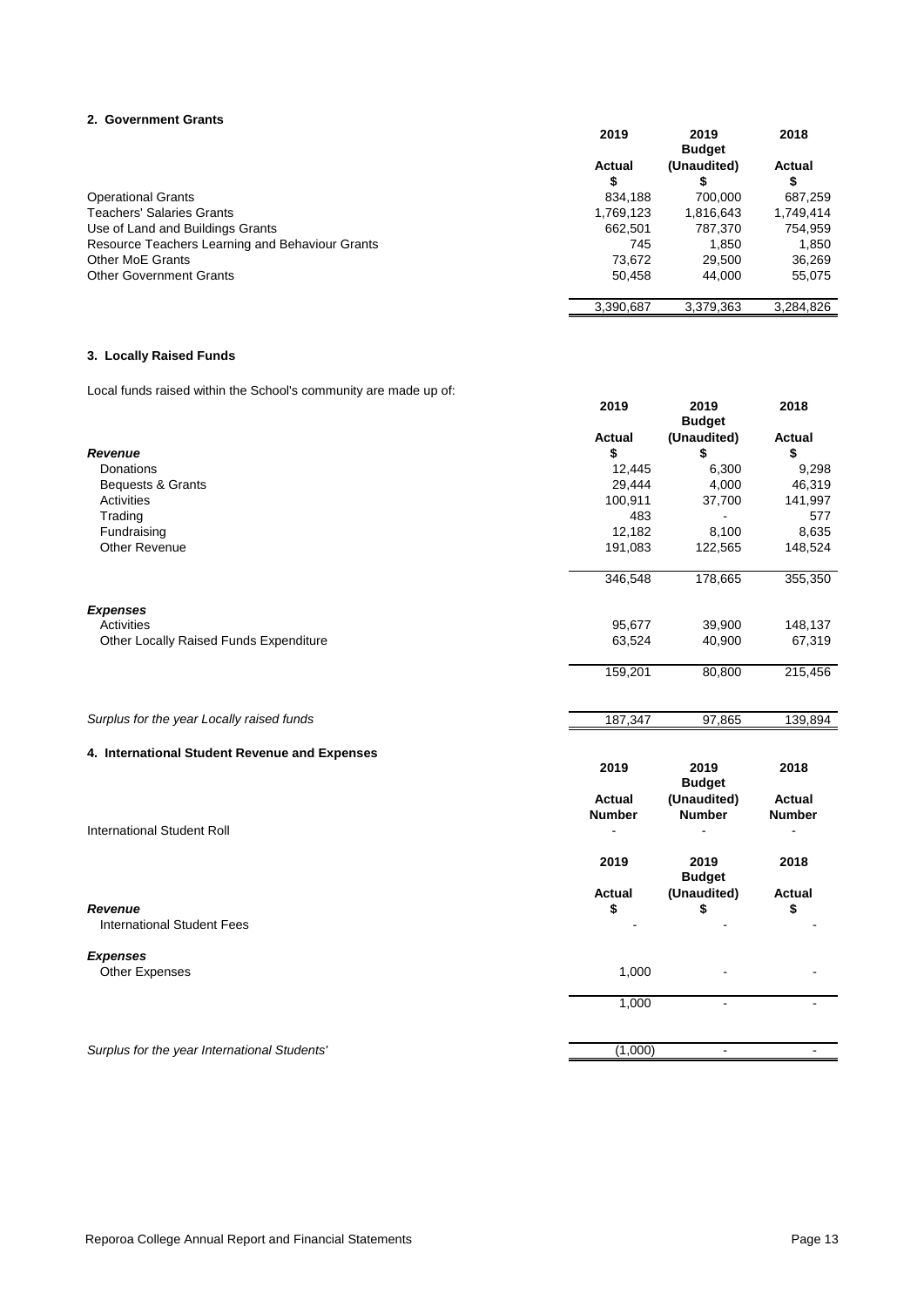#### **5. Learning Resources**

|                                        | 2019                | 2019<br><b>Budget</b> | 2018               |
|----------------------------------------|---------------------|-----------------------|--------------------|
|                                        | <b>Actual</b><br>\$ | (Unaudited)           | <b>Actual</b><br>⊕ |
| Curricular                             | 113.663             | 74.500                | 111,071            |
| <b>Employee Benefits - Salaries</b>    | 1,926,304           | 2,008,643             | 1,934,958          |
| <b>Staff Development</b>               | 29,560              | 20,000                | 21,248             |
| Information & Communication Technology | 18.720              | 18,000                | 17,160             |
| Gateway                                | 20,956              | 20,000                | 29,317             |
|                                        | 2,109,203           | 2,141,143             | 2.113.754          |

#### **6. Administration**

|                                                | 2019                     | 2019<br><b>Budget</b> | 2018          |
|------------------------------------------------|--------------------------|-----------------------|---------------|
|                                                | <b>Actual</b>            | (Unaudited)           | <b>Actual</b> |
|                                                | \$                       |                       | \$            |
| <b>Audit Fee</b>                               | 6,201                    | 6,201                 | 6,020         |
| <b>Board of Trustees Fees</b>                  | 4,260                    | 5,000                 | 4,605         |
| <b>Board of Trustees Expenses</b>              | 6.807                    | 10.200                | 6.404         |
| Communication                                  | 6.811                    | 9.000                 | 9,017         |
| Consumables                                    | 15,088                   | 6,000                 | 5,055         |
| <b>Operating Lease</b>                         | $\overline{\phantom{0}}$ |                       | 46.624        |
| Other                                          | 37.846                   | 33.100                | 33,670        |
| <b>Employee Benefits - Salaries</b>            | 90,294                   | 80,000                | 75,888        |
| Insurance                                      | 5.777                    | 3,500                 | 5,309         |
| Service Providers, Contractors and Consultancy | 18.720                   | 18.720                | 18,720        |
|                                                | 191,804                  | 171,721               | 211,312       |

#### **7. Property 2019 2019 2018 Actual Budget (Unaudited) Actual \$ \$ \$** Caretaking and Cleaning Consumables and Cleaning Consumables and Cleaning Consumables and Cleaning Consumables<br>Cyclical Maintenance Expense and Cleaning Consumer 23,044 123,044 23,044 Cyclical Maintenance Expense 51,301 23,041 23,044<br>
Grounds 14,562 51,301 23,044 23,044<br>
Strounds 29,062 14,000 14,562 Grounds 29,062 14,000 14,562 Heat, Light and Water 58,401 50,600 50,772 Repairs and Maintenance **66,212** 32,000 40,814<br>
Use of Land and Buildings **66,212** 32,000 40,814<br>
Use of Land and Buildings Use of Land and Buildings Employee Benefits - Salaries 47,731 42,000 41,351 47,731 42,000 41,351 47,731 42,000 41,351 65.638 47,731 42,000 41,351 65.638 56.000 41,351 65.638 56.000 58.032 Consultancy and Contract Services 65,638 56,000 58,000 58,000 58,000 58,000 58,000 58,000 58,000 58,000 58,000 985,475 1,012,811 988,352

The use of land and buildings figure represents 8% of the school's total property value. Property values are established as part of the nation-wide revaluation exercise that is conducted every 30 June for the Ministry of Education's year-end reporting purposes.

| 8. Depreciation                          |               |                       |               |
|------------------------------------------|---------------|-----------------------|---------------|
|                                          | 2019          | 2019<br><b>Budget</b> | 2018          |
|                                          | <b>Actual</b> | (Unaudited)           | <b>Actual</b> |
|                                          | \$            | \$                    | \$            |
| Building Improvements - Crown            | 55.470        | 64,955                | 61,535        |
| Furniture and Equipment                  | 39,960        | 39,713                | 37,622        |
| Information and Communication Technology | 33,705        | 25,321                | 23,988        |
| <b>Motor Vehicles</b>                    | 10,287        | 3,195                 | 3,027         |
| <b>Leased Assets</b>                     | 25,343        | 8,883                 | 8,415         |
| <b>Library Resources</b>                 | 2,674         | 2.933                 | 2.779         |
|                                          | 167,439       | 145.000               | 137.366       |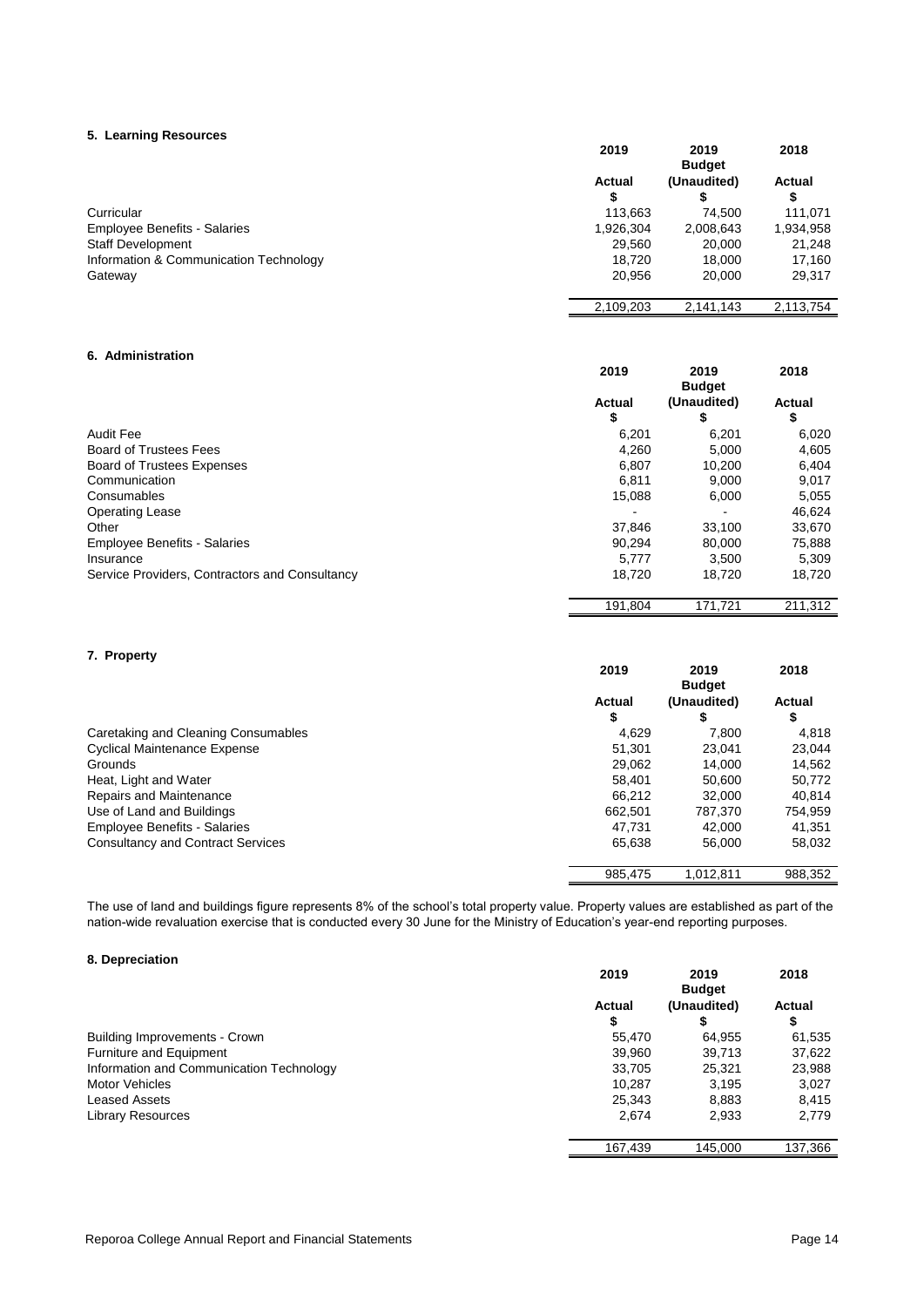#### **9. Cash and Cash Equivalents**

|                                          | 2019          | 2019<br><b>Budget</b>    | 2018          |
|------------------------------------------|---------------|--------------------------|---------------|
|                                          | <b>Actual</b> | (Unaudited)              | <b>Actual</b> |
|                                          | \$            |                          | \$            |
| Cash on Hand                             | 300           | $\overline{\phantom{0}}$ | 300           |
| <b>Bank Current Account</b>              | 102.984       | 306.402                  | 6,264         |
| <b>Bank Call Account</b>                 | 15.744        | 12.865                   | 25,802        |
| Cash equivalents for Cash Flow Statement | 119.028       | 319.267                  | 32,366        |
|                                          |               |                          |               |

The carrying value of short-term deposits with maturity dates of 90 days or less approximates their fair value.

Of the \$119,028 Cash and Cash Equivalents, \$115,718 is held by the School on behalf of the Ministry of Education. These funds are required to be spent in 2020 on Crown owned school buildings under the School's Five Year Property Plan.

#### **10. Accounts Receivable**

|                                            | 2019          | 2019<br><b>Budget</b> | 2018          |
|--------------------------------------------|---------------|-----------------------|---------------|
|                                            | <b>Actual</b> | (Unaudited)           | <b>Actual</b> |
|                                            | \$            | S                     | \$            |
| Receivables                                | 21,543        | 46,925                | 29,772        |
| <b>Banking Staffing Underuse</b>           | 38,658        |                       | 31,604        |
| Interest Receivable                        |               | 6.009                 | 584           |
| Teacher Salaries Grant Receivable          | 118,156       | 114.335               | 118,022       |
|                                            | 178.357       | 167,269               | 179,982       |
| Receivables from Exchange Transactions     | 21,543        | 52,934                | 30,356        |
| Receivables from Non-Exchange Transactions | 156,814       | 114.335               | 149,626       |
|                                            | 178,357       | 167.269               | 179,982       |

#### **11. Investments**

The School's investment activities are classified as follows:

|                                                  | 2019         | 2019<br><b>Budget</b>    | 2018         |
|--------------------------------------------------|--------------|--------------------------|--------------|
|                                                  | Actual<br>\$ | (Unaudited)              | Actual<br>\$ |
| <b>Current Asset</b><br>Short-term Bank Deposits | 369,647      | $\overline{\phantom{a}}$ | 214,739      |
| <b>Total Investments</b>                         | 369,647      | $\blacksquare$           | 214,739      |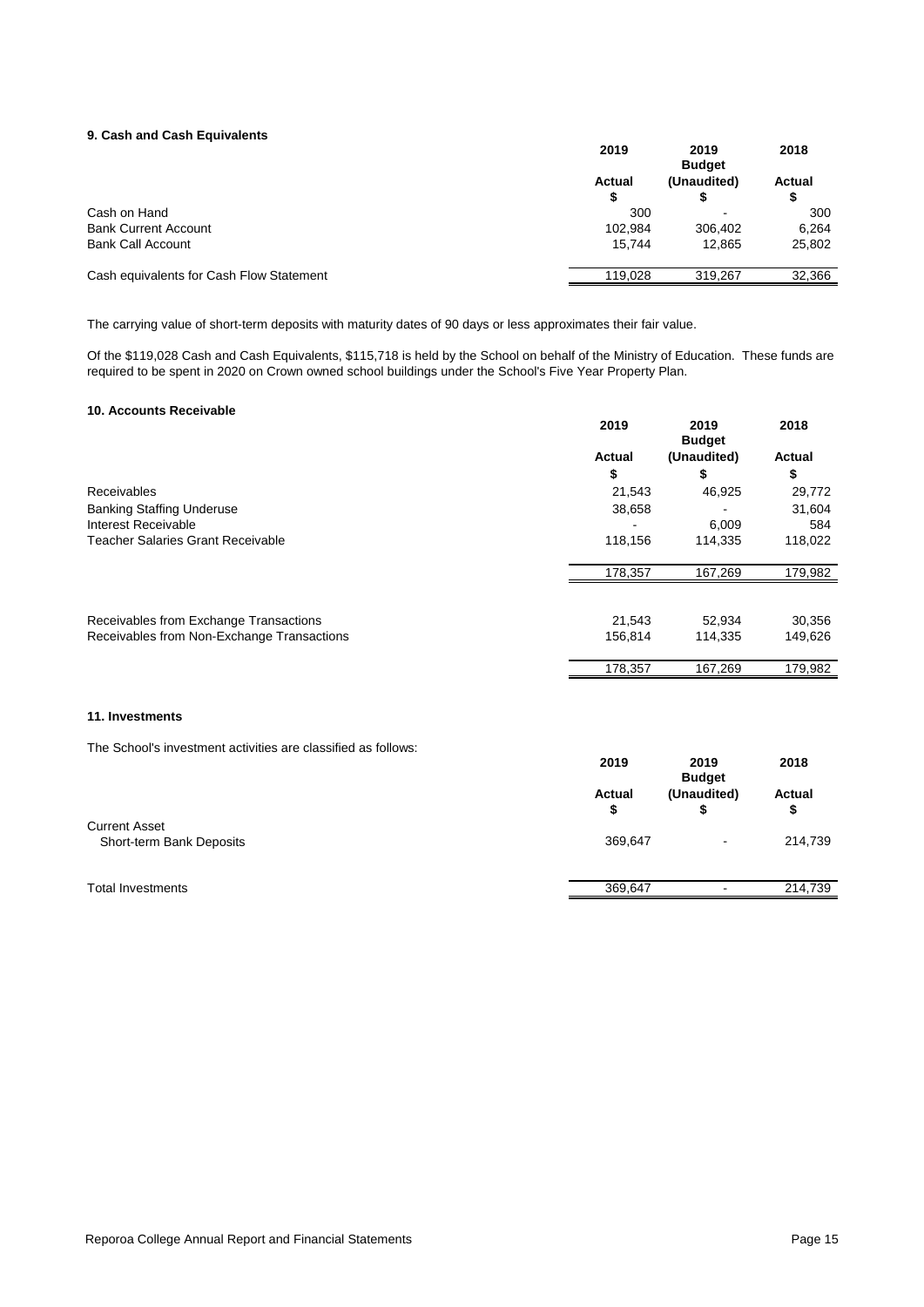# **12. Property, Plant and Equipment**

|                                    | Opening<br>Balance (NBV) | Additions | <b>Disposals</b> | Impairment | Depreciation | Total (NBV) |
|------------------------------------|--------------------------|-----------|------------------|------------|--------------|-------------|
| 2019                               | \$                       | \$        |                  |            |              | \$          |
| Land                               | 151.800                  |           |                  |            |              | 151,800     |
| <b>Building Improvements</b>       | 493.725                  | 25.416    |                  |            | (55, 470)    | 463,671     |
| Furniture and Equipment            | 190,315                  | 41.709    |                  |            | (39,960)     | 192,064     |
| Information and Communication Tech | 74.799                   | 61,898    |                  |            | (33, 705)    | 102,992     |
| <b>Motor Vehicles</b>              | 30,968                   | 39,555    |                  |            | (10, 287)    | 60,236      |
| <b>Leased Assets</b>               | 13.109                   | 92.606    |                  |            | (25, 343)    | 80,372      |
| <b>Library Resources</b>           | 19.480                   | 1.937     |                  |            | (2,674)      | 18,743      |
| Balance at 31 December 2019        | 974.196                  | 263,121   |                  |            | (167, 439)   | 1,069,878   |

|                                          | Cost or<br>Valuation | Accumulated<br><b>Depreciation</b> | <b>Net Book</b><br>Value |
|------------------------------------------|----------------------|------------------------------------|--------------------------|
| 2019                                     | \$                   | \$                                 | \$                       |
| Land                                     | 151.800              |                                    | 151,800                  |
| <b>Building Improvements</b>             | 1,054,876            | (591, 205)                         | 463,671                  |
| Furniture and Equipment                  | 802,209              | (610.145)                          | 192,064                  |
| Information and Communication Technology | 545.864              | (442.872)                          | 102,992                  |
| <b>Motor Vehicles</b>                    | 134.549              | (74, 313)                          | 60,236                   |
| <b>Leased Assets</b>                     | 112.820              | (32, 448)                          | 80,372                   |
| <b>Library Resources</b>                 | 50,697               | (31, 954)                          | 18,743                   |
| Balance at 31 December 2019              | 2.852.815            | (1,782,937)                        | 1.069.878                |

| 2018                               | Opening<br>Balance (NBV) | Additions | <b>Disposals</b> | Impairment     | Depreciation | Total (NBV) |
|------------------------------------|--------------------------|-----------|------------------|----------------|--------------|-------------|
| Land                               | 151,800                  |           |                  |                |              | 151,800     |
| <b>Building Improvements</b>       | 592,533                  | 23,311    | (60, 584)        | ٠              | (61, 535)    | 493,725     |
| Furniture and Equipment            | 181,288                  | 50.217    | (3,568)          | $\blacksquare$ | (37, 622)    | 190,315     |
| Information and Communication Tech | 86.275                   | 12.512    |                  | ۰              | (23,988)     | 74,799      |
| <b>Motor Vehicles</b>              |                          | 33,996    |                  |                | (3,027)      | 30,968      |
| <b>Leased Assets</b>               | 10.761                   | 10.762    |                  | ۰              | (8, 415)     | 13,109      |
| <b>Library Resources</b>           | 20.503                   | 1.756     |                  | $\blacksquare$ | (2,779)      | 19,480      |
| Balance at 31 December 2018        | 1,043,160                | 132,554   | (64, 152)        |                | (137,366)    | 974,196     |

| 2018                                     | Cost or<br><b>Valuation</b><br>\$ | Accumulated<br><b>Depreciation</b><br>\$ | <b>Net Book</b><br>Value<br>\$ |
|------------------------------------------|-----------------------------------|------------------------------------------|--------------------------------|
|                                          |                                   |                                          |                                |
| Land                                     | 151.800                           |                                          | 151,800                        |
| <b>Building Improvements</b>             | 1,029,460                         | (535, 735)                               | 493.725                        |
| Furniture and Equipment                  | 760.500                           | (570.185)                                | 190,315                        |
| Information and Communication Technology | 483,966                           | (409,167)                                | 74,799                         |
| <b>Motor Vehicles</b>                    | 94.994                            | (64, 026)                                | 30,968                         |
| <b>Leased Assets</b>                     | 28.211                            | (15.102)                                 | 13.109                         |
| Library Resources                        | 48,760                            | (29, 280)                                | 19,480                         |
| Balance at 31 December 2018              | 2.597.691                         | (1,623,495)                              | 974,196                        |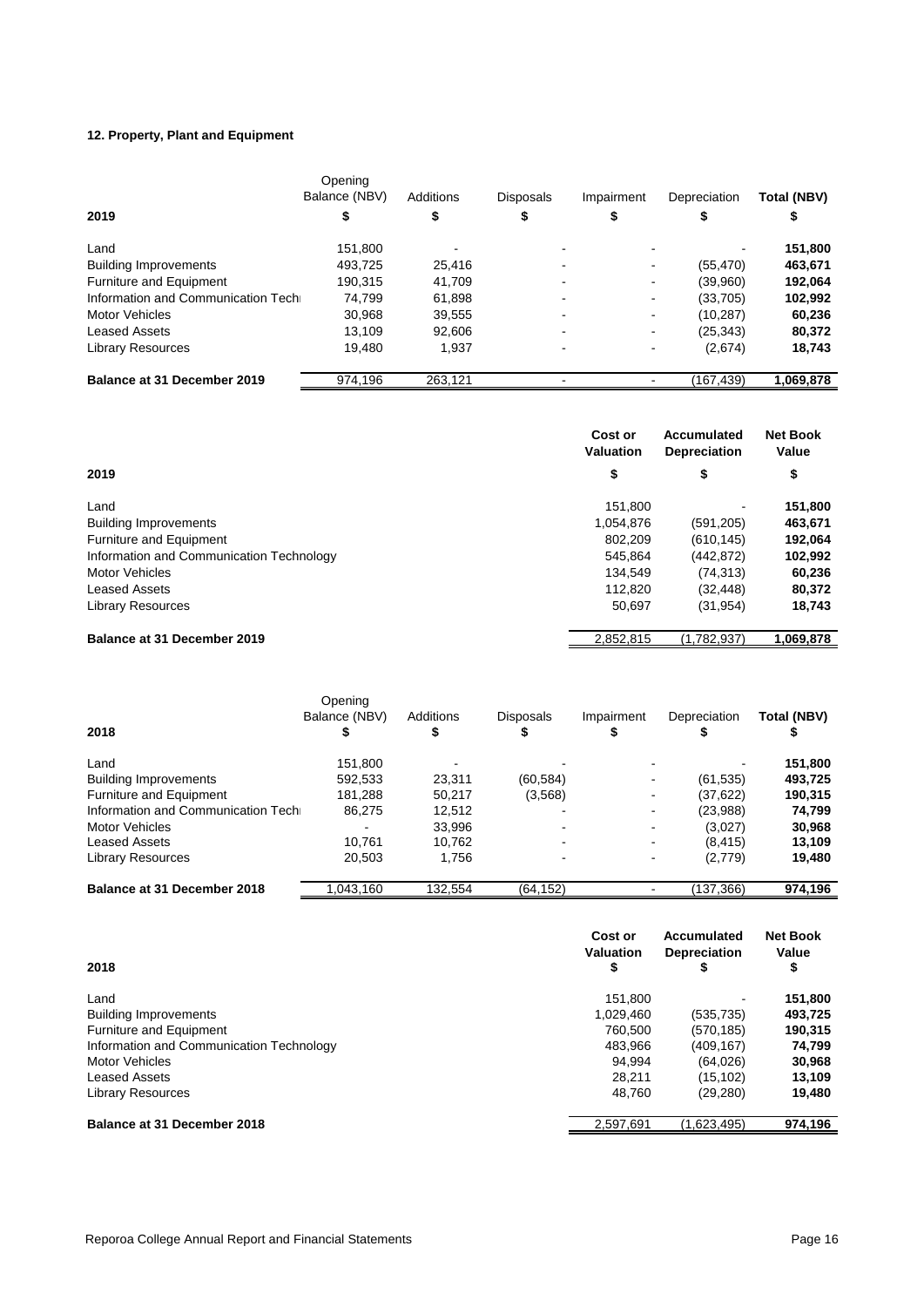#### **13. Accounts Payable**

|                                         | 2019          | 2019<br><b>Budget</b> | 2018          |
|-----------------------------------------|---------------|-----------------------|---------------|
|                                         | <b>Actual</b> | (Unaudited)           | <b>Actual</b> |
|                                         | \$            | \$                    | \$            |
| <b>Operating Creditors</b>              | 57,046        | 31,013                | 45,776        |
| Accruals                                | 9.211         | 5,845                 | 6,020         |
| Capital Accruals for PPE items          |               |                       | 27,233        |
| <b>Employee Entitlements - Salaries</b> | 118,156       | 114,335               | 118,022       |
| Employee Entitlements - Leave Accrual   | 2,007         | 1,629                 | 2,398         |
|                                         | 186,420       | 152,822               | 199,449       |
|                                         |               |                       |               |
| Payables for Exchange Transactions      | 186.420       | 152.822               | 199,449       |
|                                         | 186.420       | 152,822               | 199,449       |

The carrying value of payables approximates their fair value.

#### **14. Revenue Received in Advance**

|                                    | 2019          | 2019<br><b>Budget</b> | 2018   |
|------------------------------------|---------------|-----------------------|--------|
|                                    | <b>Actual</b> | (Unaudited)           | Actual |
|                                    | S             |                       |        |
| Income in Advance                  | 32.143        | 20,807                | 25,908 |
| Canteen Holding Account            | 630           | $\blacksquare$        |        |
| Income In Advance - 2020 Yr13 Camp | 740           | $\blacksquare$        |        |
|                                    | 33,513        | 20.807                | 25.910 |

#### **15. Provision for Cyclical Maintenance**

|                                           | 2019                | 2019<br><b>Budget</b> | 2018                |
|-------------------------------------------|---------------------|-----------------------|---------------------|
|                                           | <b>Actual</b><br>\$ | (Unaudited)<br>ъ      | <b>Actual</b><br>\$ |
| Provision at the Start of the Year        | 36,356              | 37.312                | 13,312              |
| Increase to the Provision During the Year | 51.301              | 23.041                | 23.044              |
| Provision at the End of the Year          | 87,657              | 60,353                | 36,356              |
| Cyclical Maintenance - Current            | 43.243              | $\blacksquare$        |                     |
| Cyclical Maintenance - Term               | 44.414              | 60.353                | 36,356              |
|                                           | 87,657              | 60.353                | 36.356              |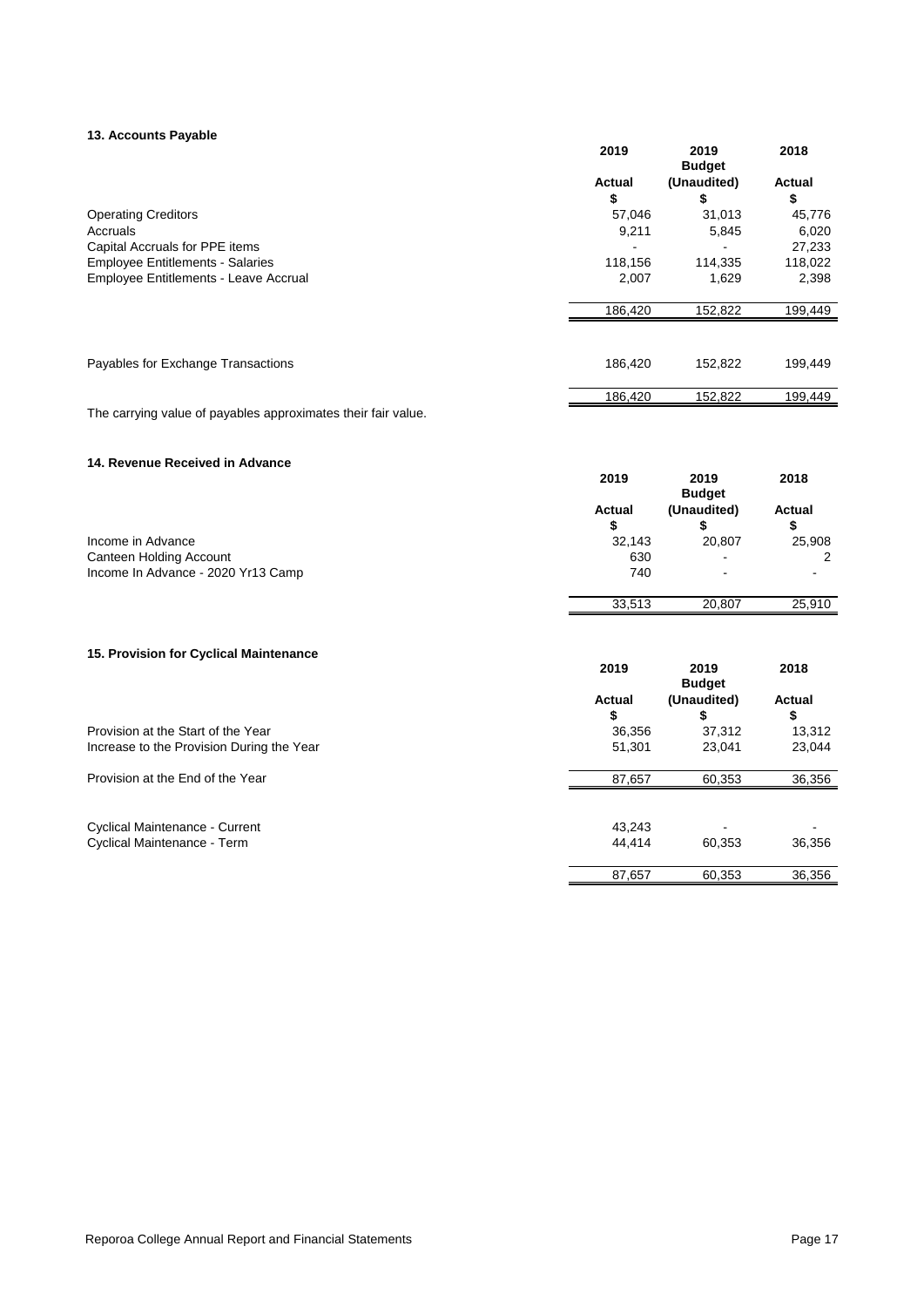#### **16. Finance Lease Liability**

The School has entered into a number of finance lease agreements for computers and other ICT equipment. Minimum lease payments payable:

|                                                              | 2019          | 2019<br><b>Budget</b> | 2018   |
|--------------------------------------------------------------|---------------|-----------------------|--------|
|                                                              | <b>Actual</b> | (Unaudited)           | Actual |
|                                                              | \$            | \$                    | \$     |
| No Later than One Year                                       | 45,377        | 20,882                | 25,591 |
| Later than One Year and no Later than Five Years             | 63,009        |                       | 21,592 |
|                                                              | 108,386       | 20,882                | 47,183 |
| 17. Funds held in Trust                                      | 2019          | 2019<br><b>Budget</b> | 2018   |
|                                                              | <b>Actual</b> | (Unaudited)           | Actual |
|                                                              |               |                       |        |
|                                                              | \$            | \$                    | \$     |
| Funds Held in Trust on Behalf of Third Parties - Current     | 3,105         | 3,105                 | 3,105  |
| Funds Held in Trust on Behalf of Third Parties - Non-current |               |                       |        |
|                                                              | 3,105         | 3,105                 | 3,105  |

These funds are held where the school is agent for representative amounts and therefore these are not included in the Statement of Comprehensive Revenue and Expense.

#### **18. Funds Held (Owed) for Capital Works Projects**

During the year the School received and applied funding from the Ministry of Education for the following capital works projects:

|                           | 2019        | <b>Receipts</b><br>Opening<br><b>Balances</b><br>from MoE |         | <b>Payments</b> | <b>BOT</b><br>Contribution/<br>(Write-off to<br><b>R&amp;M)</b> | <b>Closing</b><br><b>Balances</b> |
|---------------------------|-------------|-----------------------------------------------------------|---------|-----------------|-----------------------------------------------------------------|-----------------------------------|
|                           |             |                                                           | \$      |                 |                                                                 | Φ                                 |
| <b>Electrical Upgrade</b> | completed   | (18, 104)                                                 |         | (18,104)        |                                                                 |                                   |
| Gym Heating               | completed   | (2, 452)                                                  |         | (2, 452)        |                                                                 |                                   |
| <b>HVAC System</b>        | in progress |                                                           | 172,000 | 82,331          |                                                                 | 89,669                            |
| Flooring/Gym Cladding     | in progress |                                                           | 31.500  | 24,718          | $\,$                                                            | 6,782                             |
| <b>Tech Block Upgrade</b> | in progress |                                                           | 60.000  | 40,733          | $\overline{\phantom{0}}$                                        | 19,267                            |
| Totals                    |             | (20, 556)                                                 | 263.500 | 127.226         |                                                                 | 115.718                           |

#### **Represented by:**

Funds Held on Behalf of the Ministry of Education 115,718 and 115,718 Funds Due from the Ministry of Education -

115,718

|                           | 2018        | Opening<br><b>Balances</b><br>Φ | <b>Receipts</b><br>from MoE<br>Ð | <b>Payments</b> | <b>BOT</b><br>Contribution/<br>(Write-off to<br><b>R&amp;M)</b> | <b>Closing</b><br><b>Balances</b> |
|---------------------------|-------------|---------------------------------|----------------------------------|-----------------|-----------------------------------------------------------------|-----------------------------------|
| Rm19 Refurbishment        | completed   | 56.931                          | 6.412                            | 63,343          | $\blacksquare$                                                  |                                   |
| <b>Electrical Upgrade</b> | in progress | $\overline{\phantom{0}}$        | $\,$                             | 18,104          |                                                                 | (18, 104)                         |
| Gym Heating               | in progress | $\blacksquare$                  | $\blacksquare$                   | 2,452           |                                                                 | (2, 452)                          |
| Totals                    |             | 56,931                          | 6,412                            | 83,899          |                                                                 | (20, 556)                         |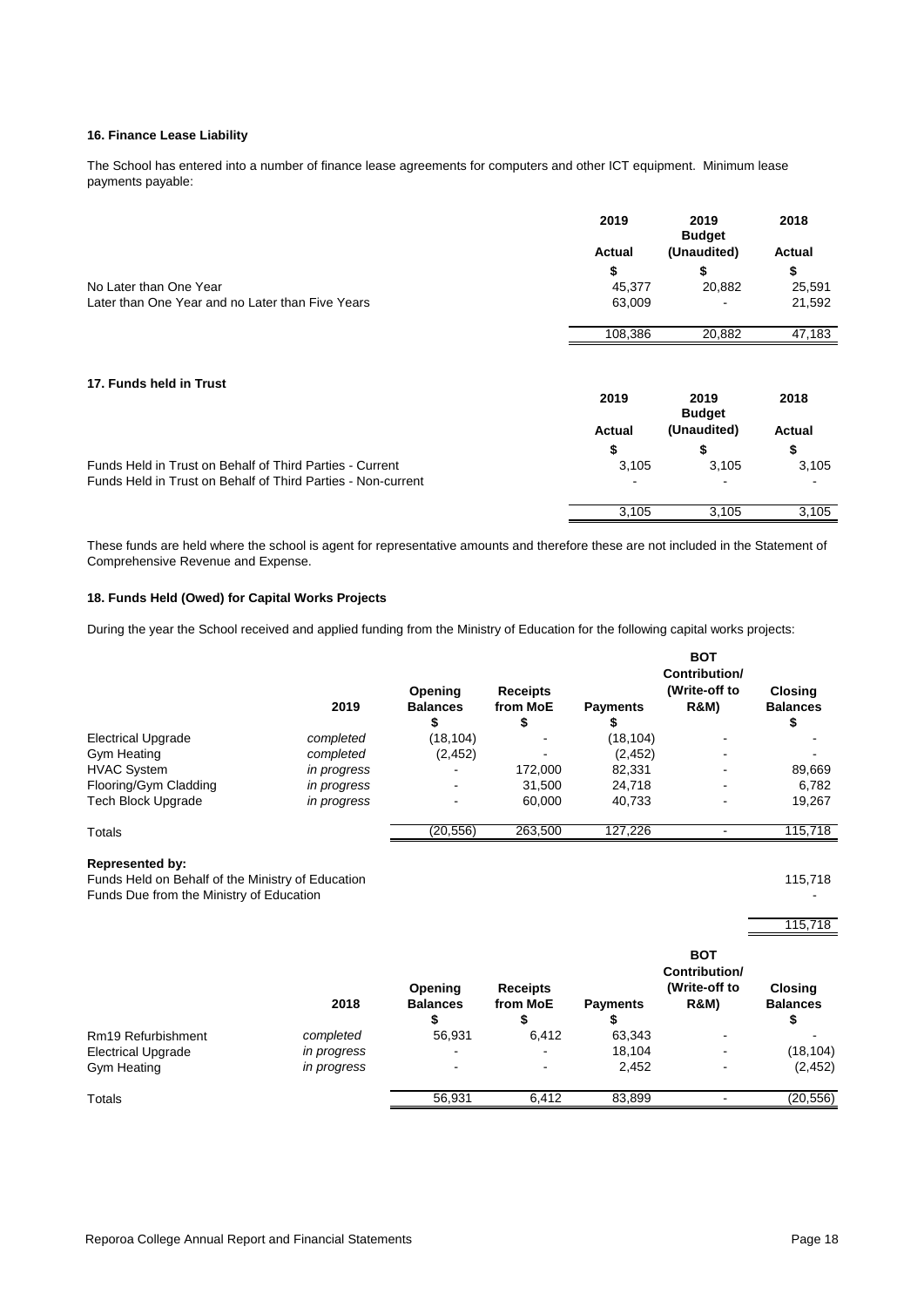#### **19. Related Party Transactions**

The School is a controlled entity of the Crown, and the Crown provides the major source of revenue to the school. The school enters into transactions with other entities also controlled by the Crown, such as government departments, state-owned enterprises and other Crown entities. Transactions with these entities are not disclosed as they occur on terms and conditions no more or less favourable than those that it is reasonable to expect the school would have adopted if dealing with that entity at arm's length.

Related party disclosures have not been made for transactions with related parties that are within a normal supplier or client/recipient relationship on terms and condition no more or less favourable than those that it is reasonable to expect the school would have adopted in dealing with the party at arm's length in the same circumstances. Further, transactions with other government agencies (for example, Government departments and Crown entities) are not disclosed as related party transactions when they are consistent with the normal operating arrangements between government agencies and undertaken on the normal terms and conditions for such transactions.

#### **20. Remuneration**

#### *Key management personnel compensation*

Key management personnel of the School include all trustees of the Board, Principal, Deputy Principals and Heads of Departments.

|                                             | 2019<br><b>Actual</b><br>\$ | 2018<br><b>Actual</b><br>\$ |
|---------------------------------------------|-----------------------------|-----------------------------|
| <b>Board Members</b>                        |                             |                             |
| Remuneration                                | 4,260                       | 4,605                       |
| Full-time equivalent members                | 0.41                        | 0.29                        |
| Leadership Team                             |                             |                             |
| Remuneration                                | 752.949                     | 849,543                     |
| Full-time equivalent members                | 8.25                        | 9.11                        |
| Total key management personnel remuneration | 757,209                     | 854,148                     |
| Total full-time equivalent personnel        | 8.66                        | 9.40                        |

The full time equivalent for Board members has been determined based on attendance at Board meetings, Committee meetings and for other obligations of the Board, such as stand downs and suspensions, plus the estimated time for Board members to prepare for meetings.

#### *Principal*

The total value of remuneration paid or payable to the Principal was in the following bands:

|                                                  | 20 I J      | 2010    |
|--------------------------------------------------|-------------|---------|
|                                                  | Actual      | Actual  |
| Salaries and Other Short-term Employee Benefits: | \$000       | \$000   |
| Salary and Other Payments                        | $120 - 130$ | 60 - 70 |
| Benefits and Other Emoluments                    | $3 - 4$     | $1 - 2$ |
| <b>Termination Benefits</b>                      |             | $\sim$  |

*Other Employees*

The number of other employees with remuneration greater than \$100,000 was in the following bands:

| Remuneration | 2019   | 2018                  |
|--------------|--------|-----------------------|
| \$000        |        | FTE Number FTE Number |
| 110 - 120    | 3.00   | 3.00                  |
| $100 - 110$  | $\sim$ | $\blacksquare$        |
|              | 3.00   | 3.00                  |
|              |        |                       |

The disclosure for 'Other Employees' does not include remuneration of the Principal.

**2019 2018**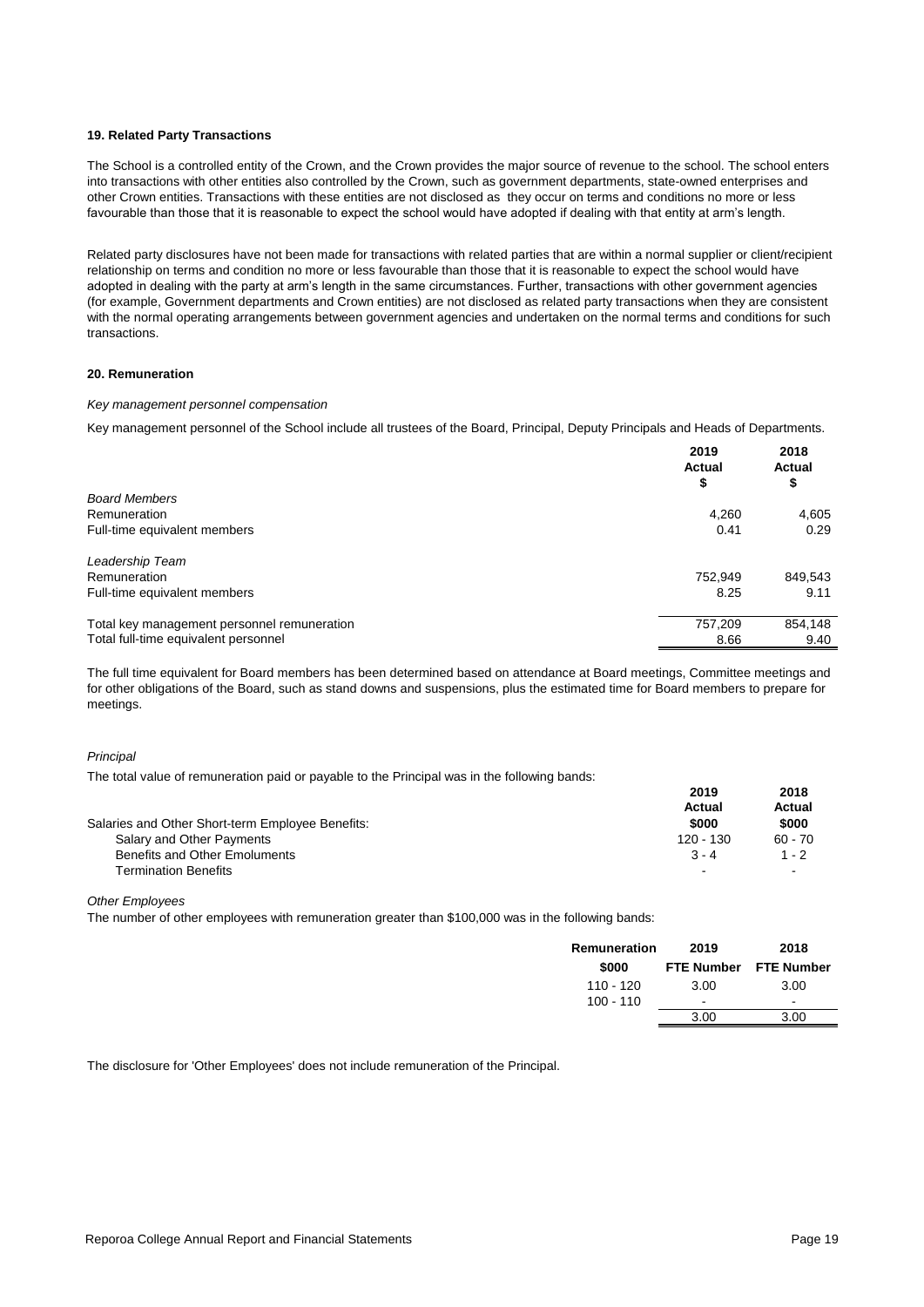#### **21. Compensation and Other Benefits Upon Leaving**

The total value of compensation or other benefits paid or payable to persons who ceased to be trustees, committee member, or employees during the financial year in relation to that cessation and number of persons to whom all or part of that total was payable was as follows:

|                  | 2019<br>Actual | 2018<br>Actual |
|------------------|----------------|----------------|
| Total            | $\sim$         | $\sim$         |
| Number of People | $\sim$         | $\sim$         |

#### **22. Contingencies**

There are no contingent liabilities (except as noted below) and no contingent assets as at 31 December 2019 (Contingent liabilities and assets at 31 December 2018: nil).

#### **Holidays Act Compliance – schools payroll**

The Ministry of Education performs payroll processing and payments on behalf of school boards of trustees, through payroll service provider Education Payroll Limited.

The Ministry has commenced a review of the schools sector payroll to ensure compliance with the Holidays Act 2003. The initial phase of this review has identified areas of non-compliance. The Ministry has recognised an estimated provision based on the analysis of sample data, which may not be wholly representative of the total dataset for Teacher and Support Staff Entitlements. A more accurate estimate will be possible after further analysis of non-compliance has been completed, and this work is ongoing. Final calculations and potential impact on any specific individual will not be known until further detailed analysis has been completed

To the extent that any obligation cannot reasonably be quantified at 31 December 2019, a contingent liability for the school may exist.

#### **23. Commitments**

#### **(a) Capital Commitments**

There are no capital commitments as at 31 December 2019 (Capital commitments at 31 December 2018: nil).

#### **(b) Operating Commitments**

There are no operating commitments as at 31 December 2019 (Operating commitments at 31 December 2018: nil).

#### **24. Managing Capital**

The School's capital is its equity and comprises capital contributions from the Ministry of Education for property, plant and equipment and accumulated surpluses and deficits. The School does not actively manage capital but attempts to ensure that income exceeds spending in most years. Although deficits can arise as planned in particular years, they are offset by planned surpluses in previous years or ensuing years.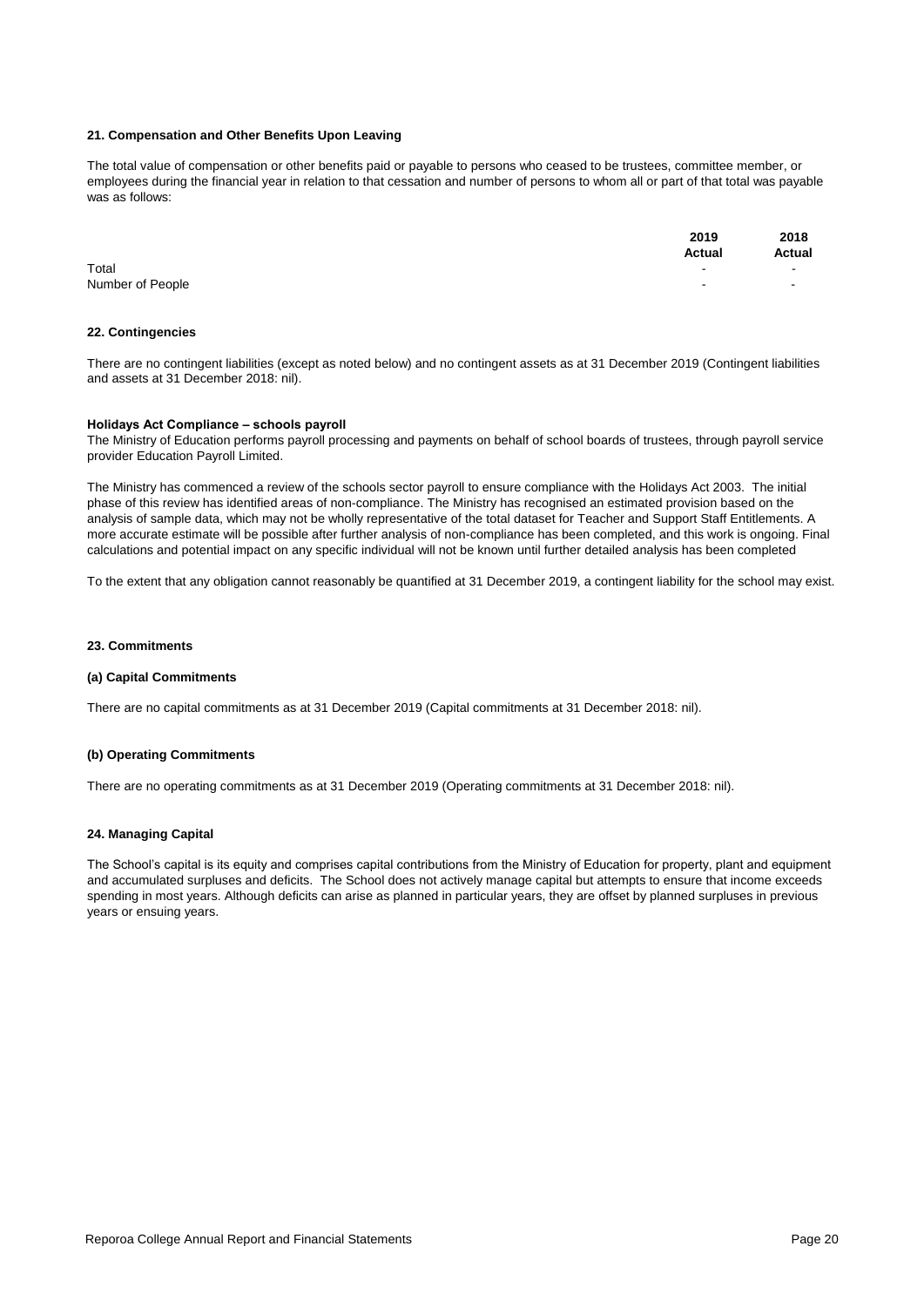#### **25. Financial Instruments**

The carrying amount of financial assets and liabilities in each of the financial instrument categories are as follows:

#### **Financial assets measured at amortised cost (2018: Loans and receivables)**

|                                                        | 2019    | 2019<br><b>Budget</b> | 2018    |
|--------------------------------------------------------|---------|-----------------------|---------|
|                                                        | Actual  | (Unaudited)           | Actual  |
|                                                        | \$      | S                     | \$      |
| Cash and Cash Equivalents                              | 119,028 | 319,267               | 32,366  |
| <b>Receivables</b>                                     | 178,357 | 167,269               | 179,982 |
| <b>Investments - Term Deposits</b>                     | 369,647 |                       | 214,739 |
| Total Financial assets measured at amortised cost      | 667,032 | 486,536               | 427,087 |
| Financial liabilities measured at amortised cost       |         |                       |         |
| Payables                                               | 186,420 | 152,822               | 199,449 |
| Borrowings - Loans                                     |         |                       |         |
| <b>Finance Leases</b>                                  | 96,889  | 20,882                | 47,183  |
| <b>Painting Contract Liability</b>                     |         |                       |         |
| Total Financial Liabilities Measured at Amortised Cost | 283,309 | 173,704               | 246,632 |

#### **26. Events After Balance Date**

On March 11, 2020, the World Health Organisation declared the outbreak of COVID-19 (a novel Coronavirus) a pandemic. Two weeks later, on 26 March, New Zealand increased its' COVID-19 alert level to level 4 and a nationwide lockdown commenced. As part of this lockdown all schools were closed. Subsequently all schools and kura reopened on the 18th of May 2020.

At the date of issuing the financial statements, the school has been able to absorb the majority of the impact from the nationwide lockdown as it was decided to start the annual Easter School holidays early. In the periods the school is open for tuition, the school has switched to alternative methods of delivering the curriculum, so students can learn remotely.

At this time the full financial impact of the COVID-19 pandemic is not able to be determined, but it is not expected to be significant to the school. The school will continue to receive funding from the Ministry of Education, even while closed.

#### **27. Comparatives**

There have been a number of prior period comparatives which have been reclassified to make disclosure consistent with the current year.

#### **28. Adoption of PBE IFRS 9 Financial Instruments**

In accordance with the transitional provisions of PBE IFRS 9, the school has elected not to restate the information for previous years to comply with PBE IFRS 9. Adjustments arising from the adoption of PBE IFRS 9 are recognised in opening equity at 1 January 2019. Accounting policies have been updated to comply with PBE IFRS 9. The main updates are:

• Note 10 Receivables: This policy has been updated to reflect that the impairment of short-term receivables is now determined by applying an expected credit loss model.

• Note 11 Investments:

Term deposits: This policy has been updated to explain that a loss allowance for expected credit losses is recognised only if the estimated loss allowance is not trivial.

Upon transition to PBE IFRS9 there were no material adjustments to these financial statements

#### **29. Breach of Law - Statutory Reporting**

The Board of Trustees has failed to comply with section 87 of the Education Act 1989, as the Board were unable to provide their audited financial statements to the Ministry of Education by 31 May 2020. The disruption caused by the Covid-19 restrictions, including the closure of the school, meant that the audit could not progress as planned. This resulted in the school missing the statutory deadline.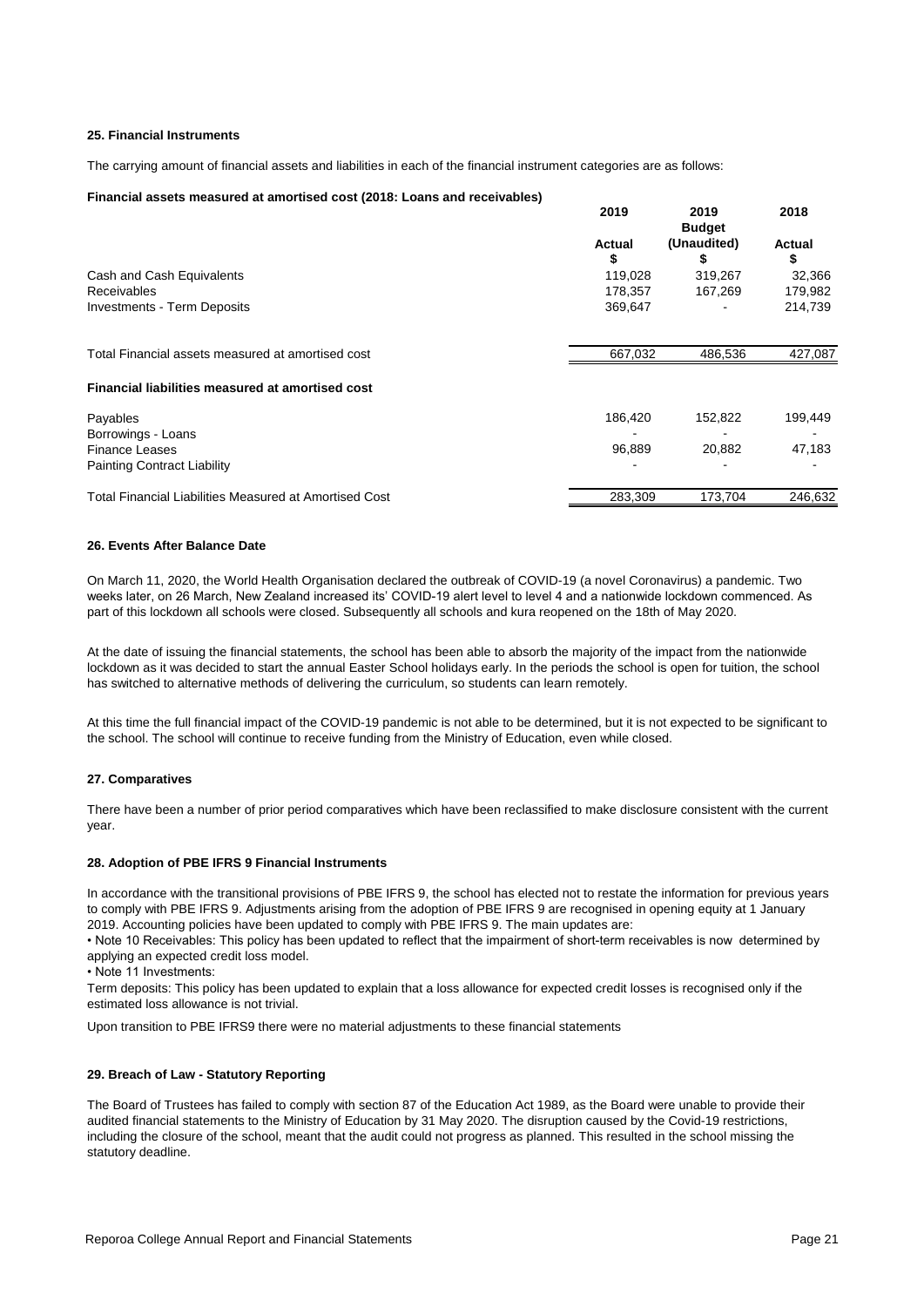

MINISTRY OF EDUCATION TE TĂHUHU O TE MĂTAURANGA

# **Analysis of Variance Reporting**



| <b>School Name:</b>              | Reporoa College                                                                                                                                                                                                                                                                                                                                                                                                                                                                                                                                                                                                                                                                                                                                                                                                                                                                                                                                                                                                                                                                                                                                                                                   | <b>School Number:</b> | 164 |  |  |  |  |  |  |  |
|----------------------------------|---------------------------------------------------------------------------------------------------------------------------------------------------------------------------------------------------------------------------------------------------------------------------------------------------------------------------------------------------------------------------------------------------------------------------------------------------------------------------------------------------------------------------------------------------------------------------------------------------------------------------------------------------------------------------------------------------------------------------------------------------------------------------------------------------------------------------------------------------------------------------------------------------------------------------------------------------------------------------------------------------------------------------------------------------------------------------------------------------------------------------------------------------------------------------------------------------|-----------------------|-----|--|--|--|--|--|--|--|
| <b>Strategic Aim:</b>            | Challenge and support our leaders throughout the school resulting in accelerated student achievement,<br>improved pedagogy and successfully led school initiatives and programmes.<br>Further develop and support teacher capability and effectiveness to improve student engagement and prepare<br>2.<br>our students for the 21st Century.<br>Plan for the development of a safe and modern school suited for future focussed learning.<br>3.                                                                                                                                                                                                                                                                                                                                                                                                                                                                                                                                                                                                                                                                                                                                                   |                       |     |  |  |  |  |  |  |  |
| <b>Annual Aim:</b>               | Ensure effective and consistent planning, co-ordination and evaluation of teaching practice.<br>1.<br>2.<br>Provide a culturally responsive and relational pedagogy.<br>3.<br>Provide an extensive range of co-curricular activities, thereby ensuring all students have the opportunity to<br>enjoy and achieve success beyond the classroom.<br>Provide staff and students with opportunities to experience learning in order to develop their local, national, and<br>$4_{\cdot}$<br>global awareness.<br>Support the facilitation of educational, sporting, and cultural exchanges with global partners that meet the<br>5.<br>educational needs and aspirations of all.<br>Remove barriers to learning and ensure a commitment to equity.<br>6.<br>7.<br>Value our staff and ensure they are supported, effective, and embrace our school values.<br>8.<br>Value all stakeholders through fostering close relationships to further develop powerful educational connections<br>with parents and whanau.<br>Work towards making our college the centre of the community and pursue reciprocal relationships that allow<br>9.<br>both school and community to draw on resources and expertise. |                       |     |  |  |  |  |  |  |  |
| Target:<br><b>Baseline Data:</b> | <b>NCEA Achievement</b><br>All students enrolled in a full NCEA course 80 credits or more will pass.<br>Attendance<br>Attendance for the School will be at 85 or above%<br><b>Accelerated Progress</b><br>Students who are considered to be working between 1 and 2 Curriculum Level below their chronological age will be<br>accelerated up to 1 1/2 Sublevels in One Year.<br>L1 93% Passed who were enrolled in a full course<br>L <sub>2</sub> 100% Passed who were enrolled in a Whole Year                                                                                                                                                                                                                                                                                                                                                                                                                                                                                                                                                                                                                                                                                                  |                       |     |  |  |  |  |  |  |  |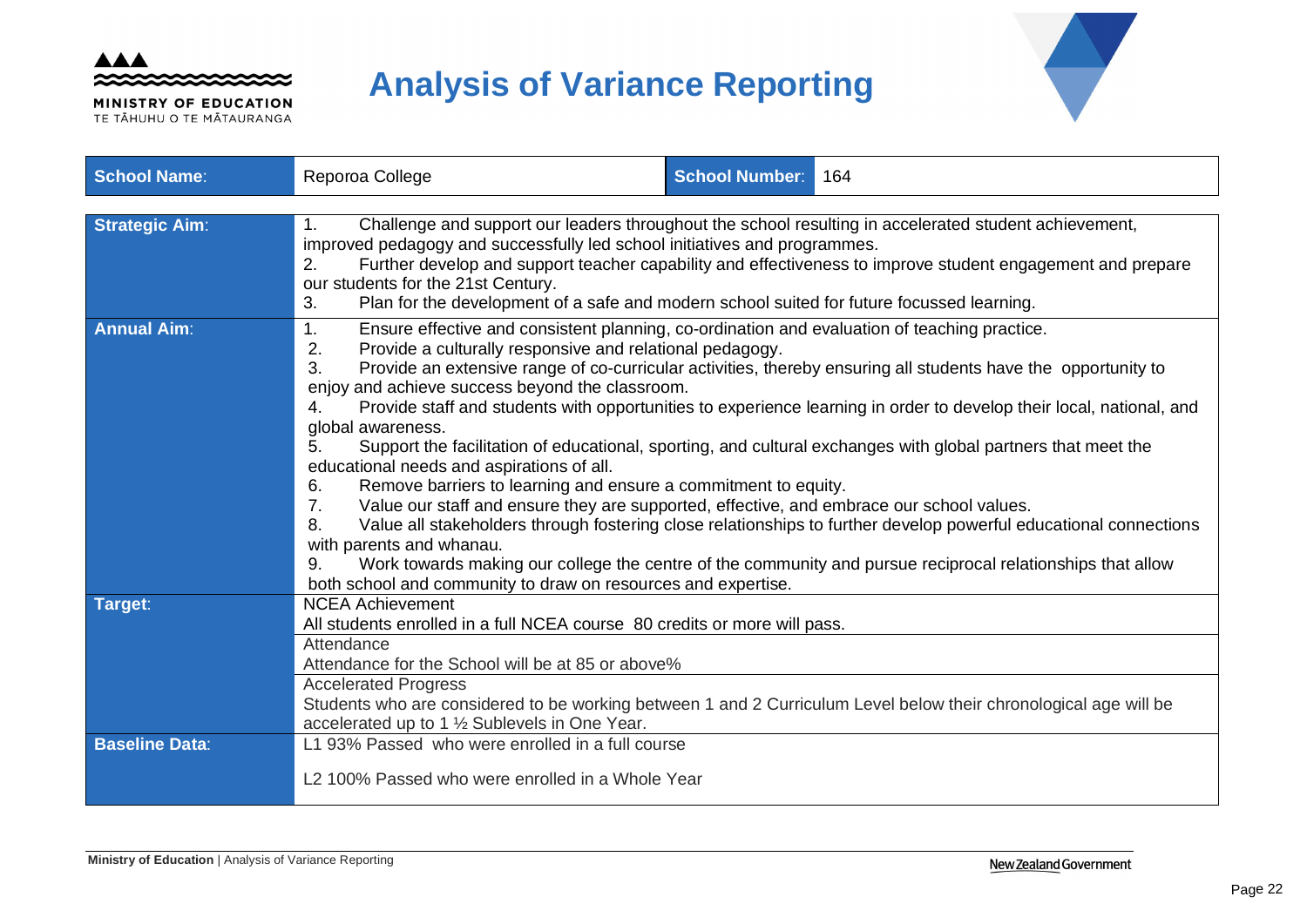| L3 63% Passed who were enrolled in a whole year       |
|-------------------------------------------------------|
| School Attendance Rate is 79% for 2018                |
| See achievement data in Principal's Report March 2019 |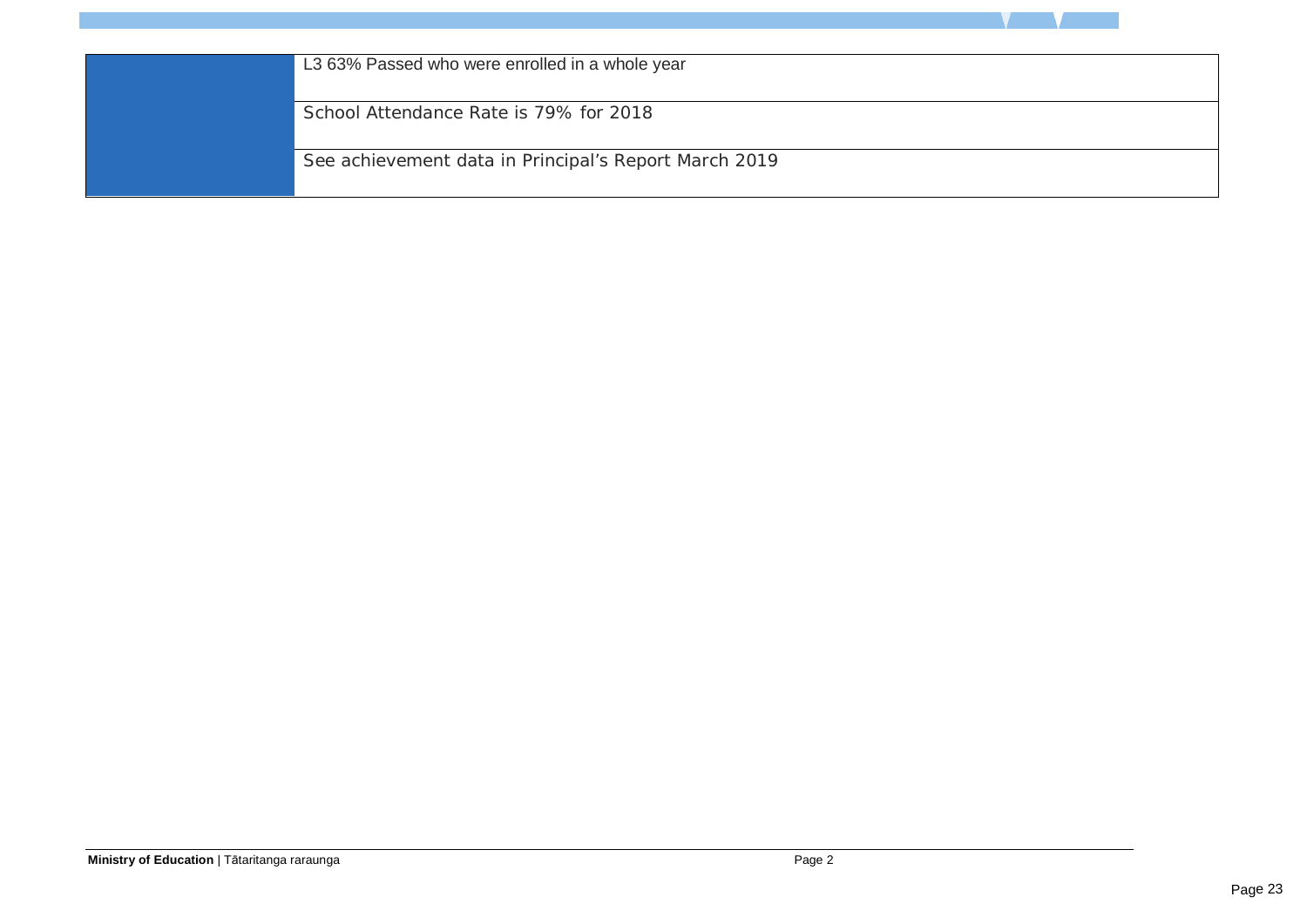| <b>Actions</b><br>What did we do?                             | <b>Outcomes</b><br><b>What happened?</b> |                     |                              |                                                                                          |                        | <b>Reasons for the variance</b><br><b>Why did it happen?</b>                                                                                                                                                                                                               | <b>Evaluation</b><br><b>Where to next?</b>                                                |  |  |
|---------------------------------------------------------------|------------------------------------------|---------------------|------------------------------|------------------------------------------------------------------------------------------|------------------------|----------------------------------------------------------------------------------------------------------------------------------------------------------------------------------------------------------------------------------------------------------------------------|-------------------------------------------------------------------------------------------|--|--|
| Attendance will be at 85%<br>or above.                        |                                          |                     |                              | Overall Attendance Rate for 2019 was 83.1%<br>which is an improvement from 79% from 2018 |                        | There was a strengthening of<br>the procedures around                                                                                                                                                                                                                      | Continue to follow procedures<br>in the Attendance system.                                |  |  |
| We follow the procedures for<br>following up with attendance. | Justified<br>%                           | Unjustified<br>$\%$ |                              | Intermittent<br>%                                                                        | Rate<br>%              | attendance with more regular<br>calling home to determine                                                                                                                                                                                                                  | We will still enforce the 85%                                                             |  |  |
| Enforced a 85% rule to attend                                 | 5.3                                      | 7.1                 |                              | 4.3                                                                                      | 83.1                   | reasons for attendance.                                                                                                                                                                                                                                                    | attendance for Extra Curricular<br>activities.                                            |  |  |
| extra curricular activities.                                  | Attendance per Year Level                |                     |                              |                                                                                          |                        | We were audited by the MOE                                                                                                                                                                                                                                                 |                                                                                           |  |  |
| Educate caregivers on the<br>importance of regular            | Year                                     | Justified<br>%      | Unjustified<br>$\frac{9}{6}$ | Intermittent<br>$\%$                                                                     | Rate<br>%              | this year and they are<br>satisfied that we are following<br>the guidance and legal<br>responsibilities.<br>manner.<br>We have had cases where<br>students were sitting in well<br>below attendance and due to<br>the restriction of extra<br>curricular activities led to | To manage period by period<br>attendance and ensuring that<br>staff a are marking their   |  |  |
| attendance.                                                   | $\overline{7}$                           | 4.8                 | 5.6                          | 4.8                                                                                      | 84.6                   |                                                                                                                                                                                                                                                                            | attendance in the currect timely                                                          |  |  |
| Introduced the waste                                          | 8                                        | 7.5                 | 7.7                          | 4.7                                                                                      | 79.8                   |                                                                                                                                                                                                                                                                            | Further educate the community<br>on the importance of regular<br>attendance of education. |  |  |
| avengers programme for<br>regular offenders.                  | 9                                        | 4.6                 | 6.6                          | 5.2                                                                                      | 83.4                   |                                                                                                                                                                                                                                                                            |                                                                                           |  |  |
|                                                               | 10                                       | 5.7                 | 10.6                         | 4.7                                                                                      | 78.8                   |                                                                                                                                                                                                                                                                            |                                                                                           |  |  |
|                                                               | 11                                       | 5.9                 | 7.0                          | 84.3<br>2.7                                                                              | them attending school. | Provide programmes and                                                                                                                                                                                                                                                     |                                                                                           |  |  |
|                                                               | 12                                       | 4.8                 | 7.0                          | 3.3                                                                                      | 84.8                   | We were proactive with<br>senior students deciding on                                                                                                                                                                                                                      | learning that encourages<br>students to attend school.                                    |  |  |
|                                                               | 13                                       | 4.0                 | 7.4                          | 5.1                                                                                      | 83.2                   | their exit of Reporoa College                                                                                                                                                                                                                                              |                                                                                           |  |  |
|                                                               |                                          |                     | Attendance per Ethnicity     |                                                                                          |                        | whjch meant to them leaving<br>at the right time.                                                                                                                                                                                                                          |                                                                                           |  |  |
|                                                               | Ethnicity                                | Justified<br>$\%$   | Unjustified<br>$\%$          | Intermittent<br>$\%$                                                                     | Rate<br>%              | There were also a number of<br>families that removed their<br>children for long overseas                                                                                                                                                                                   |                                                                                           |  |  |
|                                                               | NZ Euro                                  | 5.0                 | 4.0                          | 4.1                                                                                      | 86.7                   | trips which effets the                                                                                                                                                                                                                                                     |                                                                                           |  |  |
|                                                               | Other Euro                               | 7.2                 | 6.9                          | 3.7                                                                                      | 81.9                   | attendance rate.                                                                                                                                                                                                                                                           |                                                                                           |  |  |
|                                                               | Maori                                    | 5.4                 | 9.5                          | 4.7                                                                                      | 80.2                   | There were a number Tangi                                                                                                                                                                                                                                                  |                                                                                           |  |  |
|                                                               | Samoan                                   | 3.0                 | 3.4                          | 3.0                                                                                      | 90.5                   | for the local Iwi which led to a                                                                                                                                                                                                                                           |                                                                                           |  |  |
|                                                               | Cook Is                                  | 4.3                 | 11.8                         | 5.3                                                                                      | 78.4                   | higher number Maori                                                                                                                                                                                                                                                        |                                                                                           |  |  |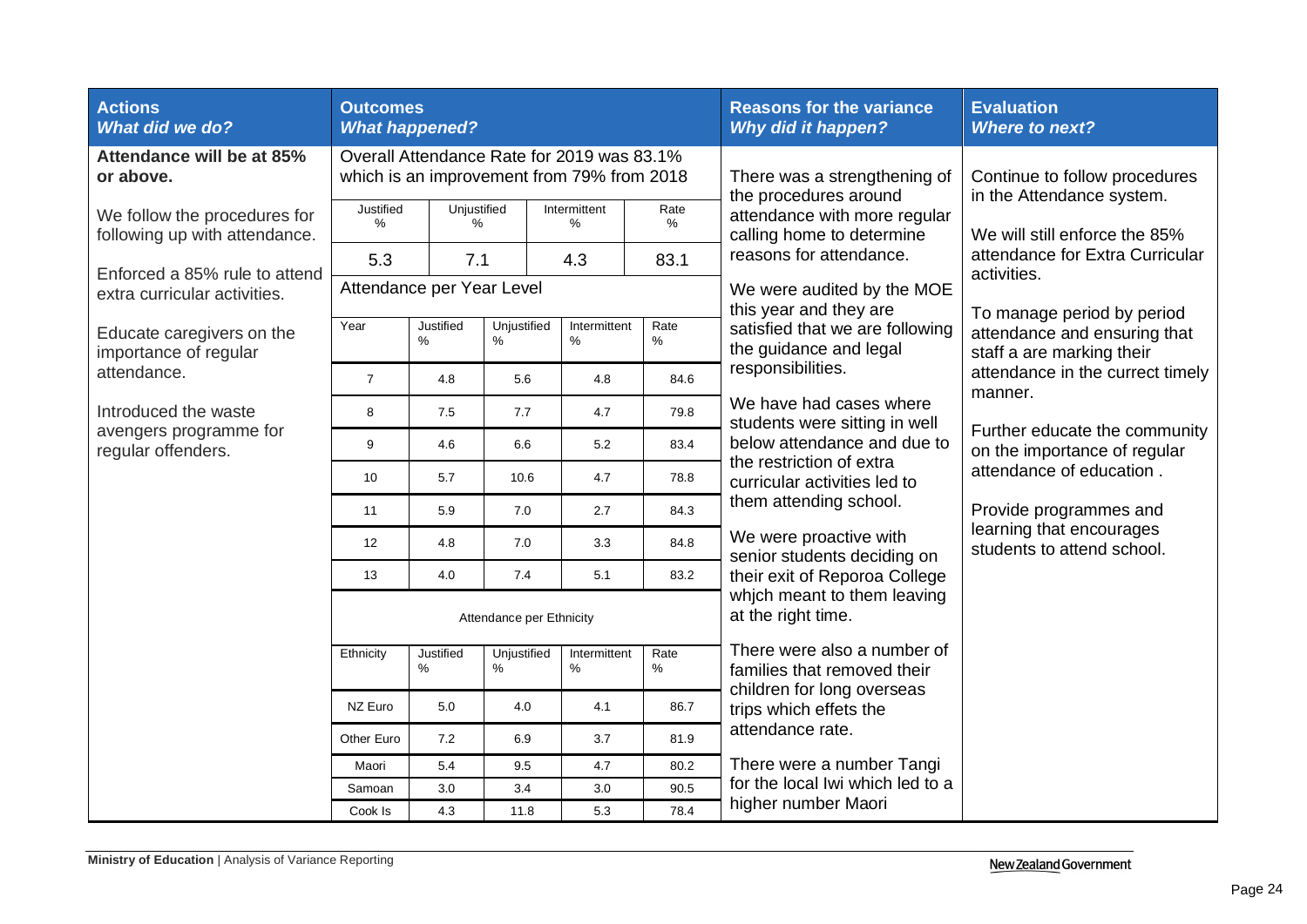|                                                                                                                                                                                                 | South East<br>Asian | 2.9 | 2.3 | 2.3 | 92.3 | students beign absent as well<br>as regular whanau<br>expectation to look after       |  |  |
|-------------------------------------------------------------------------------------------------------------------------------------------------------------------------------------------------|---------------------|-----|-----|-----|------|---------------------------------------------------------------------------------------|--|--|
|                                                                                                                                                                                                 | Indian              | 0.5 | 4.0 | 4.0 | 91.3 | siblings.<br>We have had a number of                                                  |  |  |
|                                                                                                                                                                                                 | Other               | 6.8 | 3.4 | 3.2 | 86.3 | students in Year 11 that<br>suffered from anxiety which<br>led them to taking a large |  |  |
|                                                                                                                                                                                                 |                     |     |     |     |      | number of days off in Terms<br>2 and 3.                                               |  |  |
| Planning for next year:                                                                                                                                                                         |                     |     |     |     |      |                                                                                       |  |  |
| With the target remaining at 85% we will be implementing the same approach by working with individual whanau to help break down the barriers<br>that there in getting their Tamariki to school. |                     |     |     |     |      |                                                                                       |  |  |

We were close with the target, the board will continue to support the college in providing resources to run the attendance system. We use office staff to follow up absence, school counsellor to support any health issues, nurse and doctor on sight to support student health.

We are also breaking down barriers in terms of supply of Women's Sanitary items which not available can lead to absence. We are now will be members of Kids Can and Start up Breakfast which allows students to remain healthy and focussed in school. Also, we will ook at opportunities to make Reporoa College a welcoming and vibrant place so that students want to come to school.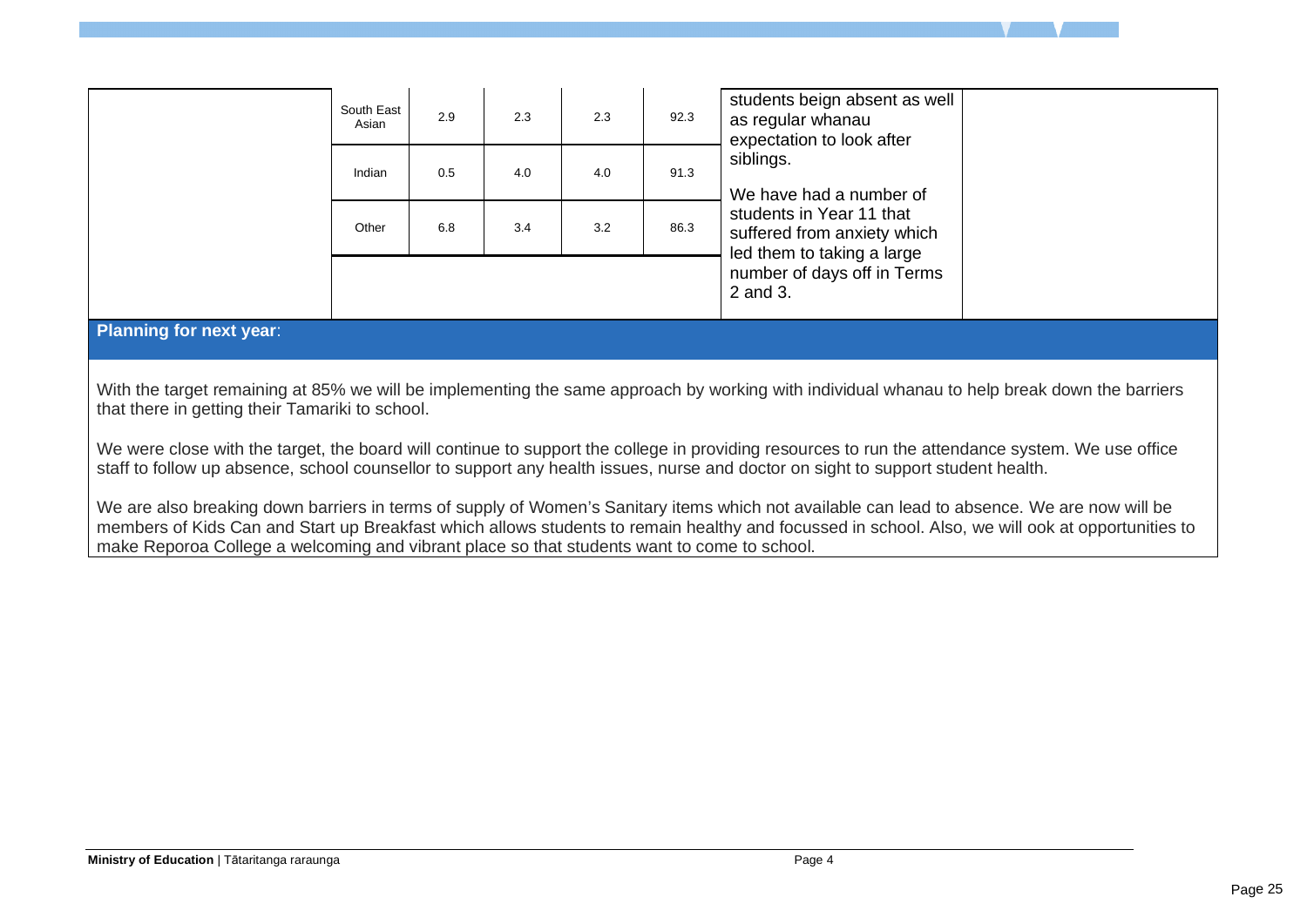| <b>Actions</b><br><b>What did we do?</b>                                  | <b>Outcomes</b><br><b>What happened?</b> |                |                |       |                |       | <b>Reasons for the</b><br>variance<br><b>Why did it happen?</b>   | Evaluation<br><b>Where to next?</b>                                        |
|---------------------------------------------------------------------------|------------------------------------------|----------------|----------------|-------|----------------|-------|-------------------------------------------------------------------|----------------------------------------------------------------------------|
| <b>NCEA Achievement</b><br>All students enrolled                          | Year                                     | 2015           | 2016           | 2017  | 2018           | 2019  | Our Achievement<br>remained on par to                             | The achievement rates<br>are steady in Year 11 and                         |
| in a full NCEA course<br>80 credits or more                               | Year 11<br>(Level 1)                     | 53.7%          | 78.7%          | 61.3% | 71.1%          | 70%   | previous years.                                                   | climbing in Year 12 AND<br>13.                                             |
| will pass.                                                                | Year 12<br>(Level 2)                     | 76.9%          | 74.2%          | 79.5% | 73.1%          | 70.0% | In Year 11 we had a year<br>in which a significant                | We need to ensure that                                                     |
| This year one of the<br>major changes can in<br>the change of a New       | Year 13<br>(Level 3)                     | 57.0%          | 74.1%          | 36.8% | 50.0%          | 76.5% | number of students had<br>issues that effected their<br>learning, | that we are building<br>capacity in our staff to<br>have the conversations |
| Deputy Principal, her                                                     | <b>Ethnicity</b>                         |                |                |       |                |       |                                                                   | with our students about                                                    |
| responsibility if for Year<br>11 to 13 and over this<br>year she has been | Year <sub>11</sub><br>(Level 1)          |                |                |       |                |       | One student was<br>excluded from college<br>and therefore did not | progress.<br>We need to individualise                                      |
| developing the systems<br>to monitor their<br>Māori<br>progress.          | Ethnicity                                | 2015           | 2016           | 2017  | 2018           | 2019  | pass.                                                             | learning programs and be                                                   |
|                                                                           |                                          | 60.0           | 71.4           | 41.2  | 78.3           | 62.5  | We had three students<br>effected by anxiety and                  | adaptable to suit<br>student's needs.                                      |
| We also had 2 new                                                         | European                                 | 59.3           | 95.8           | 70.6  | 74.1           | 71.4  | with help of the Mental                                           | Look for opportunities for                                                 |
| HOD's in English and<br>Mathematics, which will                           | Pacific<br>Peoples                       | 100            | 50             |       | 50             | 100   | Health Team they were<br>able to return the college.              | students to explore<br>vocational pathways.                                |
| lead in the coming<br>years into a period of                              | Asian                                    | $\blacksquare$ | $\blacksquare$ |       | $\overline{a}$ | 100   | However, they did not<br>have enough time to pass                 | Encourage staff and                                                        |
| stablity.                                                                 | Other<br>Ethnicity                       | 66.7           | 75             | 100   | 50             | 100   | the year.                                                         | students to expect<br>excellence and higher                                |
| Monitored Year 11 to<br>13 Progress.                                      | Year 12<br>(Level 2)                     |                |                |       |                |       | We also introduced the<br>mentoring programme                     | achievement.                                                               |
| We individualized                                                         | Ethnicity                                | 2015           | 2016           | 2017  | 2018           | 2019  | which enabled students to<br>achieve a good number of             | Increase the number of<br>students that have the                           |
| learning programs for<br>students.                                        | Māori                                    | 64.7           | 66.7           | 80.0  | 60.0           | 66.7  | credits from outside<br>providers. This meant that                | choice for going to<br>university.                                         |
|                                                                           | European                                 | 77.8           | 80.0           | 91.7  | 83.3           | 78.3  | they were able to pass<br>the year.                               |                                                                            |
|                                                                           | Pacific<br>Peoples                       | 0.0            | 0.0            | 50.0  | 0.0            | 0.0   |                                                                   |                                                                            |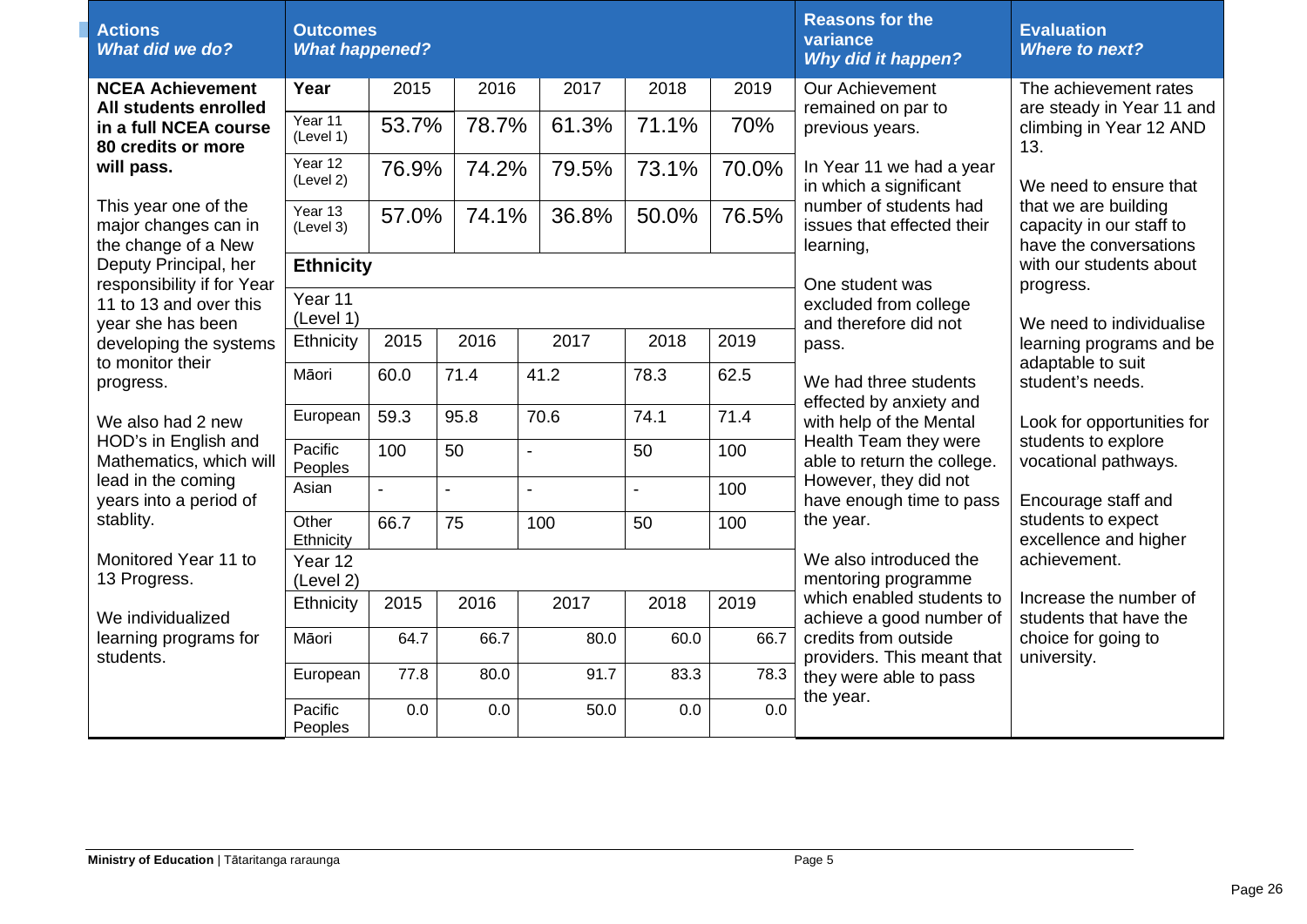| A larger proportion of<br>students attended    | Asian                | 100.0 | 0.0   | 0.0  | 0.0   | 0.0   | The d                                                                                                                                                             | Look for wars to engage<br>our Maori students in |  |  |
|------------------------------------------------|----------------------|-------|-------|------|-------|-------|-------------------------------------------------------------------------------------------------------------------------------------------------------------------|--------------------------------------------------|--|--|
| trades academy.                                | Other<br>Ethnicity   | 100.0 | 100.0 | 50.0 | 100.0 | 100.0 | In Years 12 and 13 our                                                                                                                                            | learning.                                        |  |  |
| Offered mental health<br>services to students. | Year 13<br>(Level 3) |       |       |      |       |       | results are demonstrating<br>an upward trend in both                                                                                                              |                                                  |  |  |
|                                                | Ethnicity            | 2015  | 2016  | 2017 | 2018  | 2019  | overall and ethnicity. This                                                                                                                                       |                                                  |  |  |
| Progress grades were<br>introduced for effort  | Māori                | 37.5  | 69.2  | 8.3  | 33.3  | 60.0  | is very pleasing as we are<br>putting a lot of effort in                                                                                                          |                                                  |  |  |
| and progress.                                  | European             | 71.4  | 73.7  | 50.0 | 63.6  | 100.0 | these two year groups.                                                                                                                                            |                                                  |  |  |
| Improved out approach<br>to attendance.        | Pacific<br>Peoples   | 0.0   | 0.0   | 0.0  | 0.0   | 0.0   | A large number of<br>students attending trades<br>academy and other<br>outside providers has led<br>to them been assured of<br>completing their<br>qualifications |                                                  |  |  |
|                                                | Asian                | 0.0   | 100.0 | 0.0  | 0.0   | 0.0   |                                                                                                                                                                   |                                                  |  |  |
|                                                | Other<br>Ethnicity   | 62.5  | 100.0 | 0.0  | 0.0   | 100.0 |                                                                                                                                                                   |                                                  |  |  |

# **Planning for next year**:

Next year we will:

- Strengthen the monitoring systems for student progress through the year.
- Seek opportunities for students to explore different vocational pathways.
- Encourage and expect excellence
- Support Whanau in supporting their student.
- Create individual learning programs for our seniors.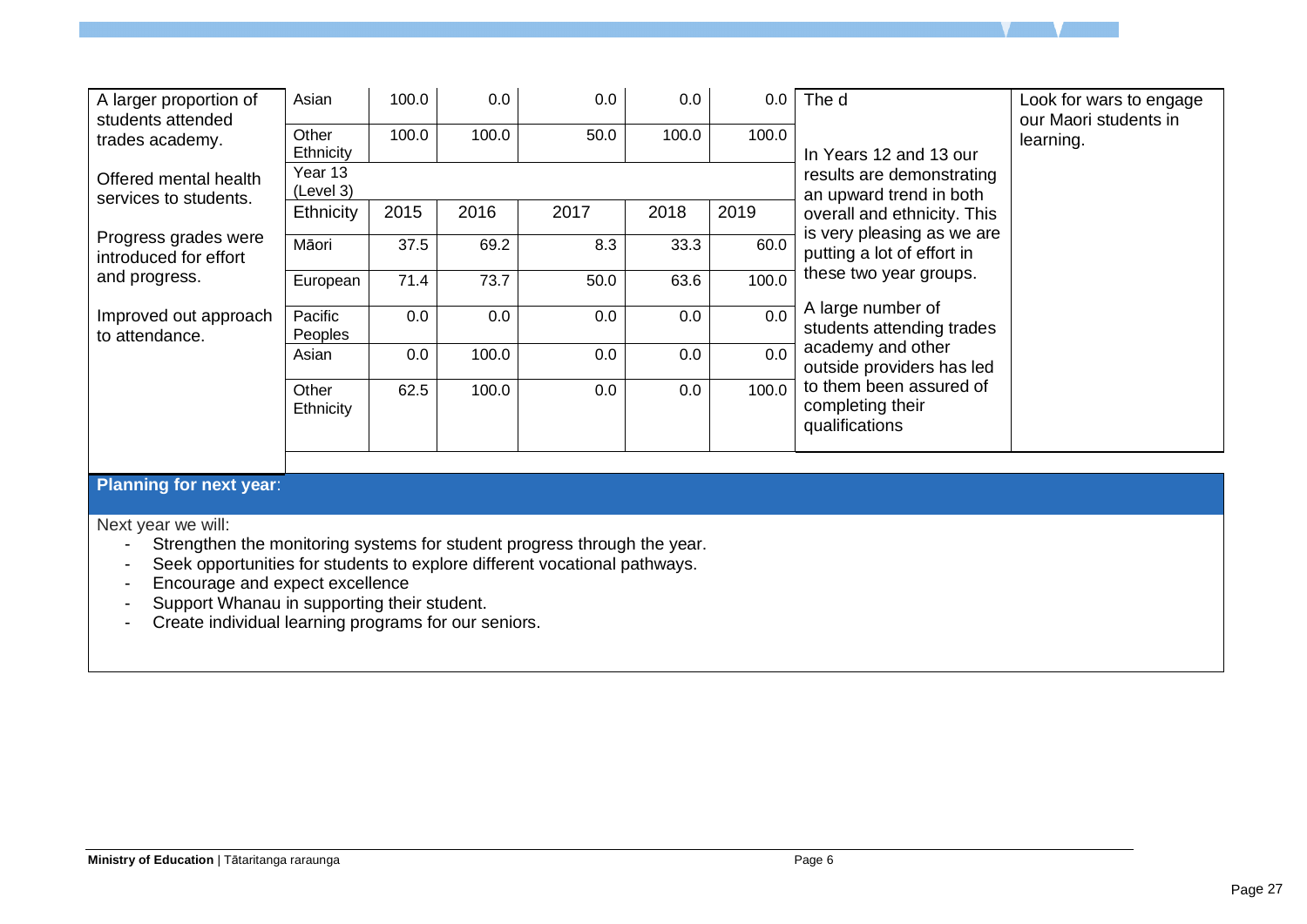| <b>Actions</b><br>What did we do?                                                                                                                                                                                                | <b>Outcomes</b><br><b>What happened?</b> |                                         |                    |                | <b>Reasons for the</b><br>variance<br>Why did it happen?                                                                                                                                                                                                                                                                                                                                                                                                                                                                                                                                  | <b>Evaluation</b><br><b>Where to next?</b>                |
|----------------------------------------------------------------------------------------------------------------------------------------------------------------------------------------------------------------------------------|------------------------------------------|-----------------------------------------|--------------------|----------------|-------------------------------------------------------------------------------------------------------------------------------------------------------------------------------------------------------------------------------------------------------------------------------------------------------------------------------------------------------------------------------------------------------------------------------------------------------------------------------------------------------------------------------------------------------------------------------------------|-----------------------------------------------------------|
|                                                                                                                                                                                                                                  |                                          | <b>Year 7 English Priority Students</b> |                    |                | Year 7 English                                                                                                                                                                                                                                                                                                                                                                                                                                                                                                                                                                            | We have to make sure that<br>the best staff are recruited |
| This year we had a major<br>change in school leadership<br>with 2 new HOD's been                                                                                                                                                 | Number of<br><b>Students</b>             | <b>No</b><br>Progress                   | Normal<br>Progress | Accelerated    | The bulk of our year 7                                                                                                                                                                                                                                                                                                                                                                                                                                                                                                                                                                    | and staff the junior school.                              |
| appointed and a significant<br>number of staff.                                                                                                                                                                                  | 24                                       | 10                                      | $\overline{7}$     | $\overline{7}$ | students are working at<br>Strengthen the data<br>Curriculum Level 3 and we<br>looking to<br>are<br>now<br>accelerate these students<br>learning.<br>in Year 8. With the push in<br>create whole<br>202<br>10 <sup>1</sup><br>cohort/school data sets<br>differentiation.<br>this will be help with the<br>report of our students<br>progress.<br>planned for.<br>In summary, we have<br>demonstrated the ability<br>to accelerate some<br>culturally responsive<br>students, however, there<br>curriculum.<br>is still work to be done.<br>This work involves all<br>teacher identifying | collection and application to<br>inform teaching and      |
| We were part of the ALL<br>program and have received<br>hours for Numeracy support.                                                                                                                                              | <b>Gender</b>                            |                                         |                    |                |                                                                                                                                                                                                                                                                                                                                                                                                                                                                                                                                                                                           |                                                           |
|                                                                                                                                                                                                                                  | Male                                     | 5                                       | $\overline{4}$     | 5              |                                                                                                                                                                                                                                                                                                                                                                                                                                                                                                                                                                                           | Planning must include                                     |
| We also ensured that Year 7<br>& 8 had a smaller number of<br>teachers and these meant<br>that both English and Social<br>Studies were combined.<br>We monitored progress<br>throughout the year through<br>the SENCO and Hof's. | Female                                   | 5                                       | 3                  | $\overline{2}$ |                                                                                                                                                                                                                                                                                                                                                                                                                                                                                                                                                                                           |                                                           |
|                                                                                                                                                                                                                                  | <b>Ethnicity</b>                         |                                         |                    |                |                                                                                                                                                                                                                                                                                                                                                                                                                                                                                                                                                                                           | Priority students must be                                 |
|                                                                                                                                                                                                                                  | European                                 | 5                                       | 4                  | $\overline{2}$ |                                                                                                                                                                                                                                                                                                                                                                                                                                                                                                                                                                                           | We need to develop a                                      |
|                                                                                                                                                                                                                                  | Maori                                    | 5                                       | 3                  | 3              |                                                                                                                                                                                                                                                                                                                                                                                                                                                                                                                                                                                           |                                                           |
|                                                                                                                                                                                                                                  | Pacifica                                 |                                         | 1                  |                |                                                                                                                                                                                                                                                                                                                                                                                                                                                                                                                                                                                           | Create consistency in                                     |
|                                                                                                                                                                                                                                  | Other                                    |                                         |                    |                | priority students and                                                                                                                                                                                                                                                                                                                                                                                                                                                                                                                                                                     | expectations around student<br>achievement.               |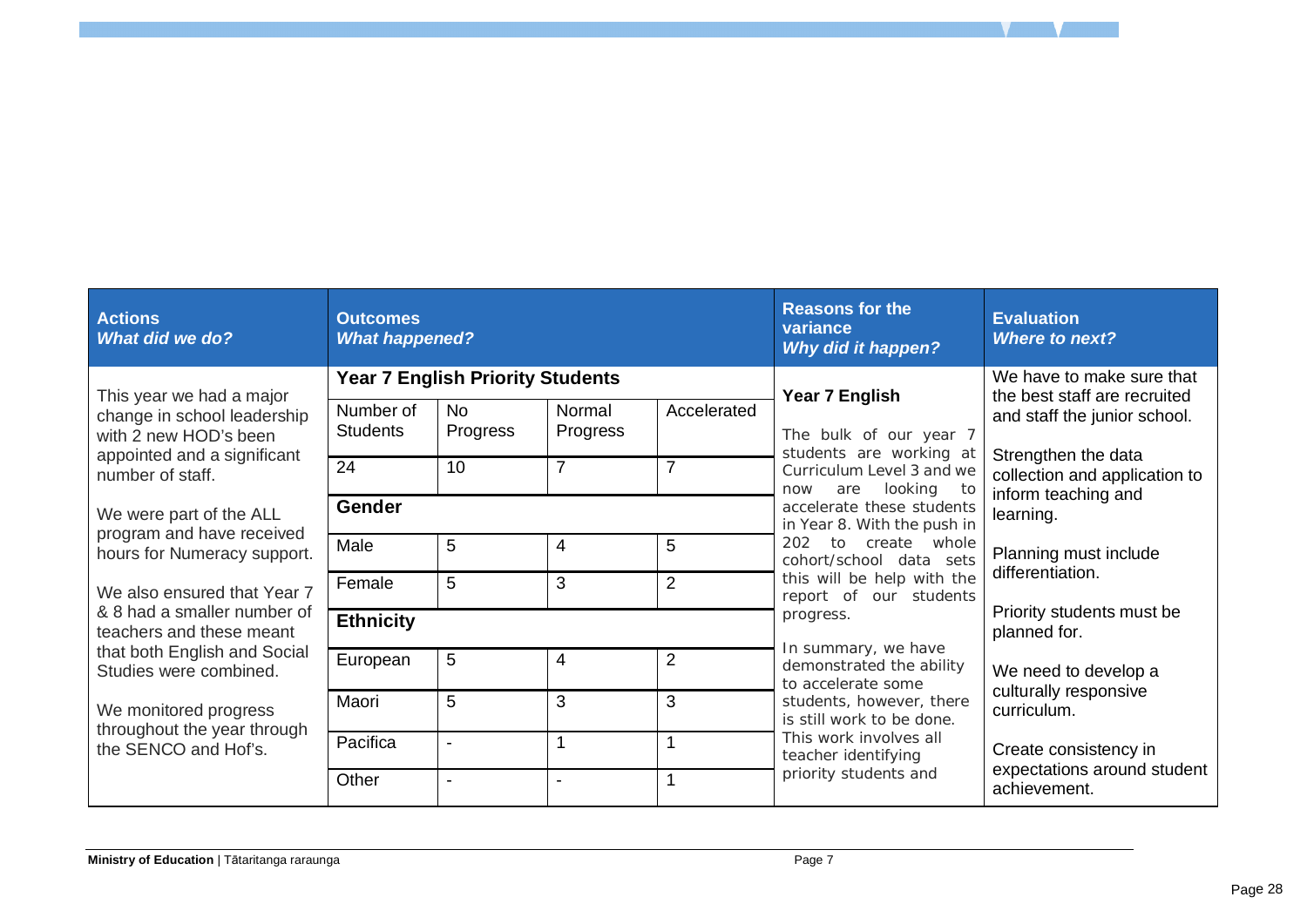| We introduced this year<br>reporting on Progress and                                                                   | <b>Year 7 Mathematics Priority Students</b> |                                         |                    |                          | planning to meet their<br>needs.                                             |
|------------------------------------------------------------------------------------------------------------------------|---------------------------------------------|-----------------------------------------|--------------------|--------------------------|------------------------------------------------------------------------------|
| Effort.                                                                                                                | 24                                          | 4                                       | 8                  | 12                       | Year 7 Math                                                                  |
| There was struggles in<br>staffing mathematics and this<br>led to dome year 9 students<br>suffering in their progress. | <b>Gender</b>                               |                                         |                    |                          | The confidence<br>in the<br>of<br>these<br>assessment                        |
|                                                                                                                        | Male                                        | $\overline{2}$                          | 5                  | $\overline{7}$           | students is high and we<br>have demonstrated that<br>have been more<br>we    |
|                                                                                                                        |                                             |                                         |                    |                          | consistent in the ability for<br>us to move forward a                        |
|                                                                                                                        | Female                                      | $\overline{2}$                          | 3                  | 5                        | significant number of our<br>students.<br>Further                            |
|                                                                                                                        | <b>Ethnicity</b>                            |                                         |                    |                          | assistance through our<br>Mathematic PDL should                              |
|                                                                                                                        | European                                    | $\mathbf 1$                             | 3                  | 5                        | see the results in 2020.                                                     |
|                                                                                                                        | Maori                                       | 3                                       | $\overline{4}$     | 5                        | Year 8 English                                                               |
|                                                                                                                        | Pacifica                                    |                                         |                    | $\overline{2}$           | 5 students were                                                              |
|                                                                                                                        | Other                                       | $\blacksquare$                          | $\mathbf{1}$       | $\blacksquare$           | accelerated in 2019,<br>however, none of these                               |
|                                                                                                                        |                                             | <b>Year 8 English Priority Students</b> |                    |                          | students were the Priority<br>Students, 4 priority                           |
|                                                                                                                        | Number of<br><b>Students</b>                | <b>No</b><br>Progress                   | Normal<br>Progress | Accelerated              | students showed some<br>progress. This<br>demonstrates work is               |
|                                                                                                                        | 8                                           | 4                                       | $\overline{4}$     | $\overline{a}$           | needed in the<br>acceleration of our                                         |
|                                                                                                                        | Gender                                      |                                         |                    |                          | students. With the gaps<br>in the OTJ data it is                             |
|                                                                                                                        | Male                                        | $\overline{\phantom{a}}$                | $\mathbf{1}$       | $\blacksquare$           | difficult to judge the<br>progress thoughout the<br>year. However, the final |
|                                                                                                                        | Female                                      | 4                                       | 3                  | $\overline{a}$           | OTJ data demonstrates<br>that just under half of all                         |
|                                                                                                                        | <b>Ethnicity</b>                            |                                         |                    |                          | students are working at<br>the chronological                                 |
|                                                                                                                        | European                                    | $\mathbf 1$                             | $\blacksquare$     | $\overline{\phantom{a}}$ |                                                                              |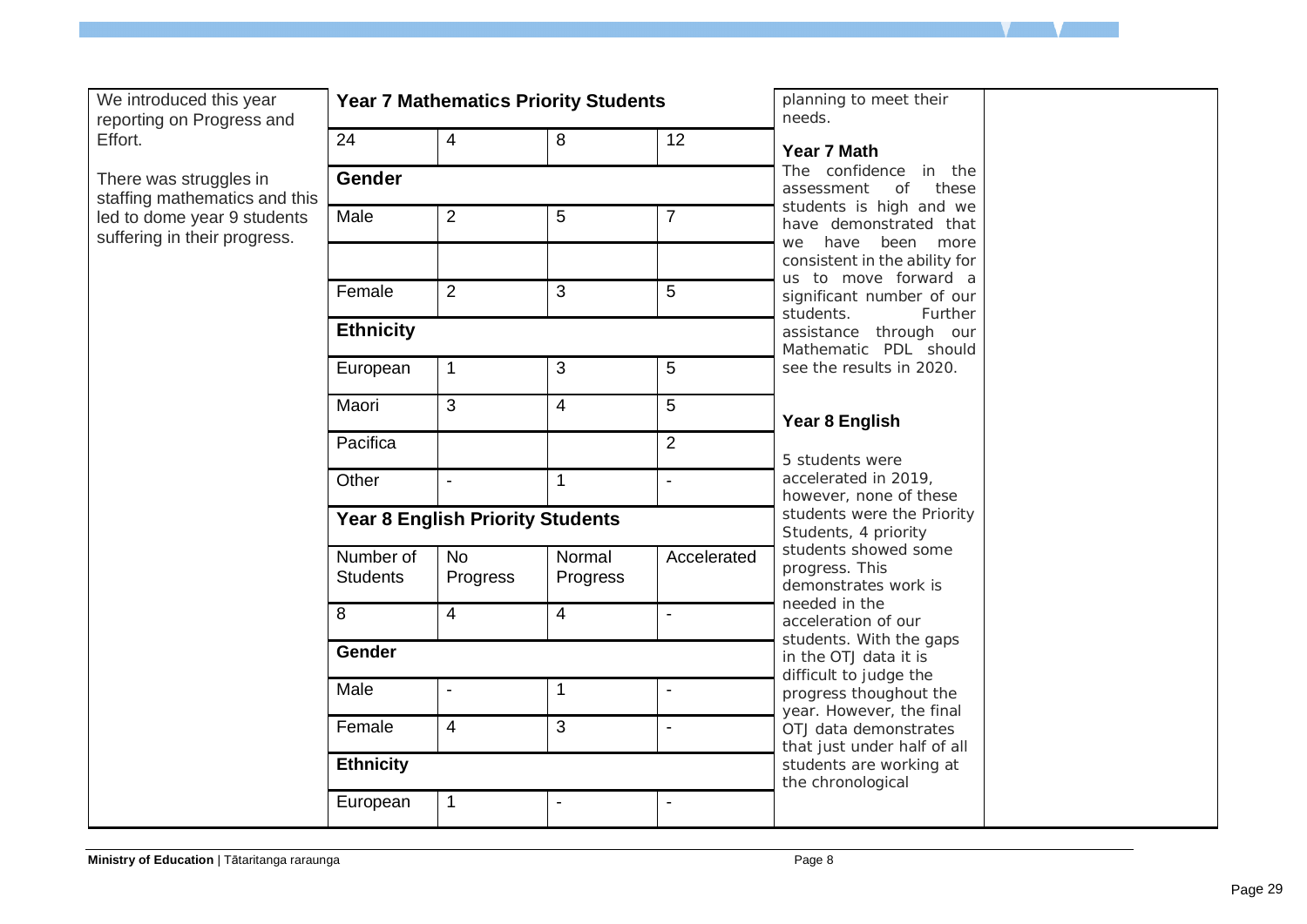| Maori                        | 2                                       | 4                                           |                          | curriculum level of 4 or<br>above.                                      |
|------------------------------|-----------------------------------------|---------------------------------------------|--------------------------|-------------------------------------------------------------------------|
| Pacifica                     | $\blacksquare$                          | $\blacksquare$                              | $\blacksquare$           | Year 8 Mathematics                                                      |
| Other                        | $\mathbf{1}$                            | $\blacksquare$                              | $\blacksquare$           | This year group has                                                     |
|                              |                                         | <b>Year 8 Mathematics Priority Students</b> |                          | shown good progress<br>throughout 2019. With                            |
| Number of                    | <b>No</b>                               | Normal                                      | Accelerated              | students showing<br>accelerated progress,                               |
| <b>Students</b>              | Progress                                | Progress                                    |                          | including Priority<br>Students.                                         |
| 8                            | 3                                       | $\overline{2}$                              | 3                        |                                                                         |
|                              |                                         |                                             |                          | We do still have a tail                                                 |
| <b>Gender</b>                |                                         |                                             |                          | below the expected<br>Curriculum Level at Year                          |
| Male                         | $\overline{\phantom{a}}$                | $\blacksquare$                              | $\mathbf{1}$             | 8. With a third of the<br>group achieving                               |
| Female                       | 3                                       | $\overline{2}$                              | $\overline{2}$           | Curriculum Level 4 or<br>above.                                         |
| <b>Ethnicity</b>             |                                         |                                             |                          | This is a concern and we<br>will need to make sure                      |
| European                     | $\blacksquare$                          | -1                                          | $\blacksquare$           | acceleration occurs for<br>this group in 2020.                          |
| Maori                        | $\overline{2}$                          | 1                                           | 3                        |                                                                         |
|                              |                                         |                                             |                          | Year 9 English                                                          |
| Pacifica                     | $\blacksquare$                          | $\blacksquare$                              | $\blacksquare$           | Better results are for the                                              |
| Other                        | $\mathbf{1}$                            | $\blacksquare$                              | $\overline{\phantom{a}}$ | students in English.<br>sSudents have                                   |
|                              | <b>Year 9 English Priority Students</b> |                                             |                          | demonstrated accelerated<br>progress in 2019, with 9                    |
| Number of<br><b>Students</b> | <b>No</b><br>Progress                   | Normal<br>Progress                          | Accelerated              | students of this group<br>been Priority. We have<br>the majority of the |
| 18                           | $\overline{4}$                          | $\overline{4}$                              | 9                        | students working at or<br>above their curriculum                        |
| Gender                       |                                         |                                             |                          | level.                                                                  |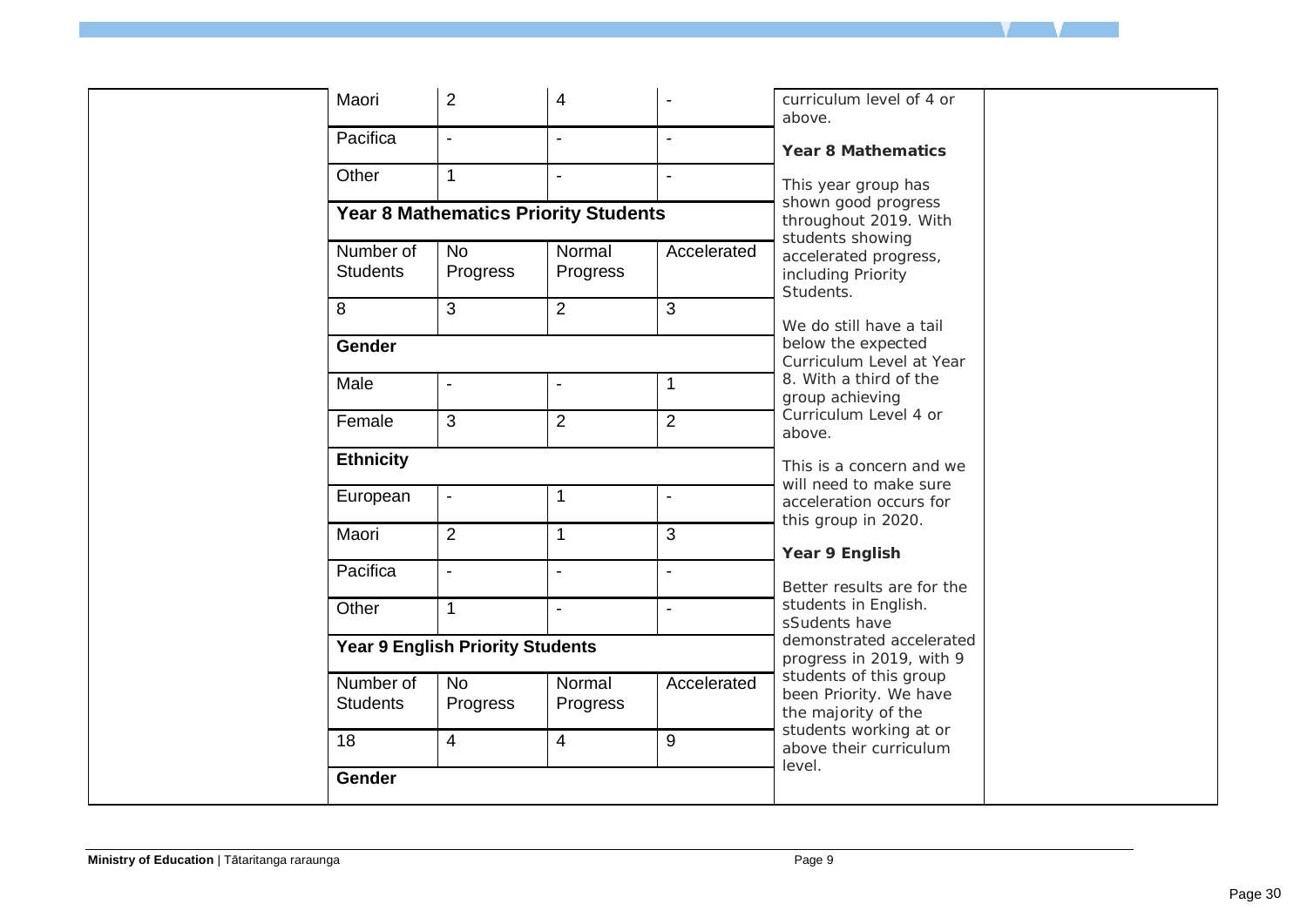|  | Male                         | $\overline{\phantom{a}}$                   | 3                  | 4              | The disparity between<br>the two subjects has                            |
|--|------------------------------|--------------------------------------------|--------------------|----------------|--------------------------------------------------------------------------|
|  | Female                       | $\overline{4}$                             | $\mathbf 1$        | 5              | shown the impact of the<br>staffing issues we had in                     |
|  | Ethnicity                    |                                            |                    |                | 2019. These have been<br>rectified for 2020. The                         |
|  | European                     | $\mathbf{1}$                               | $\mathbf{1}$       | $\overline{2}$ | expectation is that there<br>will be a greater                           |
|  | Maori                        | 2                                          | $\overline{2}$     | $\overline{7}$ | improvement in 2020.                                                     |
|  | Pasifica                     |                                            |                    |                | Year 9 Mathematics                                                       |
|  |                              | <b>Year 9 Mathematics Priority Student</b> |                    |                | Students have made<br>accelerated progress,<br>with 2 being priority     |
|  | Number of<br><b>Students</b> | <b>No</b><br>Progress                      | Normal<br>Progress | Accelerated    | students. There are a<br>very little number of<br>students working at or |
|  | 18                           | 12                                         | $\overline{4}$     | $\overline{2}$ | above their expected<br>Curriculum Level based                           |
|  | Gender                       |                                            |                    |                | on their chronological<br>age. This data                                 |
|  | Male                         | 6                                          | $\blacksquare$     | $\overline{2}$ | demonstrates the need<br>for the PDL to continue                         |
|  | Female                       | 6                                          | 4                  | $\blacksquare$ | and SAF involvement in<br>the department to ensure                       |
|  | Ethnicity                    |                                            |                    |                | better success in 2020.                                                  |
|  | European                     | 2                                          | $\overline{2}$     |                | Year 10 English<br>Students made                                         |
|  | Maori                        | 9                                          | $\overline{2}$     | $\overline{2}$ | accelerated progress in<br>English, with 2 of these                      |
|  | Pasifica                     | $\mathbf{1}$                               |                    |                | students being priority<br>students. With the                            |
|  |                              | <b>Year 10 English Priority Students</b>   |                    |                | exception of 4 students,<br>the reminder of the class                    |
|  | Number of<br><b>Students</b> | <b>No</b><br>Progress                      | Normal<br>Progress | Accelerated    | has made progress<br>against the New Zealand<br>Curriculum. Even there   |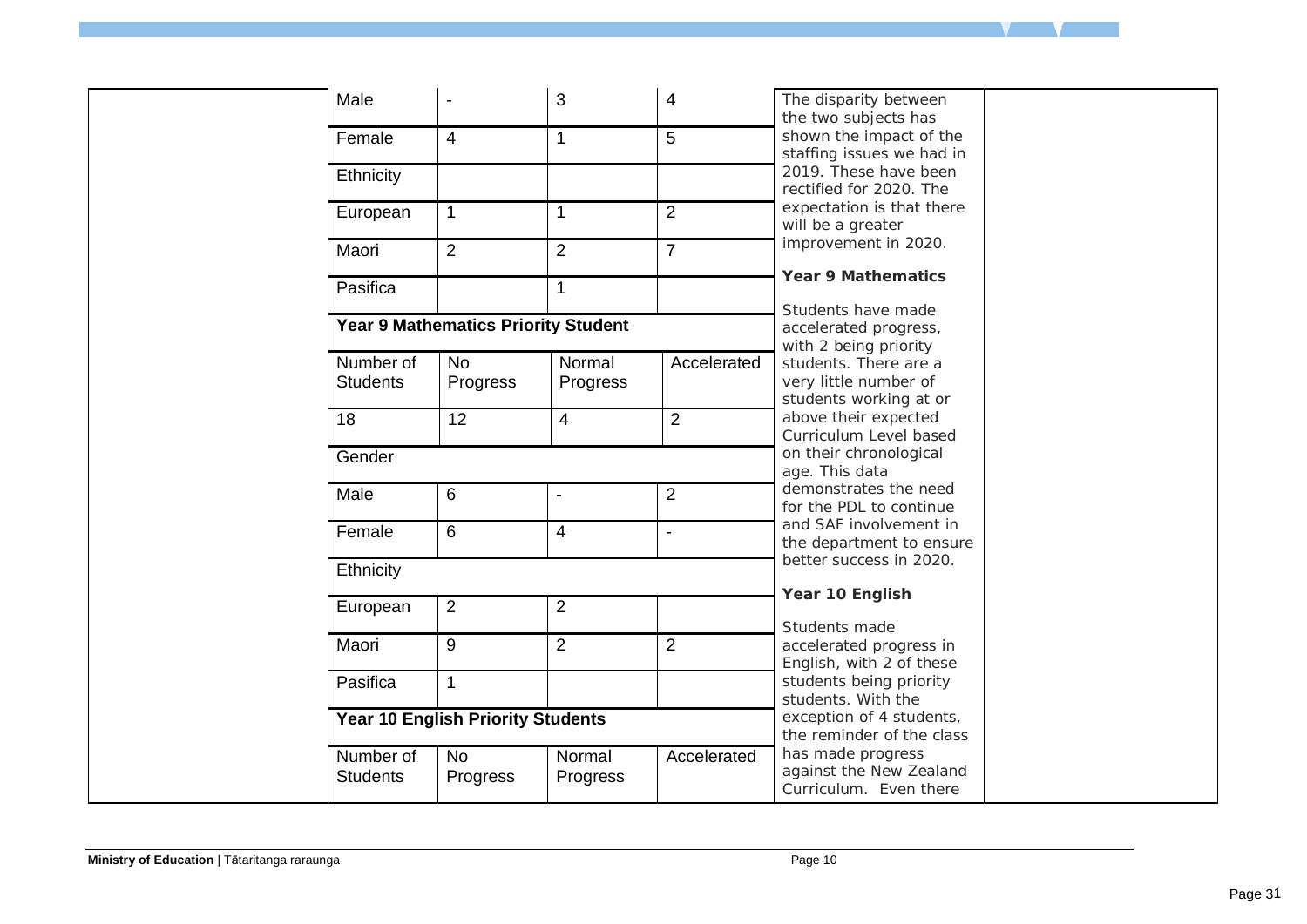| $\overline{7}$               | $\overline{2}$                               | 3                  | $\overline{c}$ | has been progress in this<br>class for the significant |
|------------------------------|----------------------------------------------|--------------------|----------------|--------------------------------------------------------|
| Gender                       |                                              |                    |                | majority we would like to<br>see further acceleration  |
| Male                         | -1                                           | 1                  | $\blacksquare$ | for the Priority Students.                             |
| Female                       | $\mathbf 1$                                  | $\overline{2}$     | $\overline{2}$ |                                                        |
| Ethnicity                    |                                              |                    |                | We will be giving a<br>professional learning           |
| European                     | $\mathbf{1}$                                 | 1                  | 1              | programme this year with<br>the emphasis on            |
| Maori                        | $\mathbf{1}$                                 | $\overline{2}$     | 1              | differentiation with the<br>class, better use of data  |
|                              | <b>Year 10 Mathematics Priority Students</b> |                    |                | to inform teaching and<br>learning.                    |
| Number of<br><b>Students</b> | <b>No</b><br>Progress                        | Normal<br>Progress | Accelerated    | The other concern is that                              |
| $\overline{7}$               | 3                                            | $\overline{2}$     | $\overline{2}$ | we are not accelerating<br>our student in the higher   |
| Gender                       |                                              |                    |                | achievement band. The<br>school wide focus on          |
| Male                         | $\mathbf 1$                                  | 1                  | $\blacksquare$ | differentiated lessons<br>swill improve the            |
| Female                       | 2                                            | 1                  | $\overline{2}$ | outcomes for all<br>students.                          |
| <b>Ethnicity</b>             |                                              |                    |                | Year 10 Mathematics                                    |
| European                     | $\overline{2}$                               | 1                  | $\blacksquare$ | Of the Students in the<br>class, 2 made accelerated    |
| Maori                        | 1                                            | $\mathbf 1$        | $\overline{2}$ | progress. These were<br>both priority students,        |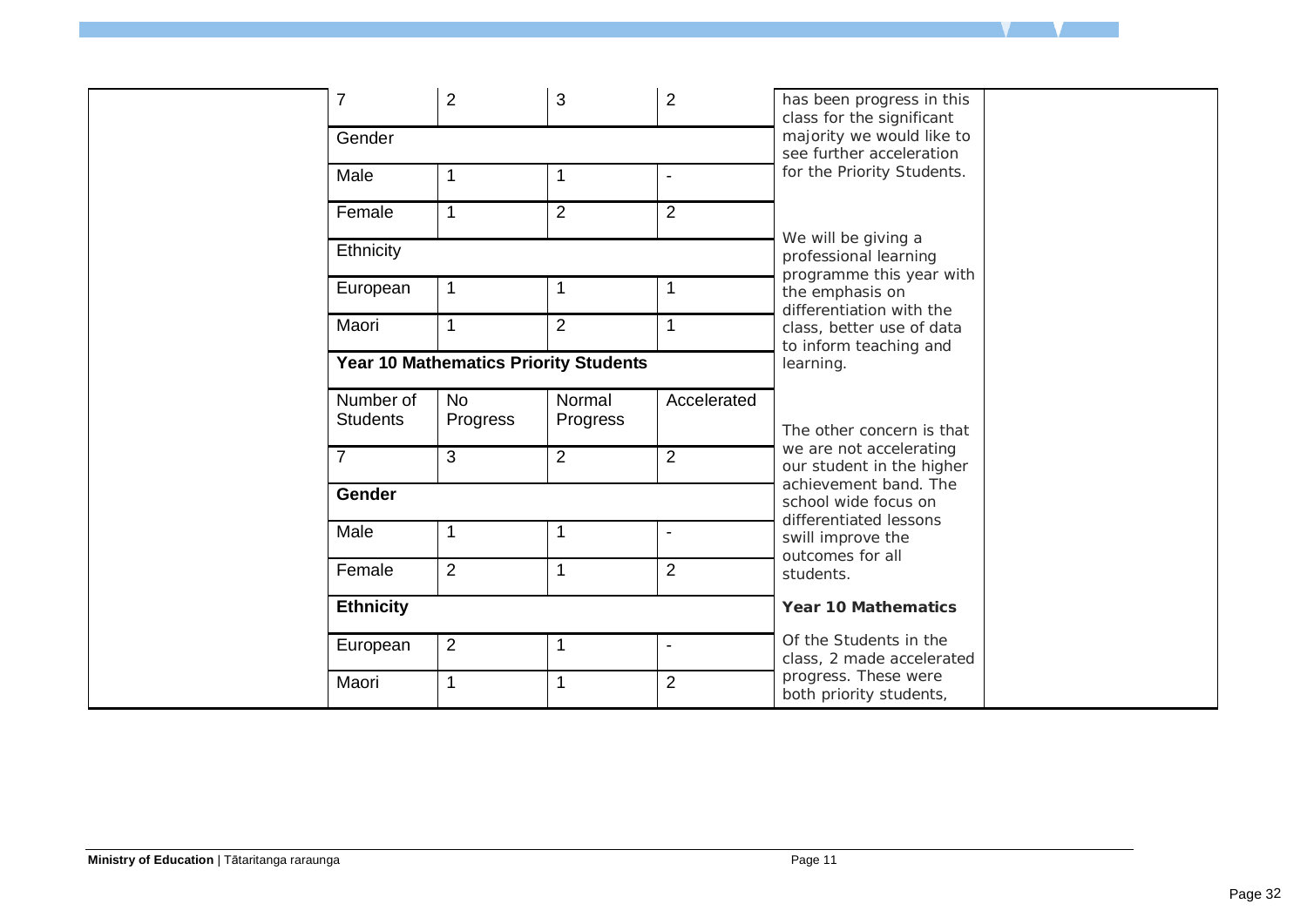|                                | however one of these<br>results suggest that there<br>was an initial error in the<br>baseline data as 11<br>curriculum sub-levels in a<br>year is not a typical<br>acceleration profile. Of<br>the other 5 priority<br>students, only 2 made<br>progress against the<br>curriculum with the<br>remainder making no<br>progress.<br>The majority of the class<br>made no progress in this<br>subject. This is of a major<br>concern to us and we<br>hope to rectify this by a<br>change in teaching<br>personnel, direct<br>professional development<br>in the collection and<br>analysis of learning data<br>for the Head of<br>Department. |
|--------------------------------|---------------------------------------------------------------------------------------------------------------------------------------------------------------------------------------------------------------------------------------------------------------------------------------------------------------------------------------------------------------------------------------------------------------------------------------------------------------------------------------------------------------------------------------------------------------------------------------------------------------------------------------------|
| <b>Planning for next year:</b> |                                                                                                                                                                                                                                                                                                                                                                                                                                                                                                                                                                                                                                             |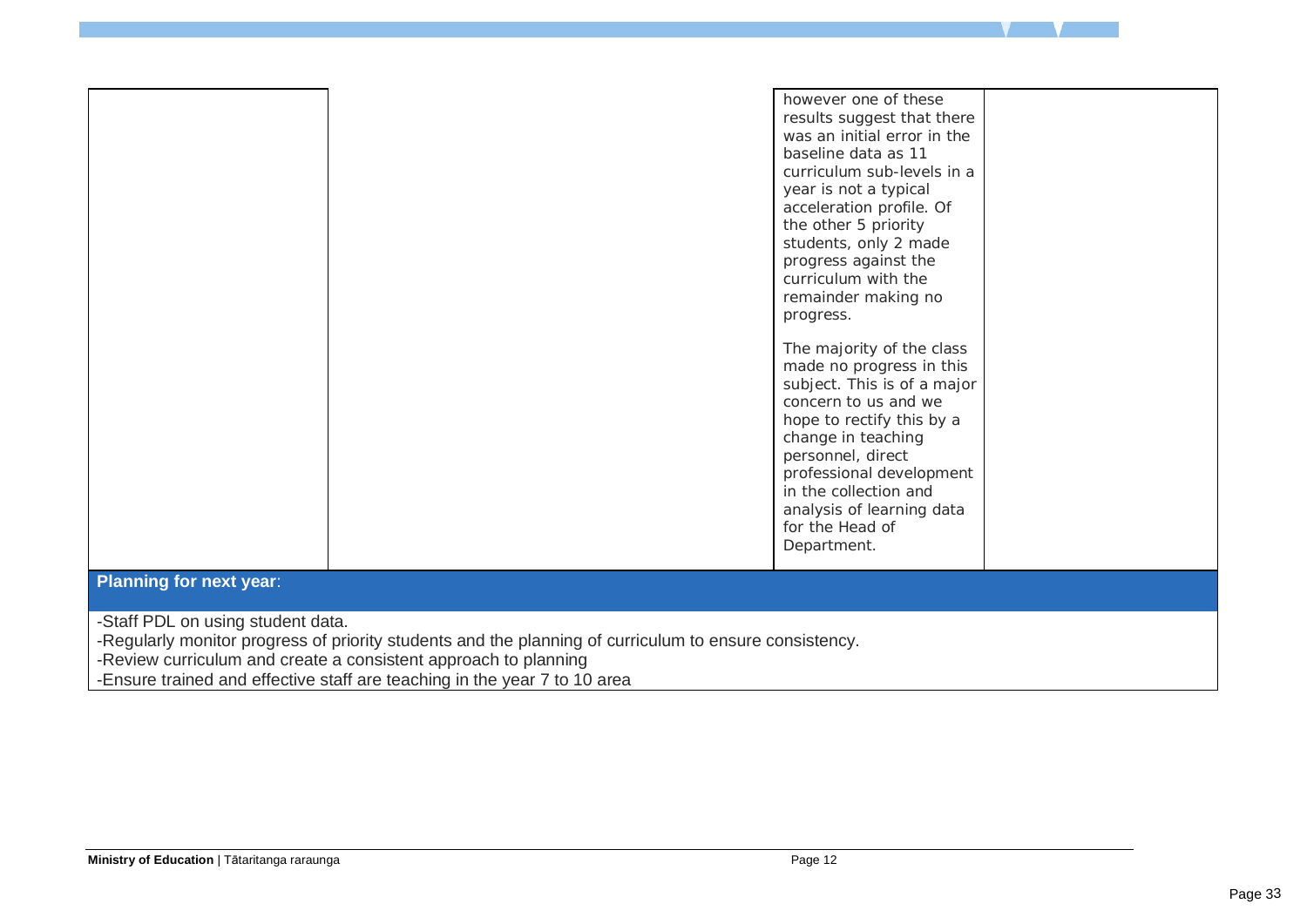

# **REPOROA COLLEGE**

Massey Road P O Box 16 REPOROA NEW ZEALAND Phone 0064 07 333-8117 Fax 0064 07 333-8145 e-mail: counter@reporoa.school.nz

*5 th June 2020*

*To whom it may concern*

*As part of the Kiwi Sports funding we received for 2019*

| <i>Year 7-8</i> | \$1072.33 |
|-----------------|-----------|
| Year 9-13       | \$2998.85 |
| Total           | \$4071.18 |

*The monies were used to take the Y7 & Y8 to the following tournament Cbop Tennis, Cbop Squash, Cbop Orienteering, Sport Camp, Cbop Badminton. Funding was used to pay for transport for the teams and their entry to the tournaments.*

*This year we entered a Senior Girls and Senior Boys basketball team in the Regional Championships, using funding to assist with entries and transport. We also used some of the money to send Y9-Y13 to Bop Lawns Bowls, Bop Squash, Cbop Badminton, North Island Orienteering Champs.*

*We sent groups to the BOP cross Country and Athletics, as well as Mid Island Athletics using funding to supplement transport and entries.*

*We supported students going to the Fell Cup and subsequent trialling for Tai Mitchell competition.*

*Regards*

*Andrew McKay Sport Coordinator Reporoa College*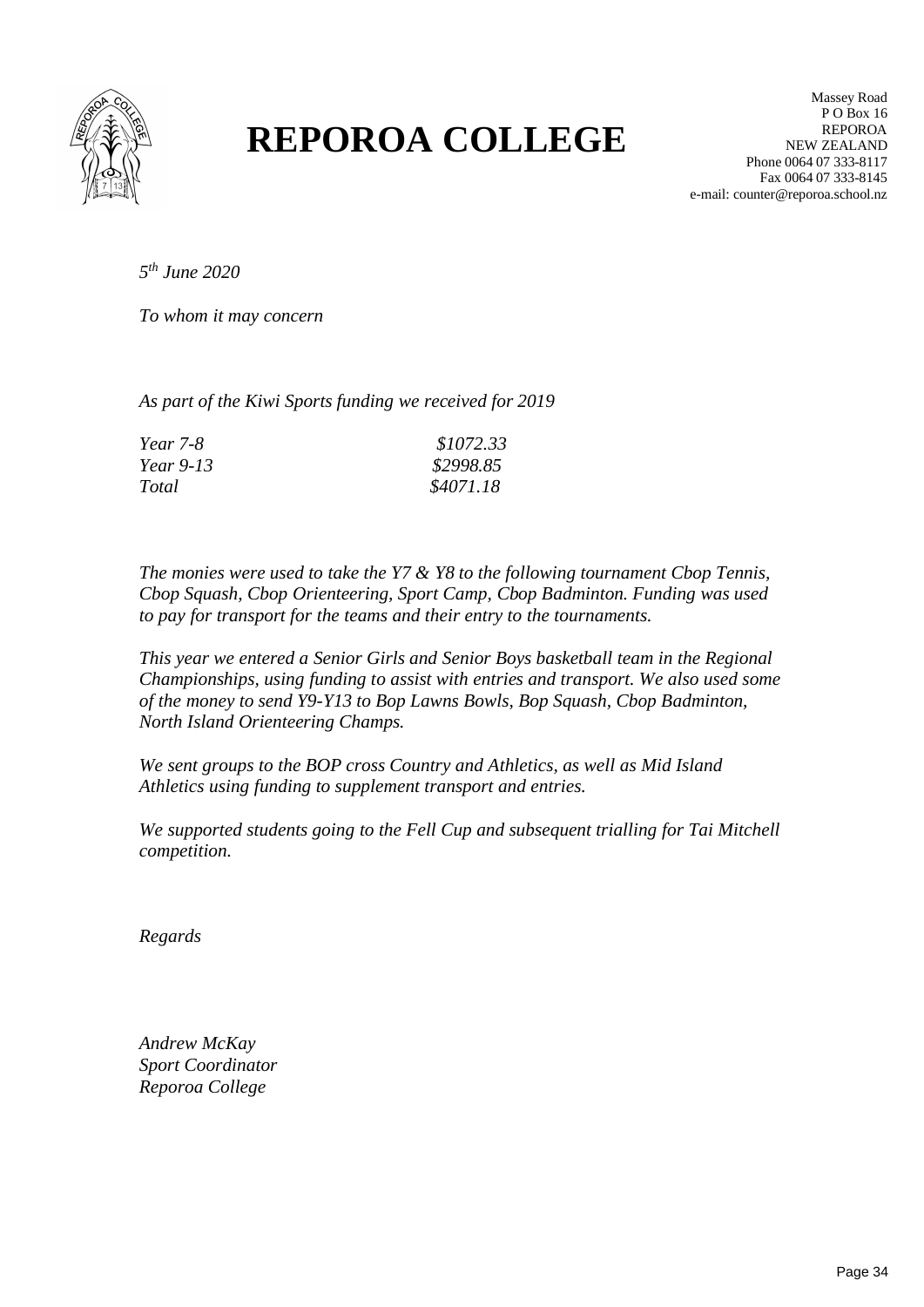

# **INDEPENDENT AUDITOR'S REPORT**

## **TO THE READERS OF REPOROA COLLEGE'S FINANCIAL STATEMENTS FOR THE YEAR ENDED 31 DECEMBER 2019**

The Auditor-General is the auditor of Reporoa College (the School). The Auditor-General has appointed me, Stephen Graham, using the staff and resources of BDO Rotorua, to carry out the audit of the financial statements of the School on his behalf.

## **Opinion**

We have audited the financial statements of the School on pages 2 to 21, that comprise the statement of financial position as at 31 December 2019, the statement of comprehensive revenue and expense, statement of changes in net assets/equity and statement of cash flows for the year ended on that date, and the notes to the financial statements that include accounting policies and other explanatory information.

In our opinion the financial statements of the School:

- present fairly, in all material respects:
	- o its financial position as at 31 December 2019; and
	- o its financial performance and cash flows for the year then ended; and
- comply with generally accepted accounting practice in New Zealand in accordance with Public Sector Public Benefit Entity Standards Reduced Disclosure Regime as applicable to entities that qualify as tier 2.

Our audit was completed on 27/03/2021. This is the date at which our opinion is expressed.

The basis for our opinion is explained below. In addition, we outline the responsibilities of the Board of Trustees and our responsibilities relating to the financial statements, we comment on other information, and we explain our independence.

## **Basis for our opinion**

We carried out our audit in accordance with the Auditor-General's Auditing Standards, which incorporate the Professional and Ethical Standards and the International Standards on Auditing (New Zealand) issued by the New Zealand Auditing and Assurance Standards Board. Our responsibilities under those standards are further described in the Responsibilities of the auditor section of our report.

We have fulfilled our responsibilities in accordance with the Auditor-General's Auditing Standards.

We believe that the audit evidence we have obtained is sufficient and appropriate to provide a basis for our opinion.

**Responsibilities of the Board of Trustees for the financial statements**

The Board of Trustees is responsible on behalf of the School for preparing financial statements that are fairly presented and that comply with generally accepted accounting practice in New Zealand. The Board of Trustees is responsible for such internal control as it determines is necessary to enable it to prepare financial statements that are free from material misstatement, whether due to fraud or error.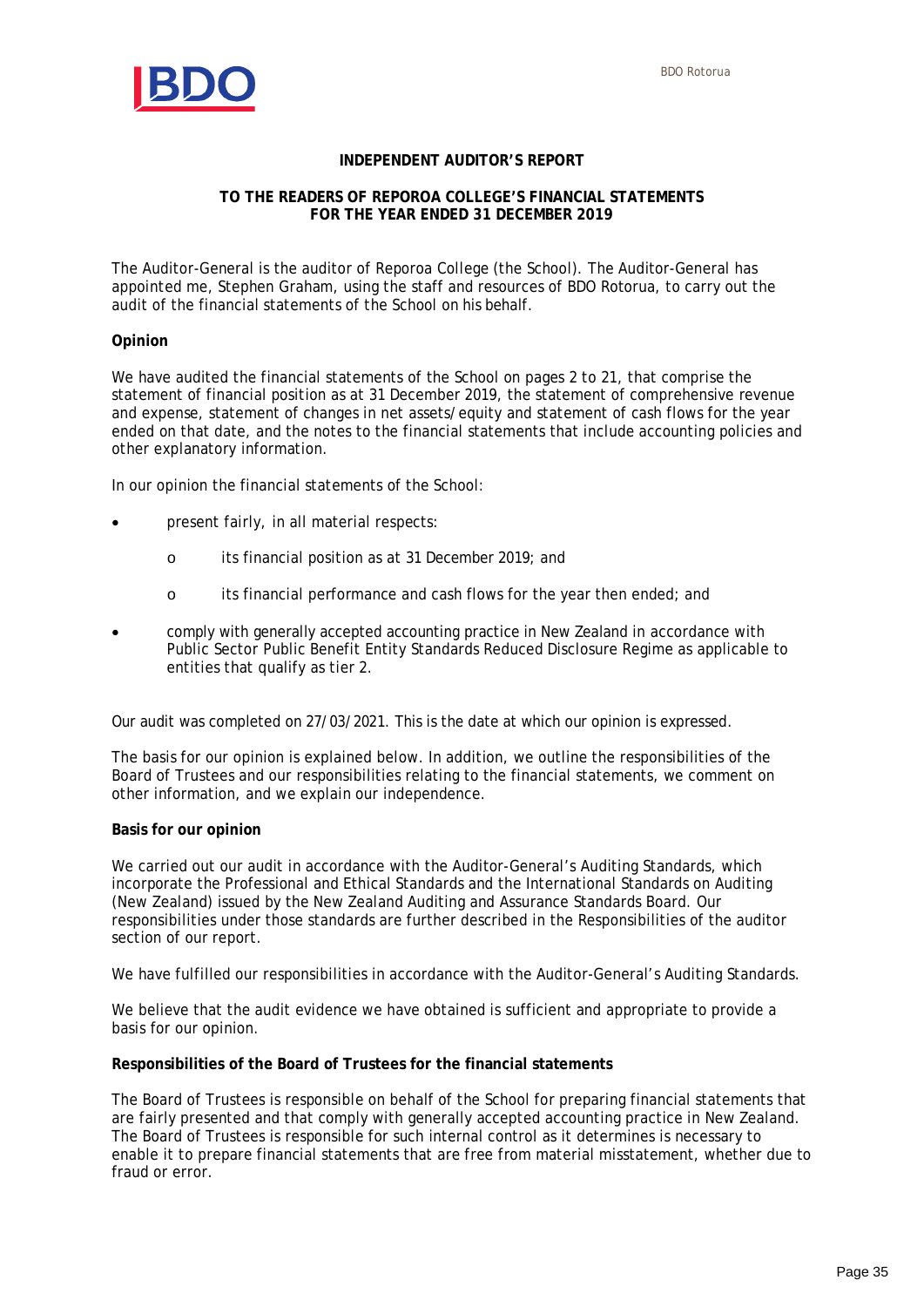

In preparing the financial statements, the Board of Trustees is responsible on behalf of the School for assessing the School's ability to continue as a going concern. The Board of Trustees is also responsible for disclosing, as applicable, matters related to going concern and using the going concern basis of accounting, unless there is an intention to close or merge the School, or there is no realistic alternative but to do so.

The Board of Trustees' responsibilities arise from the Education Act 1989.

**Responsibilities of the auditor for the audit of the financial statements**

Our objectives are to obtain reasonable assurance about whether the financial statements, as a whole, are free from material misstatement, whether due to fraud or error, and to issue an auditor's report that includes our opinion.

Reasonable assurance is a high level of assurance, but is not a guarantee that an audit carried out in accordance with the Auditor-General's Auditing Standards will always detect a material misstatement when it exists. Misstatements are differences or omissions of amounts or disclosures, and can arise from fraud or error. Misstatements are considered material if, individually or in the aggregate, they could reasonably be expected to influence the decisions of readers taken on the basis of these financial statements.

For the budget information reported in the financial statements, our procedures were limited to checking that the information agreed to the School's approved budget.

We did not evaluate the security and controls over the electronic publication of the financial statements.

As part of an audit in accordance with the Auditor-General's Auditing Standards, we exercise professional judgement and maintain professional scepticism throughout the audit. Also:

- We identify and assess the risks of material misstatement of the financial statements, whether due to fraud or error, design and perform audit procedures responsive to those risks, and obtain audit evidence that is sufficient and appropriate to provide a basis for our opinion. The risk of not detecting a material misstatement resulting from fraud is higher than for one resulting from error, as fraud may involve collusion, forgery, intentional omissions, misrepresentations, or the override of internal control.
- We obtain an understanding of internal control relevant to the audit in order to design audit procedures that are appropriate in the circumstances, but not for the purpose of expressing an opinion on the effectiveness of the School's internal control.
- We evaluate the appropriateness of accounting policies used and the reasonableness of accounting estimates and related disclosures made by the Board of Trustees.
- We conclude on the appropriateness of the use of the going concern basis of accounting by the Board of Trustees and, based on the audit evidence obtained, whether a material uncertainty exists related to events or conditions that may cast significant doubt on the School's ability to continue as a going concern. If we conclude that a material uncertainty exists, we are required to draw attention in our auditor's report to the related disclosures in the financial statements or, if such disclosures are inadequate, to modify our opinion. Our conclusions are based on the audit evidence obtained up to the date of our auditor's report. However, future events or conditions may cause the School to cease to continue as a going concern.
- We evaluate the overall presentation, structure and content of the financial statements, including the disclosures, and whether the financial statements represent the underlying transactions and events in a manner that achieves fair presentation.